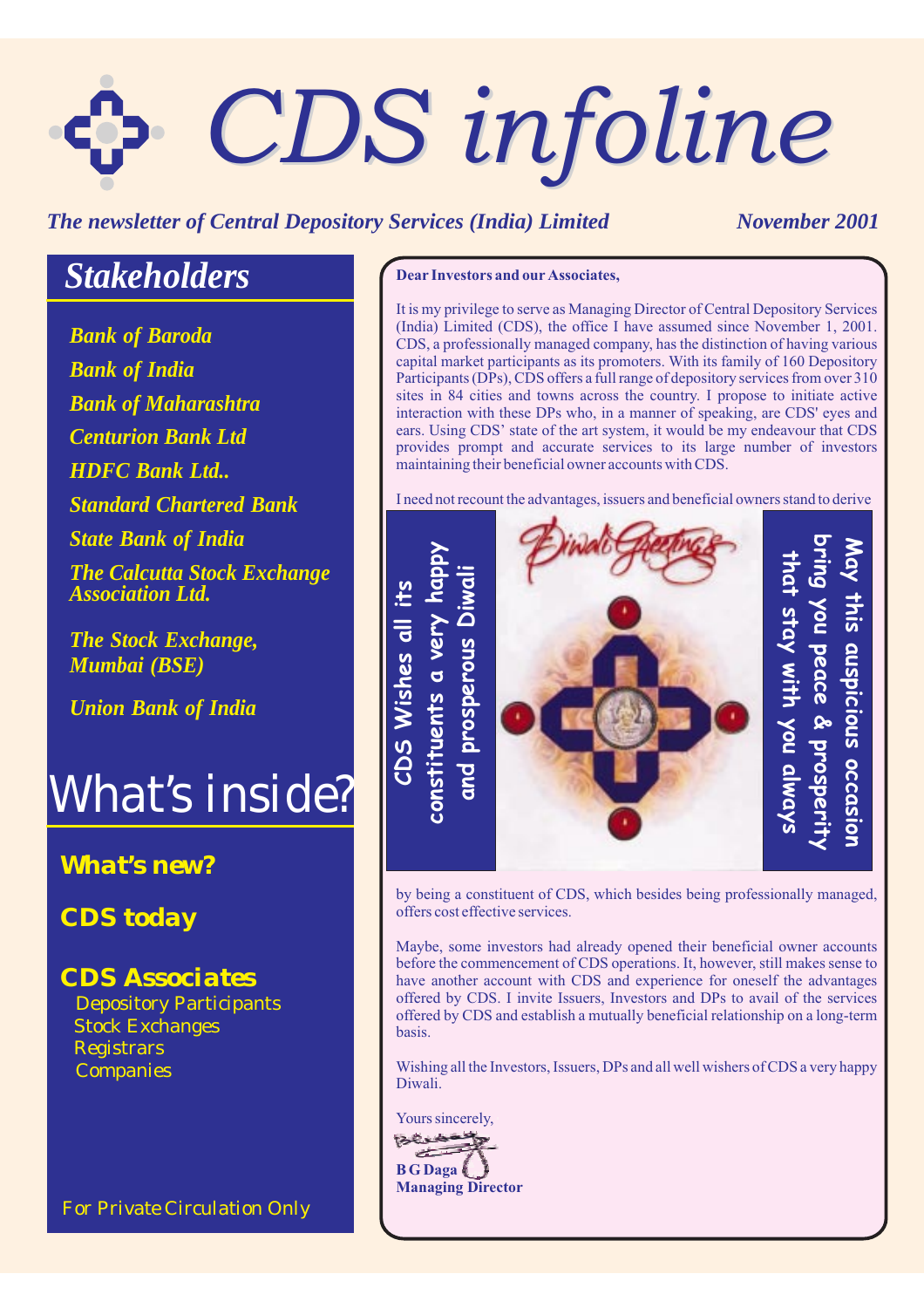

### *What's New?*



Shri B. G. Daga has taken over as the Managing Director of CDS from November 1, 2001. Shri Daga brings to the office, and to the 'demat' world, a reservoir of banking and securities market-related experience. He has served with considerable distinction in India's premier institutions like the Reserve Bank of India (RBI) and as an Executive Director with the Unit Trust of India (UTI).

The highlight of his tenure with the RBI was his role in the administration of the Foreign Exchange Regulation Act (FERA) and especially, FERA dilution. Shri Daga's subsequent inning with UTI, saw him engaged in a diverse array of functions, including investment and fund management, structuring and management of off-shore funds, secondary market operations, business development, marketing and investor services. He was also involved in the setting up of UTI's joint venture Asset Management Companies in Sri Lanka and Egypt.

Shri Daga's expertise encompasses equity research, international finance, secondary market operations and practically all aspects of securities business. This proficiency has been frequently harnessed by the securities market regulator, through his participation on SEBI appointed committees, like the Expert Committee on NAVs, the

Derivatives Committee, the Committee on Negotiated Deals and Mutual Fund Advisory Committee.

Subsequent to the induction of Shri. B.G. Daga as Managing Director, the Board of Directors of Central Depository Services India Ltd. is as follows:

| <b>Board Of Directors</b>   |                                                               |  |  |
|-----------------------------|---------------------------------------------------------------|--|--|
| Shri S.S. Thakur (Chairman) | Advisor, Gujarat Pipavav Port Ltd.                            |  |  |
| Shri B.G. Daga              | Managing Director, Central Depository Services (India) Ltd.   |  |  |
| Smt. T.A. D'Mello           | General Manager, Bank of India                                |  |  |
| Shri A.S. Khurana           | General Manager, (Treasury & Risk Management), Bank of Baroda |  |  |
| Shri P. Rajeshwar Rao       | Chief General Manager (Treasury), State Bank of India         |  |  |
| Shri A.N. Joshi             | Executive Director, The Stock Exchange, Mumbai                |  |  |
| Shri S.B.Patankar           | Director, Information Systems, The Stock Exchange, Mumbai     |  |  |
| <b>Shri V.V. Raut</b>       | Executive Director, Central Depository Services (India) Ltd.  |  |  |

- v **MERGER OF ISIN INE018A01022 & INE018A01014 OF LARSEN & TUBRO LTD.:** Effective the end of day of Saturday, September 15, 2001, 2 ISIN's of L & T Ltd. INE018A01022 & INE018A01014 have been merged. Thus the ISIN for L & T Ltd. is INE018A01014, effective 17-09-2001. All pending demat/remat requests have been moved to the ISIN INE018A01014 at the End of Day of 15-09-2001. Queries if any regarding the above issues may be addressed to Mr.Aashish Bajpai (extn 8421) or Mr.Shailesh Rahate (extn 8608).
- v CDS has introduced a facility for early pay-in for trades done on BSE & NSE. BO's and/or CM's who wish to do early pay-in, should fill in the instruction slip and deliver the same to their DP. The existing instruction slip can be used by the BO's by entering the counter BOID besides the column on-market transfers. The securities for early pay-in can be delivered from the CM Clearing a/c, CM Principal a/c and the BO a/c only.
	- BSE has done away with separate procedures for sale for delivery & for early pay-in. The Clearing house (BOISL) will now maintain a single early pay-in account. The early pay-in account no. will **o**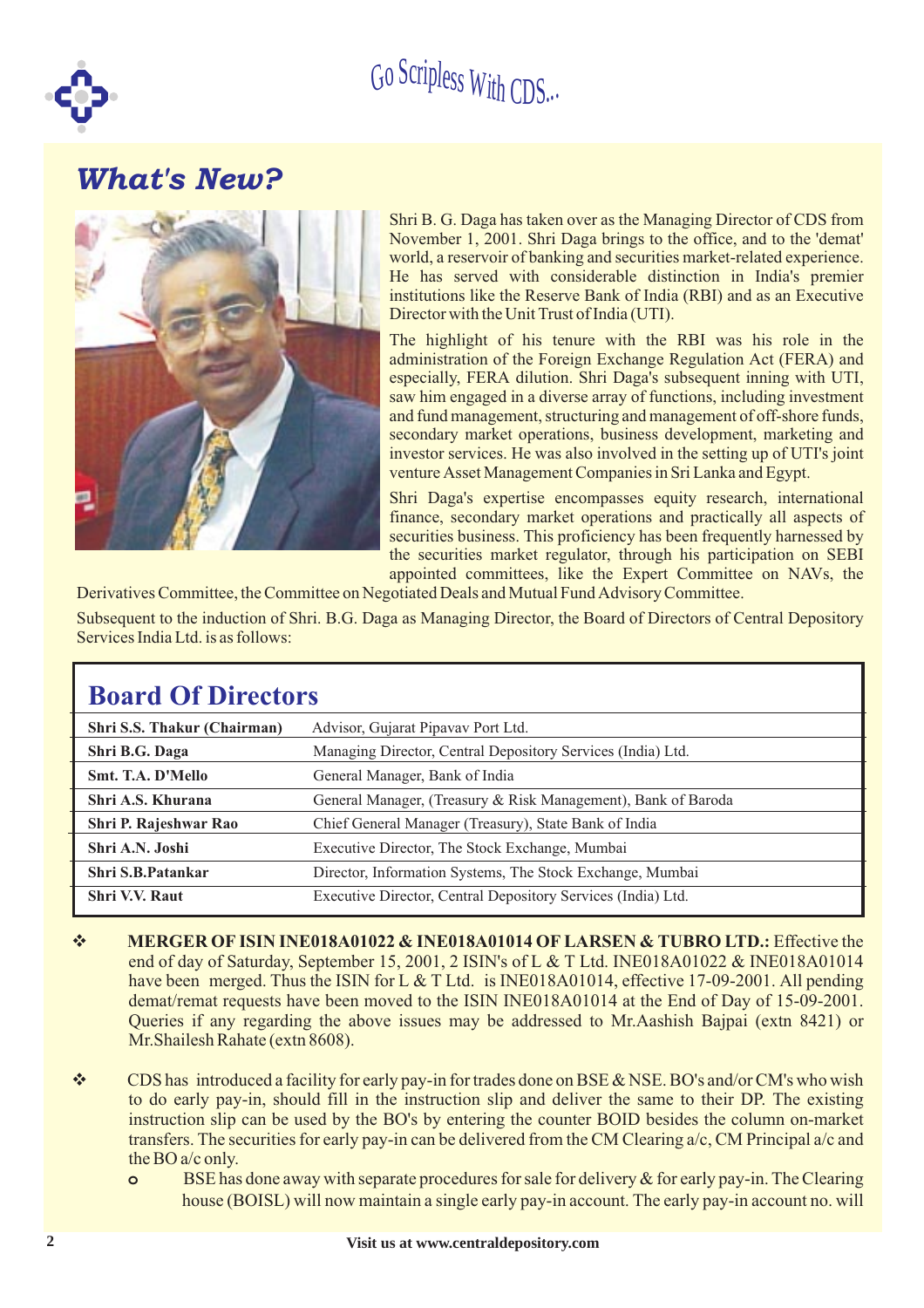

be intimated by the exchange to the CM's.

**o**

- The Clearing Corporation (NSCCL) will maintain separate early pay-in accounts for each CM. The early pay-in account nos. will be intimated by the exchange/NSCCL to the CM's.
- SEBI vide its circular bearing reference number DCC/FITTCIR-3//2001 dated October 15, 2001 has directed that companies which are not utilizing the facility of ECS for distributing dividends, or other cash benefits etc., to the investors, to mandatorily use the ECS facility wherever available. In the absence of availability of ECS facility, the companies may use warrants for distributing the dividends. This implies that investors in all major towns where the ECS facility is available will get credit of cash benefits directly into their bank account.  $\frac{1}{2}$
- $\frac{1}{2}$ Inline with our objectives of providing speedy, safe (secure) and economical depository services, CDS organised a *Security Awareness for Everyone (Safe)* programme on 7<sup>th</sup> of Oct. The programme was conducted by Price Waterhouse Coopers on security measures in the working environment, with an accent on Information Technology area. Comprehensive audit of CDS operations process was conducted by PWC. CDS is already using the following security measures:
	- **Triple DES encryption** in software. **o**
	- No dial-up access to ensure only authorised access to CDS system. **o**
	- Pre-determined authorisation levels for CDS staff and policy based password protection. **o**
- $\frac{1}{2}$ The clearing house of BSE and DP of CDS, Bank Of India Shareholding Ltd. (BOISL) launched its depository services for retail investors on November 12, 2001 in addition to its depository services to clearing members. The Inauguration was performed by Shri B.G. Daga, Managing Director CDS. Retail investors can now open a BO account and avail of depository services at BOISL.
- The Bank of Rajasthan Limited (BOR) has launched DP services from its branches at . **Rohtak, Bikaner, Rajkot and Beawer** These branches are connected directly with CDS. BOR is now offering Live CDS DP services from 16 branches across the country.  $\frac{1}{2}$
- $\frac{1}{2}$ State Bank of India has started CDS DP operations at its branch in Guwahati. This is the fourth branch of SBI after Pune, Kanpur and Indore to have commenced DP operations. The branch DP concept of CDS, wherein branch of a DP can get directly connected to CDS, is thus proving to be beneficial to DP's who are yet to develop their own intranet.



- 
- Bank of India, Capital Market Branch, Mumbai has started rendering full fledged DP services of  $CDS$  on  $7<sup>th</sup>$  of September 2001.  $\frac{1}{2}$
- In association with its DPs, CDS had organized educative *Investor Seminars* in Ahmedabad, **Jodhpur, Surendranagar, Rajkot and Andheri, Ghatkopar and Malad in Mumbai.** These seminars have been regular feature in our Investor awareness programme.  $\frac{1}{2}$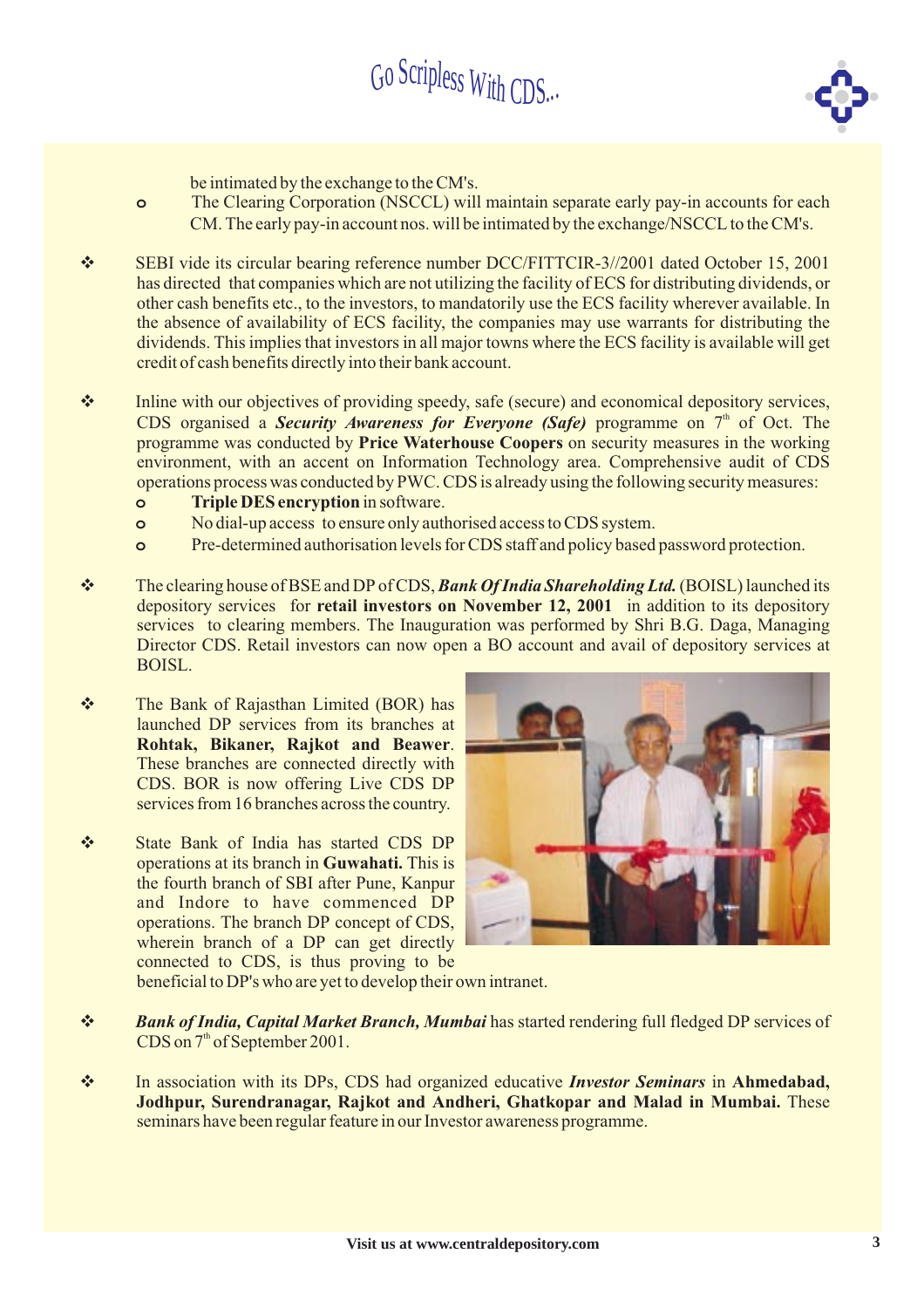

## *CDS Today: (as of 01.11.2001)*

| <b>Companies admitted</b>                             | 3760       |
|-------------------------------------------------------|------------|
| Companies available for demat services (Equity)       | 3751       |
| Companies admitted from 01.09.01 to 31.10.01          | 281        |
| Companies whose debt Instruments are admitted         | 39         |
| Debt instruments available for demat                  | 621        |
| <b>Commercial Paper available for demat</b>           | 77         |
| <b>Mutual Fund Units available for demat</b>          | 7          |
| Pass Thru Certificates available for demat            | 3          |
| <b>Number of Depository Participants</b>              | 160        |
|                                                       |            |
| <b>Number of branches with LIVE Connectivity</b>      | 309        |
| <b>Number of cities/ towns with LIVE connectivity</b> | 84         |
| Number of locations with LIVE connectivity            | 157        |
| Total demat quantity (Securities)                     | 3467.73 mn |
| <b>Settlement for October 2001</b>                    |            |
| <b>Quantity (Securities)</b>                          | 99.8 mn    |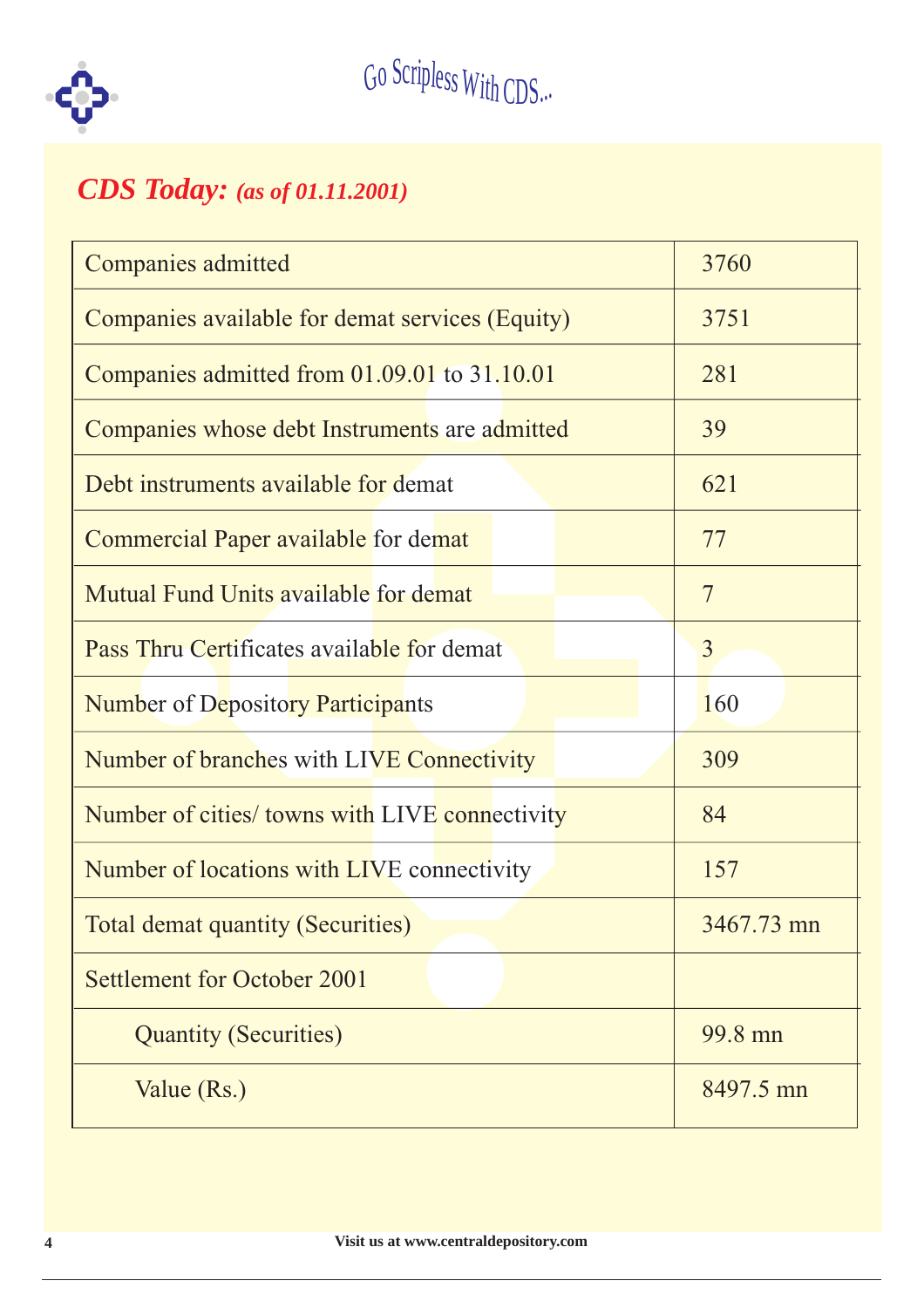

## *CDS Associates - Depository Participants :*

| <b>Depository Participants</b>                               | <b>Address</b>                                                                                                           | Tel. number                | <b>Fax</b>                 |
|--------------------------------------------------------------|--------------------------------------------------------------------------------------------------------------------------|----------------------------|----------------------------|
|                                                              |                                                                                                                          |                            |                            |
| Seema Securities Private Ltd.                                | <b>AGRA</b><br>Shop No.2, First Floor, Block No. 20/4, Maruti Tower,<br>Sanjay Place, Agra-282002                        | 0562-351230/1061           | 0562-352877                |
| <b>Bank Of India</b>                                         | <b>AHMEDABAD</b><br>Boi Navrangpura Branch Bldg., 2nd Floor,<br>Swastik Char Rasta, Navrangpura, Ahmedabad-380009        | 079-6561984                |                            |
| Gandhi Securities & Investment Pvt Ltd                       | Panch Hatdi Bazar, Near Sheth Vas, Kalol,<br>Ahmedabad-382721                                                            | 02764-22817                |                            |
| Money Care Securities & Financial Services Ltd               | B 604, Nirman, Behind Navrangpura Bus Stand,<br>Navrangpura, Ahmedabad-380009                                            | 079 6561700                | 079 6563056                |
| Renaissance Securities Ltd.                                  | 193/1, New Cloth Market, Ahmedabad-380002                                                                                | 216 7976                   | 217 6 6 6 4                |
| The Stock Exchange, Ahmedabad                                | Kamdhenu Complex, Opp. Sahajanand College,<br>Near Polytechnic, Ambawadi, Ahmedabad-380015                               | 079-630 7971/77            | 079-630 8877               |
|                                                              | <b>AHMEDNAGAR</b>                                                                                                        |                            |                            |
| Nagar Urban Co-Operative Bank Ltd., Ahmednagar               | Central Bank Road, Post Box No 7, Po. Tal.<br>Dist Ahmednagar, Ahmednagar-414001                                         | 0241-343 641/642           | 0241-346 951               |
| Motilal Oswal Securities Ltd.                                | <b>AKOLA</b><br>C/O. Goel Fin Services, 2nd Fl, Shram Shakti Bhavan,<br>Opp. Tele, Exch, Old Cotton Market, Akola-444001 | 0724-430 795               | 0724-425 309               |
| The Akola Janata Commercial Coop. Bank Ltd,                  | Old Cotton Market, P.O.Box No. 90, Akola-444001                                                                          | 0724 430012                | 0724 430814                |
|                                                              | <b>ALLAHABAD</b>                                                                                                         |                            |                            |
| Asit C. Mehta Investment Intermediates Ltd                   | 300, Colonel Ganj, Allahabad-211002                                                                                      | 0532-460822                | 0532-460937                |
| H T Nanavati Securities Pvt Ltd                              | <b>ANAND</b><br>204, Kishore Plaza, A Wing, 2nd Floor, Station Road,<br>Anand-388001                                     | 02692-40439/41412          | 02692-41671                |
| Bangalore Stock Exchange Ltd.                                | <b>BANGALORE</b><br>Stock Exchange Tower, 51, 1st Cross, J.C. Road,<br>Bangalore-560027                                  | 080-227 8314/8315          | 080-299 5242               |
| <b>Bank Of India</b>                                         | Bank Of India Building, II Floor, 11, K G Road,<br>Bangalore-560027                                                      | 080 2289050                | 080 2289054                |
| Churiwala Securities (P) Ltd.                                | No. 32, II Main Road, Vyalikaval, Bangalore-560003                                                                       | 080-344 3327               | 080-344 3327               |
| <b>Stock Holding Corporation Of India Ltd</b>                | Bangalore Stock Exchange Bldg., Stock Exchange Towers, 080-299 5246<br>51, 1st Cross, J.C. Road, Bangalore-560027        |                            | 080-299 5211               |
|                                                              | <b>BEAWAR</b>                                                                                                            |                            |                            |
| The Bank Of Rajasthan Ltd.                                   | Mahaveer Bazar, Beawar-305901<br><b>BHARATPUR</b>                                                                        | 01462 58813                | 01462 52641                |
| Sam Global Securities Ltd                                    | 1st Floor, Simpson Agencies, Ranjeet Nagar Road,<br>Bharatpur-321001                                                     | 05644-28008/25438          | 05644-25438                |
| Gandhi Securities & Investments (P) Ltd.                     | <b>BHARUCH</b><br>29, B G Centre, Paanch Batti, Bharuch, Bharuch-392001<br><b>BHATINDA</b>                               | 02642-62140                |                            |
| Suresh Rathi Securities (P) Ltd                              | 5968, Birla Mill Road, Bhatinda                                                                                          | 0164 2524599               |                            |
|                                                              | <b>BHILWARA</b>                                                                                                          |                            |                            |
| Suresh Rathi Securities (P) Ltd<br>The Bank Of Rajasthan Ltd | 8 Laxmi Market, Lnt Road, Bhilwara-311001<br>Bhupalganj, Bhilwara                                                        | 01482 26152<br>01482 26242 | 01482 27594<br>01482 20794 |
| Renaissance Securities Ltd.                                  | 187/3, Prabhu Ali, Near India Bank, Mauli Building,<br>Bharatpur-321001                                                  | 022 913 55200              | 022 913 24912              |
| Sam Global Securities Ltd                                    | <b>BHUBANESHWAR</b><br>A-22, Falcon House, Cuttack House, Bhubaneshwar-6                                                 | 0674-575008/404            | 0674-575713                |
| M/S. Jitendra J. Bhabhera                                    | <b>BHUJ</b><br>Above Vaibhav Trading Co., Nr.Harish Transport,<br>Bhid Bazar, Bhuj, Kutch-370001                         | 02832-55553                | 02832-52653                |
| Hem Securities Ltd                                           | <b>BIKANER</b><br>D-9, Khajanchi Market, 1st Floor, K E M Road,<br>Bikaner-334001                                        | 0151 549467                |                            |
| Suresh Rathi Securities (P) Ltd.                             | C/O. N.M. Investment, E-18-23, Khazanchi Market,<br>Bikaner-334001                                                       | 0151-520 297               | 0151-202358                |
| The Bank of Rajasthan Ltd.                                   | 4B, 12 J.M. Vyas Nagar, Bikaner - 334 003.<br><b>CHANDIGARH</b>                                                          | 0151-234827                | 0151-523724                |
| Sam Global Securities Ltd                                    | S.C.O. 11, Sector 26, Chandigarh-160019                                                                                  | 0172-779562/678            | 0172-779562                |
| The Bank Of Rajasthan Ltd                                    | Sco 127-128, Sector 17-C, Chandigarh-160001                                                                              | 0172 702784                | 0172 702784                |
|                                                              |                                                                                                                          |                            |                            |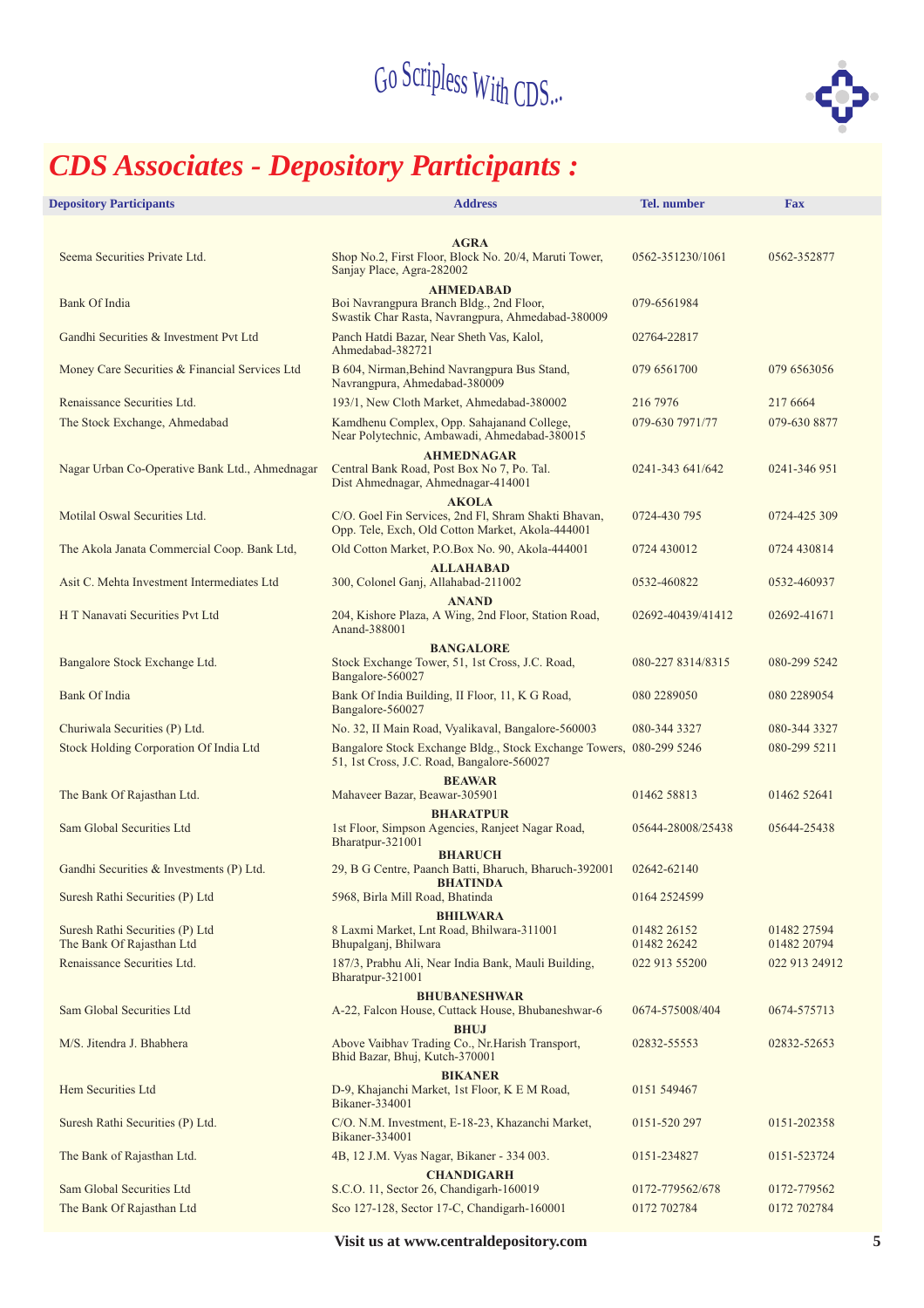

| <b>Depository Participants</b>                | <b>Address</b>                                                                                                | <b>Tel.</b> number         | <b>Fax</b>        |
|-----------------------------------------------|---------------------------------------------------------------------------------------------------------------|----------------------------|-------------------|
| <b>Uttam Financial Services Ltd</b>           | Sco 27, IInd Floor, Sector 20-D, Chandigarh-160020                                                            | 0172 301670                | 0172 722111       |
| Bank Of India                                 | <b>CHENNAI</b><br>Garuda Building, 46, Cathedral Road,<br>Gopalpuram Post Office, Chennai-600086              | 044 8111033/0041           | 044 8116250/0282  |
| <b>Bharat C Bagri</b>                         | Flat No.104, B Wing, Prince Manor, #114,<br>Purusawalkam High Road, Kellys, Chennai-600010                    | 044 6426323                | 044 5329142       |
| DJS Stock & Shares Ltd                        | 85, Armenian Street, 1st Floor, Chennai-600001                                                                |                            |                   |
| Madras Stock Exchange Ltd.                    | Exchange Building, Post Box No. 183, 11,<br>Second Line Beach, Chennai-600001                                 | 044-522 8951               | 044-524 4897      |
| <b>Stock Holding Corporation Of India Ltd</b> | Justice Basheer Ahmed Sayeed, Building, 3rd Floor, 45,<br>2nd Line Beach, Chennai-600001                      | 044-5340725                | 044-534 1252      |
| The Bank Of Rajasthan Ltd                     | Wavoo Complex No.191, N S C Bose Road, Chennai-1.                                                             | 044 8213222                | 044 6220900       |
| Suresh Rathi Securities P Ltd                 | <b>CHURU</b><br>C/O Dhanlaxmi Securities, Ladies Market,<br>Near Sabji Mandi, Churu-331001                    | 01562 52339                | 01562 50077       |
| Bright Shares and Stock Broker Pvt. Ltd.      | <b>COIMBATORE</b><br>Red Rose Towers, Door No. 424 B, D.B. Road,<br>R. S. Puram, Coimbatore -640012           | $0422 - 2432922 / 23 / 24$ | 0422-2432930      |
| DJS Stock & Shares Ltd.                       | 14, Arts College Road, Coimbatore-641018                                                                      | $(0422) - 211487$          | $(0422) - 217930$ |
| Gandhi Securities & Investment Pvt Ltd.       | <b>CUTTACK</b><br>Mangalam Niwas, 3rd Floor, Bajrak Bati Road, Cuttack-1                                      | 0671-619036                | 0671-616317       |
| Anand Rathi Securities Pvt Ltd                | <b>DEHRADUN</b><br>65, Anekant Palace, 29 Rajpur Road, Dehradun-248001                                        |                            |                   |
| Motilal Oswal Securities Ltd.                 | C/O. Sai Nath Investments, 1/A, Onkar Road,<br>Behind H.P.O, Dehradun-1                                       | 0135-653860                | 0135-650944       |
|                                               | <b>DHULE</b>                                                                                                  |                            |                   |
| Motilal Oswal Securities Ltd.                 | C/O Dwarka Share Brokers Pvt, Ltd., G-3,<br>Nakoda Complex, Lane No. 5, Dhule-424001                          | 02562-41781                | 02562-41981       |
| Sam Global Securities Ltd                     | <b>GHAZIABAD</b><br>KA-41, Kavi Nagar, Ghaziabad-201001                                                       | 0575-782803                | 0575-751041       |
| Churiwala Securities Pvt Ltd                  | <b>GUNA</b><br>Mantri Kothi, Haat Road, Guna-473001                                                           | 07542 56078                | 07542 56078       |
| State Bank of India                           | <b>GUWAHATI</b><br>M.C. Road, Chenikutti, Dist. Kamrup, Guwahati-781003                                       | 0361 540348                | 0361 542778       |
| Renaissance Securities Ltd.                   | <b>GWALIOR</b><br>1st Floor, Indapurkar Bldg, Ram Mandir Chauraha,<br>Phalka Bazar, Lashkar, Gwalior-474001   | 0751-431 950               | 0751-431 953      |
| Sam Global Securities Ltd-                    | <b>HALDWANI</b><br>Ashirwad, Shivaji Colony, Rampur Road, Haldwani                                            | 05946-25328                | 05946-22872       |
| Suresh Rathi Securities Pvt Ltd               | <b>HANUMANGARH</b><br>252 Bank Of Rajasthan Building, Hanumangarh-335513                                      |                            |                   |
| Sam Global Securities Ltd                     | <b>HISSAR</b><br>104, Scf, Ist Floor, Green Square Market, Hissar-125001                                      | 01662-39045/37745          | 01662-39045       |
| SMK Shares & Stock Broking Pvt Ltd.           | Room No. 112, 1st Floor, Ravi Arcade, 95-97<br>Green- Square Market, Hissar-125001                            | 01662-31084                | 01662-31049       |
| Motilal Oswal Securities Ltd                  | <b>HOSPET</b><br>C/O R D Soni Securities, 620/3, Mudugal Benakappa<br>Cmplx, College Road, Hospet-583201      | 27718                      | 27418             |
| CIL Securities Ltd.                           | <b>HYDERABAD</b><br>208, Raghava Ratna Towers, Chirag Ali Lane,<br>Hyderabad-500001                           | 040-320 3155               | 040-320 3028      |
| Karvy Consultants Ltd.                        | 46, Avenue 4, Street No. 1, Banjara Hills,<br>Hyderabad-500034                                                | 040-332 5518               | 040-330 3221      |
| Stock Holding Corporation Of India Ltd        | Hyderabad Stock Exchange Bldg, 3-6-275,<br>Himayat Nagar, Hyderabad-500029                                    | 040-322 2645               | 040-322 8127      |
| The Bank Of Rajasthan Ltd.                    | Hotel Rajdhani Complex, Post, Box No. 1124,<br>15-1-503/A/83, Siddiamber Bazar, Hyderabad-500012              | 040-474 5920               | 040-474 5920      |
| The Hyderabad Stock Exchange Ltd              | 3-6-275, Himayatnagar, Hyderabad-500029                                                                       | 040 3222641-42             | 040 3220804       |
| Renaissance Securities Ltd.                   | <b>ICHALKARANJI</b><br>C/O S.R. Investments, 10/10, Phoenix Building,<br>Near Sunder Bagh, Ichalkranji-416115 | 0230-421 934               | 0230-421 934      |
| ISJ Securities Private Ltd.                   | <b>INDORE</b><br>15, 4th Floor, Dawa Bazar, 13-14, R.N.T. Marg, Indore-1                                      | 0731-705420-22             | 0731-705422       |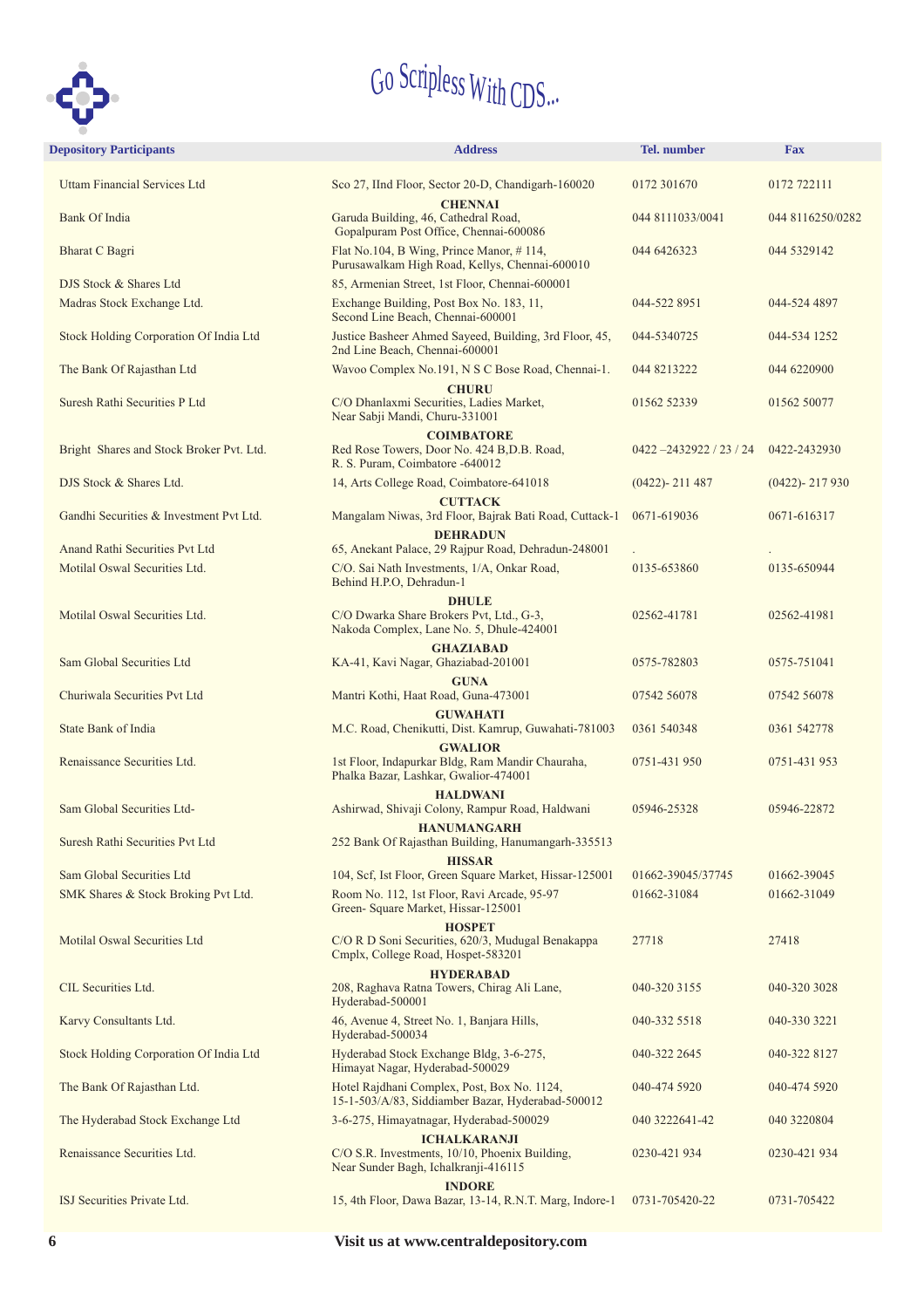

| <b>Depository Participants</b>                                | <b>Address</b>                                                                                                | <b>Tel.</b> number   | <b>Fax</b>      |
|---------------------------------------------------------------|---------------------------------------------------------------------------------------------------------------|----------------------|-----------------|
|                                                               |                                                                                                               |                      |                 |
| M/S. Sanjay C Baxi                                            | C/O Vijaykumar Ramavat, Ramavat House, D-15,<br>Saket Nagar, Indore-452001                                    | 022 2656812          | 022 2656985     |
| State Bank Of India                                           | Main Branch Near Gpo, Opp. Nehru Stadium, A.B. Road,<br>Indore-452001                                         | 0731-702 736         | 0731-700 441    |
| <b>State Bank Of Indore</b>                                   | Depository Section, 5-Y.N. Road Branch, Indore-452003                                                         | 0731-548 318         | 0731-540 248    |
| The Bank Of Rajasthan Ltd.                                    | 536-537, M.G. Road, Mahatma Gandhi Road, Indore-2                                                             | 0731-533062          | 0731-533 341    |
| Hem Securities Ltd.                                           | <b>JAIPUR</b><br>203, Jaipur Tower, Opp. A.I.R, M.I. Road, Jaipur-302001                                      | 0141-378 608         | 0141-363 278    |
| Hem Securities Ltd                                            | 111, Jaipur Tower, M I Road, Jaipur-302001                                                                    |                      |                 |
| Suresh Rathi Sec Pvt Ltd                                      | E-11, Gokhle Marg, C-Scheme, Jaipur-302001                                                                    | 0141 363919          | 0141 361085     |
| Suresh Rathi Securities Pvt Ltd                               | 12, Vidhyut Abhiyanta Colony, C Block, Hans Nagar,<br>Malviya Nagar, Jaipur-302017                            | 0141 520682          |                 |
| The Bank Of Rajasthan Ltd.                                    | Bhagat Bhawan, M.I.Road, Jaipur-302001                                                                        | 0141 369445          | 0141 364819     |
| H.T. Nanavati Securities Pvt. Ltd.                            | <b>JALANDHAR</b><br>108, C.S. Chetti Towers, Nakodar Chowk, Jalandhar-1                                       | 0181-226 964         | 0181-226 964    |
| Asit C Mehta Investment Intermediates Ltd                     | <b>JALGAON</b><br>S. K. Wani, 365, Jaikisan Wadi, Jalgaon-425001                                              | 0257-226743          | 0257-226743     |
|                                                               | <b>JAMNAGAR</b>                                                                                               |                      |                 |
| <b>Bhavik Rajesh Khandhar Shares</b><br>& Stock Brokers P Ltd | 427, K P Shah House, 3rd Floor, Bedi Gate,<br>Jamnagar-361001                                                 | 0288 553310 / 592180 | 0288 556194     |
| Motilal Oswal Securities Ltd.                                 | C/O. Disha Securities Services, Pvt. Ltd, 405-Panorama,<br>Nr., Dsp Bunglow, Teen Bati, Jamnagar-361001       | 0288-661 246/248     |                 |
| Suresh Rathi Securities Pvt Ltd                               | <b>JHALRAPATAN</b><br>Chanda Prabhuji Ki Gali, Mehta Bhawan, Jhalra Patan.                                    | 07432-40116          | 07432-40116     |
| Suresh Rathi Securities Pvt Ltd.                              | <b>JHUNJHUNU</b><br>C/O Mangalam Securities, A-6, Mangalam, Man Nagar,<br>Station Road, Jhunjhunu-333001      | 01592-32355          | 01592-34213     |
|                                                               | <b>JODHPUR</b>                                                                                                |                      |                 |
| Motilal Oswal Securities Ltd.                                 | C/O Marudhar Securities, 10-Happy Home,<br>4th "C" Road, Sardarpura, Jodhpur-342003                           | 0291-441382/383      | 0291-627563     |
| Renaissance Securities Ltd.                                   | 108 Osho Tower, 126 1st A Road, Sardarpura, Jodhpur-7                                                         | 0291 612374          | 0291 624374     |
| Renaissance Securities Ltd.                                   | 117-118, Modi Arcade, First Floor, Chopansi Road,<br>Jodhpur-342003                                           | 0291-628619/719      |                 |
| Suresh Rathi Securities Pvt. Ltd                              | Mahesh Hotel Complex, 1st Floor, Chopasani Road,<br>Jodhpur-342003                                            | 0291-636171          | 0291-430913     |
| The Bank Of Rajasthan Ltd                                     | Sojati Gate, Jodhpur-342001                                                                                   | 0291 627365          | 0291 638132     |
| State Bank Of India                                           | <b>KANPUR</b><br>Kanpur Main Branch, The Mall, Kanpur-208001                                                  | 0512 303123          | 0512 304243     |
| Cochin Stock Brokers Ltd.                                     | <b>KOCHI</b><br>36/1565-A17, 4th Floor, Mes Building, Judges Avenue,<br>Kaloor, Kochi-682017                  | 0484 401898/3913     | 0484 400330     |
| Renaissance Securities Ltd.                                   | <b>KOLHAPUR</b><br>C/O Tradenet Securities Ltd, 5, Trade Centre,<br>334 E-Ward, Station Road, Kolhapur-416001 | 0231 660713          | 0231 658156     |
| <b>Bank Of India</b>                                          | <b>KOLKATA</b><br>Zonal Office Bldg., St Floor, B R M Sarani, Kolkata-1                                       | 033 2485703/1973     | 033 2481969     |
| Accord Capital Markets Ltd.                                   | 13, Mahendra Road, Sushila Apartment, 3rd Floor,<br>Kolkatta-700025                                           | 033-476 2125/5404    | 033-476 2126    |
| Dalmia Securities Ltd.                                        | Suite N 315, Ideal Plaza, 11/1, Sarat Bose Road,<br>Kolkatta-700020                                           | 033-2806544-49       | 033-280 6643    |
| DJS Stock & Shares Ltd.                                       | C/O Anc Securities Limited, 7, Lyons Range,<br>Kolkatta-700020                                                | 033-2206269          | 033-2211257     |
| East India Securities Ltd.                                    | Da-14, Sector-1, Salt Lake, Kolkatta-700064                                                                   | 033-334 5527/5689    | 033-358 6631    |
| Lohia Securities Ltd.                                         | 6, Lyons Range, 1st Floor, Kolkatta-700001                                                                    | 033-210 8722         | 033-210 7993/75 |
| Loknath Saraf Securities Ltd.                                 | M-33, Fortune Chambers, 6, Lyons Range, Kolkatta-1                                                            | 033-2208520/26/27    | 033-2211434     |
| M Prasad & Co Ltd                                             | 11a, Judges Court Road, Kolkatta-700027                                                                       | 033 4792700-01       | 033 4793700     |
| Mathran Securities Ltd.                                       | 506, Vaishno Chambers, 6, Brabourne Road, Kolkatta-1                                                          | 033-225 3927/4697    | 033-225 4541    |
| Sam Global Securities Ltd.                                    | 16, India Exchange Place, Room No. 9, II Flr, Kolkatta-1                                                      | 033-221 1096         | 033-2200820     |
| SKP Securities Ltd.                                           | 201 Mangalam, 24 Hemanta Basu Sarani, Kolkatta-700001 033 2435061                                             |                      | 033 2484896     |
| Stock Holding Corporation of India Ltd                        | A.G. Towers, 6th Floor, 125/1, Park Street, Kolkatta-17                                                       | 033-226 2030         | 033-2458276     |
| The Bank Of Rajasthan Ltd.                                    | 6, Ganesh Chandra Avenue, Kolkata-700013                                                                      | 033 2377412-13       | 033 2498482     |
|                                                               |                                                                                                               |                      |                 |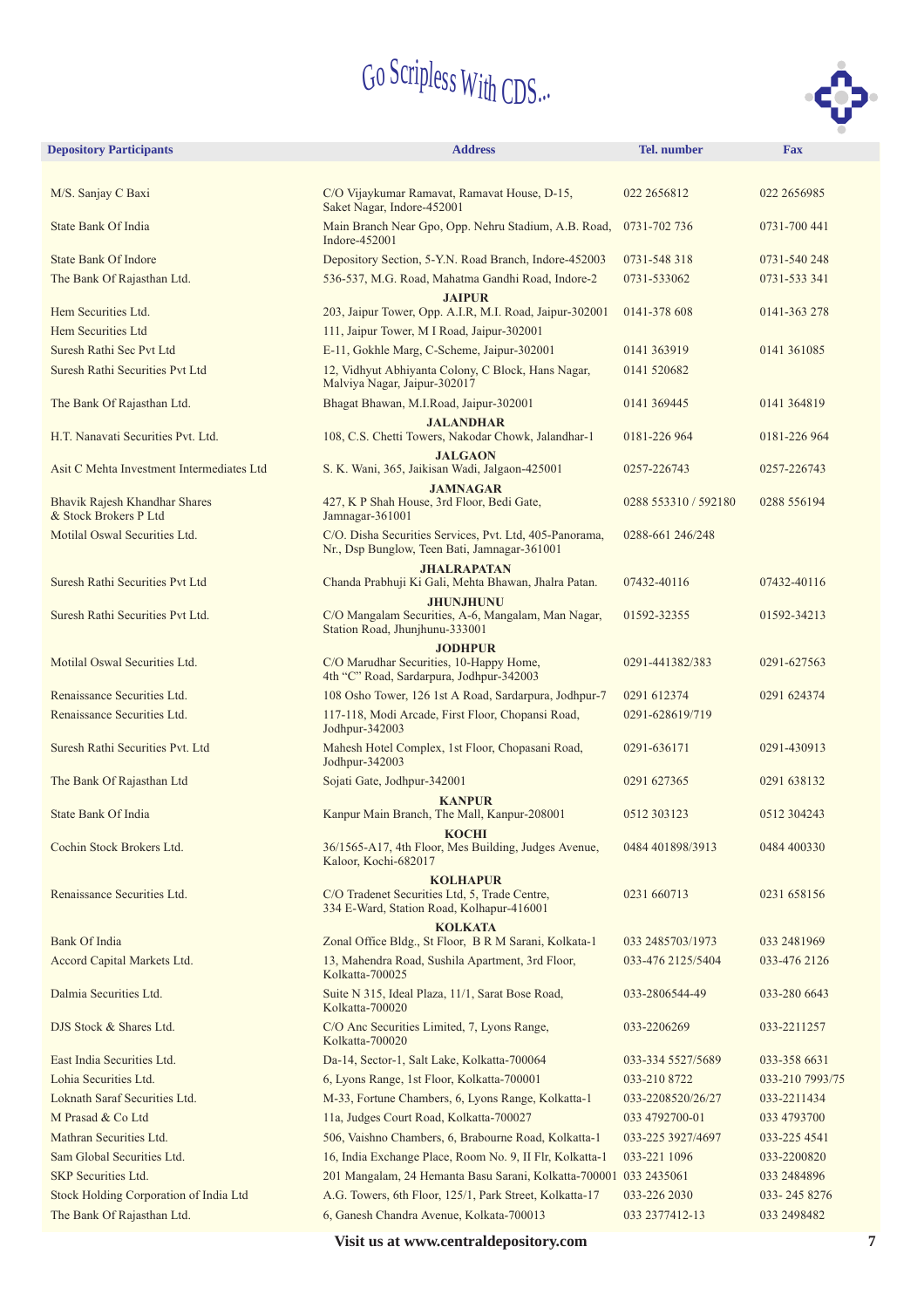

| <b>Depository Participants</b>                         | <b>Address</b>                                                                                              | <b>Tel.</b> number | <b>Fax</b>        |
|--------------------------------------------------------|-------------------------------------------------------------------------------------------------------------|--------------------|-------------------|
| Vedika Securities (P) Ltd                              | 2b, Shambhunath Pandit Street, Vishaka Building,<br>2nd Floor, Kolkatta-700020                              | 033 2231245        | 033 2231712       |
| Suresh Rathi Securities Pvt Ltd.                       | <b>KOTA</b><br>C/O Aditya Investments, 324, Shopping Centre, Kota-7                                         | 0744-361 155       | 0744-450 550      |
| The Bank Of Rajasthan Ltd.                             | Industrial Estate, Kota-324007                                                                              | 0744-324007        | 0744-364032       |
| Asit C Mehta Investment Intermediates Ltd              | <b>LUCKNOW</b><br>C-5 Kusum Deep Complex, Chowk, Lucknow, Lucknow-3 (0522) 255022/23                        |                    | $(0522)$ 255021   |
| Motilal Oswal Securities Ltd.                          | C/O. Mlk Securities Pvt Ltd, 1-A, Ground Floor,<br>Govinda Apt, Shahnajar Road, Lucknow-226003              | 231695/211903      |                   |
| Sykes & Ray Equities (I) Ltd                           | 2A-3A, Pragati Kendra, Kapoorthala, Lucknow-226020                                                          | 0522 331196        | 0522 331834       |
| State Bank Of India                                    | <b>LUDHIANA</b><br>Civil Lines, Ludhiana-141001                                                             | 0161-449080        | 0161-449076       |
| DJS Stock & Shares Ltd                                 | <b>MADURAI</b><br>14, Camatchi Amman, Koil West Lane, South Masi Street,<br>Madurai-625020                  |                    |                   |
| <b>ISJ Securities Pvt Ltd</b>                          | <b>MANGALORE</b><br>Ram Bhavan Complex, 6th Floor, Kodialbail, Mangalore-3 0824 429614                      |                    |                   |
| Bhavik Rajesh Khandhar Shares<br>& Stock Brokers P Ltd | <b>MITHAPUR</b><br>Godown Area, Near LML Showroom, Mithapur-361345                                          | 02892 24360        |                   |
|                                                        | <b>MORADABAD</b>                                                                                            |                    |                   |
| Uttam Financial Services Ltd.                          | 7-B, Dev Vihar, M.D.A Colony, Civil Lines, Moradabad-1 0591-428 721<br><b>MUMBAI</b>                        |                    | 0591-351 940      |
| <b>ABN Amro Bank N.V</b>                               | Sakhar Bhavan, 71/72, 7th Floor, Nariman Point,<br>Mumbai-400021                                            | 022-281 2527/28    | 022-281 2589      |
| Acme Shares & Stock Private Ltd.                       | 904, P.J.Towers, Dalal Street, Fort, Mumbai-400001                                                          | 022-2657316/18     | 022-2657316       |
| Advani Share Brokers Private Ltd.                      | 52, Bhupen Chambers, 2nd Floor, Opp. P.J.Towers, Fort,<br>Mumbai-400023                                     | 267 1533           | 262 4369          |
| Amu Shares & Securities Ltd.                           | Crescent Chambers, Gr.Flr, Homi Modi Cross St.,<br>Fort, Mumbai-400023                                      | 265 3410           | 265 5299          |
| Anand Rathi Securities Pvt. Ltd                        | 35/B Ganjawala Shopping Centre, Unit No.1/35/B,<br>S.V.P. Road Borivali (W), Mumbai-400092                  | 893 5838           | 895 6124          |
| Anand Rathi Securities Pvt. Ltd.                       | 4th Floor, Poddar Chambers, 109, S A Brelvi Road,<br>Fort, Mumbai-400001                                    | 2690143-44         | 2690031           |
| Asian Markets Securities Pvt. Ltd.                     | 21/A, Shruti, Yashodham Enclave, Film City Rd,<br>Goregaon (East), Mumbai-400063                            | 91-22-841 3030     | 91-22-840 6189    |
| Asit C Mehta Investment Intermediates Ltd              | 5-E, Court Chambers, 35, New Marine Lines, Mumbai-20                                                        |                    |                   |
| Asit C. Mehta Investment Intermediates Ltd.            | Nucleus House, 3rd Floor, Saki Vihar Road,<br>Opp. L&T Gate No. 7, Powai, Mumbai-400072                     | 022-8577898        | 022-8577647       |
| B D Shah Securities Ltd.                               | 23/A, Vasudeo Mansion, Cawasji Patel Street,<br>Fort, Mumbai-400001                                         | 022 2835543        | 022 2811816       |
| B R Jalan Securities Private Ltd.                      | 3, Ruther Field Street, 3rd Floor, Kalaghoda,<br>Fort, Mumbai-400023                                        | 022-267 5746/5815  | 022-267 7705      |
| <b>Bank Of Baroda</b>                                  | 44, Shree Krupa, M.G. Road, Ghatkopar, Mumbai-86                                                            | 022-511 6899/6717  | 022-511 3449      |
| <b>Bank Of Baroda</b>                                  | Hem Niwas Compound, S.V. Road,<br>Kandivli (West), Mumbai-400067                                            | 022-8050291/0600   | 022-807 2167      |
| Bank Of India                                          | Jeroo Building, 137/139, M.G. Road, Fort, Mumbai-23                                                         | 022-262 1820       | 022-262 2027      |
| <b>Bank Of India</b>                                   | Stock Exchange Building, Ground Floor, P.J. Towers,<br>Dalal Street, Fort, Mumbai-400023                    | 022-262 6998       | 022-265 5896      |
| <b>Bank Of Maharashtra</b>                             | Janmangal, 2nd Floor, 45/47, B.S Marg,<br>Fort Branch, Mumbai-400023                                        | 91-22-262 6748     | 91-22-266 1295    |
| Bhagirat Merchant Stock Broking Pvt Ltd                | 24-B, Rajabahadur Compound, 115, 3rd Floor,<br>Hamam Street, Fort, Mumbai-400001                            | 91-22-262 1618     | 91-22-262 1526    |
| Bharat C Bagri                                         | 1207/A, P.J.Towers, Dalal Street, Mumbai-400001                                                             | 265.89205463       | 265 7337          |
| Bharat C. Bagri                                        | 404, Stock Exchange Tower, Dalal Street, Mumbai-1                                                           | 022-265 2792       | 022-267 1273      |
| Bhavik Rajesh Khandhar Shares<br>& Stock Brokers P Ltd | C/O Rajesh Enterprises, 2nd Flr, 278 Jeevan Udyog,<br>Above Khadi, Bandar, Dr.D N Road, Fort, Mumbai-400001 | 022 2075 651       | 022 2073486       |
| Birla Sun Life Securities Ltd.                         | Ahura Centre, 2nd Floor, Tower 'B', 96, A.D. Mahakali,<br>Caves Rd., Andheri (East), Mumbai-400093          | 91-22-830 2952     |                   |
| <b>Birla Sunlife Securities Ltd</b>                    | 1303, Raheja Centre, Free Press Journal Marg,<br>Nariman Point, Mumbai-400021                               | 022 2880041-43     | 022 2823001/34404 |
| <b>BNR Capital Services Pvt Ltd</b>                    | 303, Veena Chambers, 21, Dalal Street, Fort, Mumbai-1                                                       | 022 2670029        | 022 2618723       |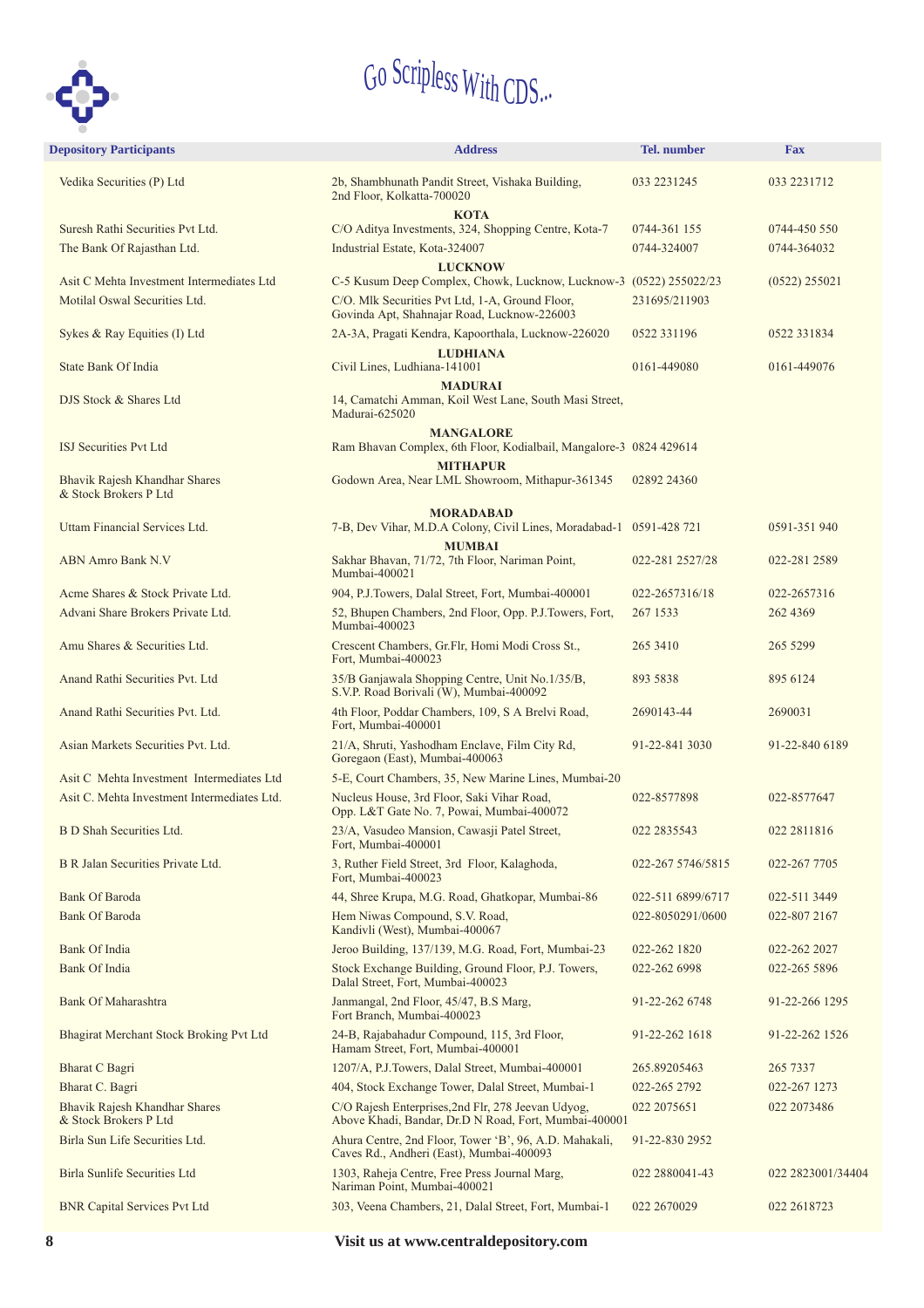

| <b>Depository Participants</b>                    | <b>Address</b>                                                                                         | <b>Tel.</b> number | <b>Fax</b>         |
|---------------------------------------------------|--------------------------------------------------------------------------------------------------------|--------------------|--------------------|
| <b>BOI</b> Shareholding Ltd.                      | Stock Exchange, Rotunda, Ground Floor, Mumbai-400023 91-22-267 6017                                    |                    | 91-22-2650801      |
| C.R.Kothari & Sons Shares & Stock Brokers (P) Ltd | F-2, Kamlesh Building, Plot No. 368-4,<br>Shere-E-Punjab, Society, Andheri (East), Mumbai-400099       | 022-824 5719       | 022-836 8007       |
| Centurion Bank Ltd.                               | 10-10B/16A, Bandukwala Bldg, British Hotel Lane,<br>Fort, Mumbai-400023                                | 2705036/37/38/39   | 2704956            |
| Churiwala Securities Private Ltd.                 | 304/5, Commerce House, Nagindas Master Road,<br>Fort, Mumbai-400023                                    | 2670035/267 1713   | 91-22-2674614      |
| Citibank N.A.                                     | Ramnord House, 77, Dr. A.B. Road, P.O. Box 16586,<br>Worli, Mumbai-400018                              | 22-494 9275        | 22-494 3400        |
| Dalal & Broacha Stock Broking Pvt. Ltd            | 506, Maker Chambers V, 221, Nariman Point, Mumbai-21                                                   | 282 2992           | 2870092            |
| Deutsche Bank AG                                  | 222, Dr. D. N. Road, Kodak House, Ground Floor,<br>Fort, Mumbai-400001                                 | 91-22-207 8453     | 91-22-207 5975     |
| Dindayal Biyani Stock Brokers Ltd.                | 417, Stock Exchange Tower, Mumbai-400023                                                               | 91-22-265 4201     | 91-22-265 1641     |
| DJS Stock & Shares Ltd.                           | 43, V B Gandhi Marg, Fort, Mumbai-400023                                                               | 265 4085/265 2340  | 267 1126           |
| DJS Stock & Shares Ltd.                           | C/O Mittali Trust, 8/B Shirin, Sohrab Palace,<br>Nariman Road, Off. Nehru Rd., Vileparle(E), Mumbai-57 | 022-610 8397       | 022-618 5011       |
| Emkay Share & Stock Brokers Pvt Ltd               | C-433, 4th Floor, Phoenix Mills Compound,<br>Senapati Bapat Mrg, Lower Parel, Mumbai-400013            | 022 4606690        | 022 4904795        |
| Enam Securities Private Ltd.                      | 2A & 2B, Hari Chambers, Ground Floor,<br>Shahid Bhagat Singh Road, Fort, Mumbai-400023                 | 91-22-265 5535     | 91-22-266 6201     |
| Gandhi Securities & Investment Pvt Ltd            | R-545, Rotunda Building, 5th Floor,<br>Shahid Bhagat Singh Road, Fort, Mumbai-400023                   | 022-2623836-7      | 2650933            |
| Global Trust Bank Ltd.                            | II Floor, Hari Chambers, 58/64, Shahid Bhagat Singh Rd,<br>Fort, Mumbai-400001                         | 022-264 4920       | 022-269 4257       |
| Gupta Equities Pvt. Ltd.                          | D-21, Dhanraj Mahal, Chhtrapati Shivaji Maharaj, Marg,<br>Colaba, Mumbai-400039                        | 022-232 5607       | 263 2891           |
| H T Nanavati Securities Pvt Ltd.                  | 104, Vikas, 11, Bank Street, Mumbai-400001                                                             | 022 2650499        | 022 2652885        |
| HDFC Bank Ltd.                                    | Kamala Mills Compound, 1st Floor, Senapati Bapat Marg,<br>Lower Parel, Mumbai-400013                   | 022-4910492        | 022-492 9722       |
| Hem Securities Ltd.                               | 14/15, Khatau Building, 1st Floor, 40 Bank Street,<br>Fort, Mumbai-400023                              | 022-266 6156       | 022-262 5991       |
| <b>ICICI</b> Ltd.                                 | Zenith House, Keshavrao Khade Marg,<br>Mahalaxmi, Mumbai-400034                                        | 022-4924100        | 022-4923443        |
| IIT Corporate Services Ltd.                       | IIT House, Off M. Vasanji Road, Opp Vazir Glass,<br>Nr. J.B.Nagar, Andheri (East), Mumbai-400059       | 022 - 822 5599     | 022 - 821 5352/838 |
| Ikab Securities & Investment Ltd.                 | Raja Bahadur Compound, Bldg. No. 5, 2nd Floor,<br>43 Tamarind Lane, Fort, Mumbai-400023                | 91-22-265 1348     | 91-22-265 5195     |
| Indsec Securities & Finance Ltd.                  | 116, Free Press House, 215, Free Press Journal Marg,<br>Nariman Point, Mumbai-400021                   | 022-2046753,       | 022-2829360        |
| Infrastructure Leasing & Financial Services Ltd   | IL&FS House, Raheja Vihar, Plot No.14, Chandivli,<br>Andheri (East), Mumbai-400072                     | 91-22-8570965-     | 91-22-8570948/949  |
| Integrated Master Securities Ltd.                 | 22, Ajay Deep, 240, Bazar Gate Street, Fort, Mumbai-1                                                  | 022 2623871        |                    |
| Inventure Growth & Securities Ltd.                | 5-Anand Kunj, Daftary Road, Malad (East), Mumbai-97                                                    | 22-881 6159        | 22-881 6160        |
| Inventure Growth & Securities Ltd                 | Jalaram Jyot, 1st Floor, 63, Ghogha Street,<br>Janmabhoomi Marg, Fort, Mumbai-400001                   | 288 6851           | 288 6854           |
| ISJ Securities Private Ltd.                       | 401-D, Natwar Chambers, 194, Nagindas Master Road,<br>Fort, Mumbai-400023                              | 022-261 6178       | 022-267 5488       |
| ISJ Securities Pvt Ltd                            | 46, Great Western Bldg, N M Road Extn., Kala Ghoda,<br>Fort, Mumbai-400023                             | 022 2838424-25     | 022 2854816        |
| J G Shah Financial Consultants Pvt. Ltd.          | 418, Stock Exchange Tower, Dalal Street,<br>Fort, Mumbai-400023                                        | 022-265 1688/3432  | 022-270 4675       |
| Janata Sahakari Bank Ltd., Pune                   | 71/73, Botawala Building, Ground Floor,<br>Alkesh Dinesh Modi Marg, Fort, Mumbai-400001                | 91-22-2630568      | 91-22-265 4451     |
| Joindre Capital Services Ltd.                     | J K Somani Building, 1st Floor, British Hotel Lane,<br>Off B S Marg, Fort, Mumbai-400023               | 022 2690112-21     | 022 2700449        |
| K M Jain Stock Brokers Private Ltd.               | 814, P J Towers, Dalal Street, Mumbai-400023                                                           | 022 2334978-79     | 022 2691631        |
| K.Jayantilal Securities Private Ltd.              | 7/10, Botawala Building, Second Floor, Office No.1,<br>Horniman Circle, Fort, Mumbai-400001            | 022-2651199        | 022-2656370        |
| Kaji & Maulik Securities Private Ltd.             | 526, P.J. Towers, Dalal Street, Fort, Mumbai-400023                                                    | 022-265 2164/4592  | 022-263 3016       |
| Kantilal Chhaganlal Securities Private Ltd.       | B-2 / 202, Fort Chambers., Hamam Street,<br>Fort, Mumbai-400023                                        | 022-2677917-22     | 022-2651237        |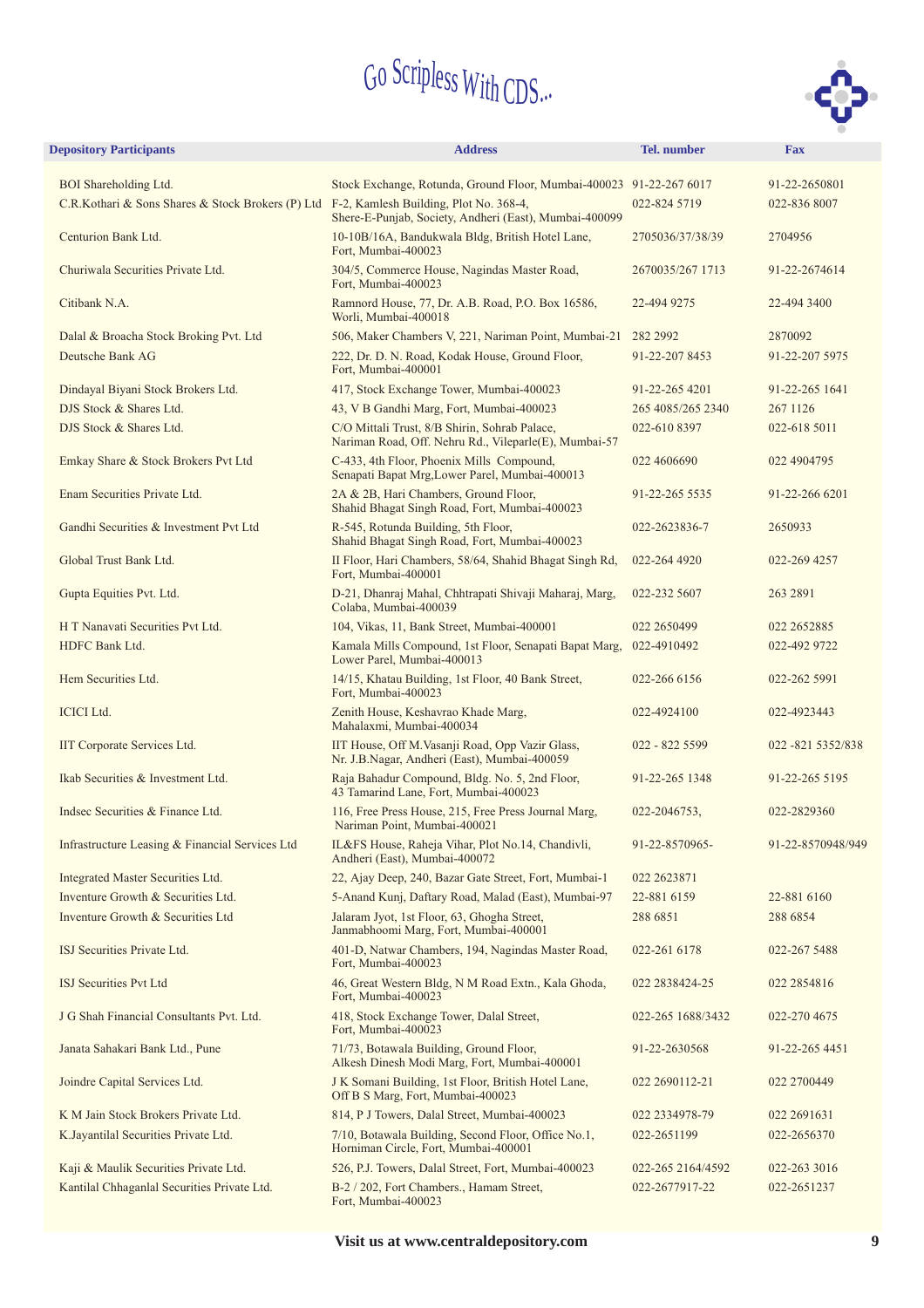

| <b>Depository Participants</b>                    | <b>Address</b>                                                                                                | Tel. number       | <b>Fax</b>      |
|---------------------------------------------------|---------------------------------------------------------------------------------------------------------------|-------------------|-----------------|
| Kantilal Mangaldas Securities Pvt. Ltd.           | 100/104, D.G. Chambers, 2nd Flr, Nanik Motwani Marg,<br>Fort, Mumbai-400001                                   | 91-22-267 5282    | 91-22-267 7447  |
| Kaushik Shah Shares & Securities Ltd.             | 28, Itts House, Rope Walk Lane,<br>K. Dubhash Lane, Mumbai-400023                                             | 022-287 4860      | 022-282 4126    |
| Keynote Capitals Ltd.                             | 608, Dalamal House, Nariman Point, Mumbai-400021                                                              | 022 2025230       | 022 2835467     |
| Khambatta Securities Ltd.                         | 10, Horniman Circle, Botawala Building, Ground Floor,<br>Fort, Mumbai-400001                                  | 303.45454545      | 265 4652        |
| Kisan Ratilal Choksey Shares & Securities Pvt Ltd | 17, Lumbini Palace, 4, V S Khandekar Marg,<br>Vile Parle East, Mumbai-400057                                  | 022 8304914/23    | 022 8205311     |
| Kotak Securities Ltd.                             | Bakhtawar, 229, 1st Floor, Nariman Point, Mumbai-21                                                           | 022 2341100       | 022 2826462     |
| M/S Hasmukh Lalbhai                               | PS-23, Rotunda, 2nd Floor, Stock Exchange,<br>Bombay Samachar Marg, Mumbai-400001                             | 2652068           | 2652068         |
| M/S. Jitendra J. Bhabhera                         | 213, Veena Chambers, 21, Dalal Street, Fort, Mumbai-23                                                        | 91-22-267 4727    | 91-22-267 7537  |
| M/S. Sanjay C. Baxi                               | 23/25, Ambalal Doshi Marg, 3rd Floor, Fort, Mumbai-23                                                         | 022-265 3872      | 022-265 6985    |
| Madhukar C Sheth                                  | 3, Bansilal Building, 13, Homi Modi Street,<br>Fountain, Mumbai-400001                                        | 2338326           |                 |
| Maheshwari Equity Brokers Pvt. Ltd.               | 601, Dalalmal House, 206, J.B. Marg,<br>Nariman Point, Mumbai-400021                                          | 022-204 2514      | 022-281 2252    |
| Malti Securities Private Ltd.                     | 405, Rotunda Building, Mumbai Samachar Marg,<br>Fort, Mumbai-400001                                           | 91-22-261 1268    | 91-22-2700678   |
| Mangal Keshav Share & Stock Brokers Ltd           | 501, Heritage Plaza, J P Road, Opp Indian Oil Colony,<br>Andheri West, Mumbai-400053                          | 022 6351177       | 022 6359759     |
| Mangla Capital Services Pvt. Ltd                  | 162-C, Mittal Tower, Nariman Point, Mumbai-400021                                                             | 288 6789          | 288 6855        |
| Mehta Vakil & Company Private Ltd.                | PG-11, Ground Floor, Rotunda Building,<br>B.S. Marg, Mumbai-400001                                            | 022-265 2620/1082 | 022-265 6179    |
| MLR Securities Private Ltd.                       | 1st Floor, Suryamahal Building, 5, Burjorji Bharucha<br>Marg, Fort, Mumbai-400023                             | 022-265 1370      | 022-2650423     |
| Mother India Securities Pvt Ltd                   | 23/154, Great Western Bldg., 4th Floor, M C C Lane,<br>Fort, Mumbai-400023                                    | 022 2876431-32    | 022 2850259     |
| Motilal Oswal Securities Ltd.                     | 210, Sagar Avenue, S V Road, Andheri West, Mumbai-58                                                          | 022 6250001       |                 |
| Motilal Oswal Securities Ltd.                     | C/O.Reliable Investments, Shop No.1, Grd Floor,<br>Mahim(W), 105-108, Botawala Bldg, Mumbai-400016            | 022-4453652       |                 |
| Motilal Oswal Securities Ltd.                     | C/O Nebula Consultants P Ltd, 8, Jain Mansion,<br>Daftary Road, Malad (East), Mumbai-400097                   | 022-8440640       | 022-8440613     |
| Motilal Oswal Securities Ltd.                     | 401-B, Natwar Chambers, 4th Flr, 94, Nagindas Master Rd, 022-2615800<br>Fort, Mumbai-400021                   |                   | 022-2624348     |
| Motilal Oswal Securities Ltd.                     | C/O R.Natvarlal Parekh Secs., 55/6, Rajbaug Estate,<br>1st Floor, Yarn Market, Pydhunie, Mumbai-400003        | 022-3448104/1057  |                 |
| <b>Motilal Oswal Securities Ltd</b>               | C/O Disha Securities Services, 1/2, Parasmani, Chikoo<br>Wadi, Shimpoli Village, Borivili West, Mumbai-400092 | 022 8896315       | 022 8996314     |
| Mukesh Babu Securities Ltd.                       | 12-A /1, New Sion Co-Op Hsg, Sion West, Mumbai-22                                                             | 022-4018218-9     | 022-4082687     |
| Nikko Stock Broker Pvt. Ltd.                      | R-410, Rotunda Building,<br>Bombay Samachar Marg, Mumbai-400001                                               | 91-22-265 6770    | 91-22-265 3277  |
| Nirmal Bang Securities Pvt. Ltd.                  | 38-B, Khatau Building, 2nd Floor,<br>Alkesh Dinesh Mody Marg, Fort, Mumbai-400001                             | 91-22-264 1234    | 91-22-262 4414  |
| Oriental Bank Of Commerce                         | Stock Exchange Branch, 1, Dr.V B Gandhi Marg,<br>Fort, Mumbai-400023                                          | 022 2674579/6066  | 022 2671752     |
| Prabhudas Lilladher Pvt Ltd                       | 807/8, Raheja Centre, 8th Floor,<br>Nariman Point, Mumbai-400021                                              | 022-232 2222      | 022-232 5388/89 |
| Prarup Shares & Stock Brokers Pvt. Ltd.           | 30, Kamer Building, 38 Cawasji Patel Street,<br>Fort, Mumbai-400001                                           | 022-2826940-42    |                 |
| Pratik Stock Vision Pvt Ltd.                      | 21, Khatau Building, 2nd Floor, 40/48, Bank Street,<br>Fort, Mumbai-400023                                    | 022-265 4793      | 022-264 4796    |
| R B K Share Broking Ltd.                          | 1-A, Alli Chambers, Ist Floor, Medows Street,<br>Fort, Mumbai-400023                                          | 022 2651529/2646  | 022 2656897     |
| R.M. Share Trading Private Ltd.                   | PM-8, Rotunda Building, Mazzanine Floor,<br>Bombay Samachar Marg, Fort, Mumbai-400001                         | 91-22-265 6034    |                 |
| R.N.Patwa Share & Stock Brokers (P) Ltd           | 725, Rotunda, Bombay Samachar Marg, Fort, Mumbai-23                                                           | 91-22-265 1951    | 91-22-269 5647  |
| Rashi Equisearch Private Ltd.                     | 72A, Mittal Tower, Nariman Point, Mumbai-400021                                                               | 022 2044270       | 022 2652225     |
| Renaissance Securities Ltd.                       | 714, Rotunda Bldg., Stock Exchange,<br>B.S. Marg, Fort, Mumbai-400023                                         | 022 2721213/2632  | 022 2722177     |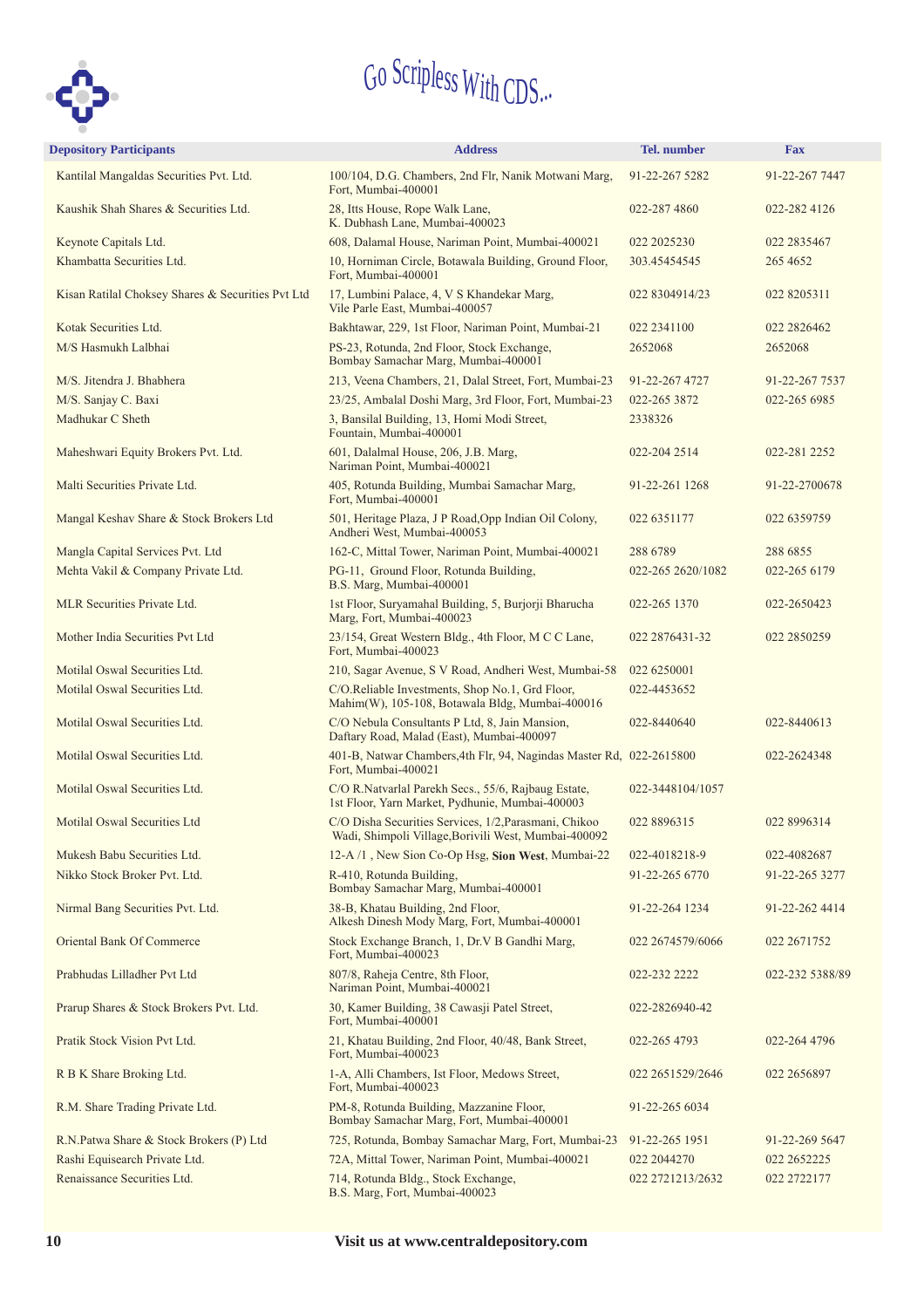

| <b>Depository Participants</b>             | <b>Address</b>                                                                                                                      | <b>Tel.</b> number | <b>Fax</b>        |
|--------------------------------------------|-------------------------------------------------------------------------------------------------------------------------------------|--------------------|-------------------|
| Renaissance Securities Ltd.                | C/O H.K.B Stock Broking, S-2/4, Shree Dwarkadesh,<br>Bangur Nagar, Goregaon(W), Mumbai-400090                                       | 91-22-878 6854     | 91-22-878 6857    |
| Saikripa Securities Ltd.                   | 216, P.J. Towers, Dalal Street, Mumbai-400023                                                                                       | 022-2650121/1485   | 022-265 1485      |
| Sam Global Securities Ltd.                 | 506, 5th Floor, Nanabhai Mansion,<br>Sir. P.M. Road, Fort, Mumbai-400001                                                            | 022-265 4252/4257  | 022-267 1922      |
| Sam Global Securities Ltd.                 | 506, Nanabhai Mansion, Sir. P.M. Road, Fort, Mumbai-1                                                                               | 022-265 2422       | 022-267 1922      |
| Shilpa Stock Broker. Pvt. Ltd.             | 3, Natwar Chambers, 1 Floor, 94 Nagindas Master Road,<br>Fort, Mumbai -400023                                                       | 022-2625539 / 47   |                   |
| Shreehari Shares & Stock Brokers Pvt Ltd   | 58-A, Laxmi Bhavan, Flat No 13, 3rd Floor, D Road,<br>Churchgate, Mumbai-400020                                                     | 022-281 1934       | 022-2810749       |
| Sino Securities Pvt Ltd                    | Jayem House, 97/99, Mumbai Samachar Marg,<br>Fort, Mumbai-4000233                                                                   | 022 2334811-14     | 022 2660283/91119 |
| SMIFS Securities Ltd.                      | Common Wealth Building, 4th Floor, 82, N.M. Road,<br>Fort, Mumbai-4000233                                                           | 91-22-265 8027/28  | 91-22-262 3364    |
| SMK Shares & Stock Broking Pvt. Ltd.       | 305/306, Unique Tower, 2nd Gaiwadi Indl Estate,<br>S V Rd, Near Kamat Club, Goregaon West, Mumbai-62                                | 265 5590/2623999   | 2676885           |
| SPS Share Brokers Private Ltd.             | 121/4, Agra Building, M.G. Road, 1st Floor, Fort, Mumbai 022-267 5556/1335                                                          |                    | 022-267 4832      |
| <b>Standard Chartered Bank</b>             | Custody & Clearing Services, Phoenix Centre,<br>Phoenix Mills Compound, Senapati Bapat Marg,<br>Lower Parel, Mumbai-400013          | 91-22-491 8483     | 91-22-8592/93     |
| Standard Chartered Grindlays Bank Ltd.     | Phoenix Mill Compound, Senapati Bapat Marg,<br>Lower Parel, (West), Mumbai-400013                                                   | 91-22-266 5545     | 91-22-266 3221    |
| State Bank Of India                        | Securities & Services Division, Mumbai Main Branch,<br>1st Floor, Mumbai Samachar Marg, Mumbai-400023                               | 022-263 1182       | 022-269 5277      |
| Stock Holding Corporation Of India Ltd.    | 44/1, Mehra Estate, L.B.S. Marg, Near Vikhroli Stn,<br>Vikhroli (West), Mumbai-400079                                               | 5795246            | 5795279           |
| Sunidhi Consultancy Services Pvt Ltd       | 22, Rajabahadur Mansion, Above George Restaurant,<br>Mumbai Samachar Marg, Fort, Mumbai-400001                                      | 022 263 1417       | 022 2610621       |
| Suresh Rathi Securities Pvt. Ltd.          | 9, Parekh Vora Chambers, 66, N.M. Road,<br>Fort, Mumbai-400023                                                                      | 262 4787           | 261 3625/265 7901 |
| SVV Shares & Stock Brokers Pvt. Ltd.       | 917-B, P.J. Towers, 9th Floor, Dalal Street, Mumbai-23                                                                              | 265 5330           | 265 6515          |
| Sykes & Ray Equities (I) Ltd.              | 3rd Floor, Daulatram Mansion, Kitridge Road,<br>Colaba, Mumbai-400005                                                               | 022 2040425        | 022 2883564       |
| Sykes & Ray Equities (India) Ltd.          | 3rd Floor, Cama Building, 24/26, Dalal Street,<br>Fort, Mumbai-400001                                                               | 022-284 1811       | 022-284 6021      |
| The Bank Of Rajasthan Ltd.                 | 18/20 Cawasji Patel Street, Fort, Mumbai-400001                                                                                     | 2873472            | 2873471           |
| The Greater Bombay Co-Operative Bank Ltd.  | 23, Kedia Kunj, J.B. Nagar, Andheri (East), Mumbai-59                                                                               | 91-22-834 3695     | 91-22-834 3699    |
| The Hongkong & Shanghai Banking Corpn. Ltd | Custody & Clearing, Sudam Kalu Ahire Marg,<br>Worli, Mumbai-400025                                                                  | 91-22-4980000      | 91-22-4980040     |
| The Omniscient Securities Pvt Ltd.         | 1003, 10th Flr, P.J. Towers, Dalal Street, Fort, Mumbai-1                                                                           | 022-2700774        | 022-2700779       |
| <b>Total Securities Ltd.</b>               | 601, Durga Chambers, 40, Waterfield Road,<br>Bandra - West, Mumbai-400050                                                           | 022-6514095-98     | 022-4311404       |
| UTI Securities Exchange Ltd.               | Merchant Chambers, 4th Floor, Sir Vithaldas<br>Thckersey Marg, New Marine Lines, Mumbai-400020                                      | 022-2331545/46     | 022-2030165/0120  |
| Vijan Share & Securities Pvt. Ltd.         | 504-A, Jeejeebhoy Towers, Dalal Street, Fort, Mumbai-1                                                                              | 269 2217           | 267 2799          |
| Wallfort Share & Stock Brokers Ltd.        | 205, Gundecha Chambers, Nagindas Master Road,<br>Fort, Mumbai-400001                                                                | 207 2298           | 208 9268          |
| B R Jalan Securities Private Ltd.          | <b>MUZAFFARPUR</b><br>Room No 16, Sutapatti, Muzaffarpur-842001                                                                     | 0621-266 839       | 0621-242 345      |
| K R Choksey Sh & Sec Pvt Ltd               | <b>NADIAD</b><br>C/O S K Investments, 2 Desai, Society,<br>Nr. Chandramaulshewar, Mahadev College Road,<br>Dst Kheda, Nadiad-387001 | 02658 68925/602/   | 0268 68634/925    |
| Anand Rathi Securities Pvt. Ltd.           | <b>NAGPUR</b><br>409/412, Heera Plaza, Juhi Mangalwari,<br>Near Telephone Exchange, Nagpur-440008                                   | 0712-731922-4      | 0712-731925       |
| Kantilal Chhganlal Securities Pv. Ltd      | 409/412, Heera Plaza, Central, Avenue, Juni Mangalwari,<br>Nr. Telephone Exchange, Nagpur-440008                                    | 0712 731922        | 0712 732448       |
| <b>Motilal Oswal Securities Ltd</b>        | C/O Investment Point, Business Plaza 6, Farmland,<br>Central Bazar Rd, Lokrat Square, Nagpur-440010                                 | 0712 538181        |                   |
| Renaissance Securities Ltd.                | C/O Surendra Financial Service, Pvt. Limited,<br>Central Bazar Rd, Lokrat Square, Nagpur-440010                                     | 0712 241062        | 0712 243404       |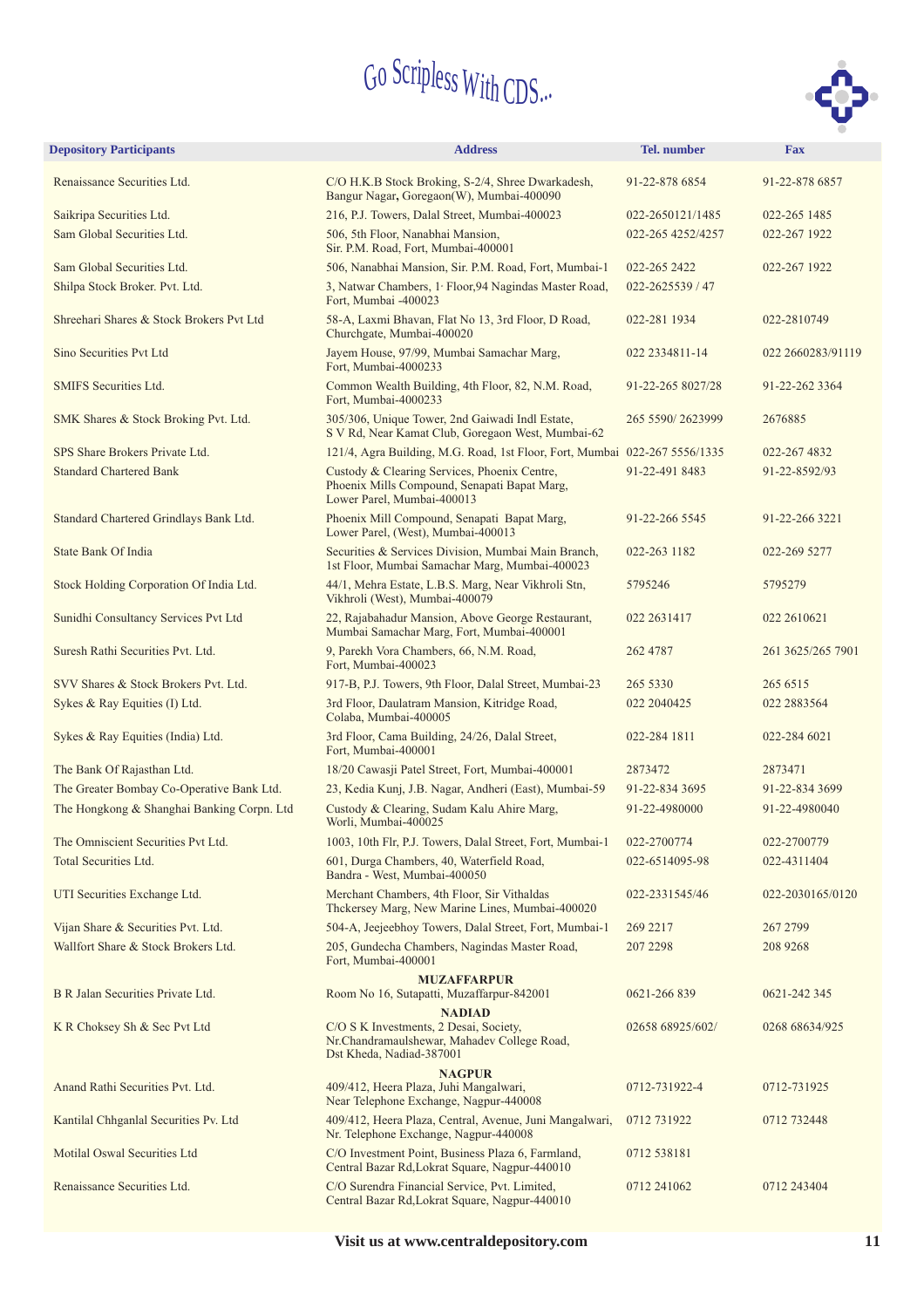

| <b>Depository Participants</b>                         | <b>Address</b>                                                                                                                      | <b>Tel.</b> number | <b>Fax</b>   |
|--------------------------------------------------------|-------------------------------------------------------------------------------------------------------------------------------------|--------------------|--------------|
|                                                        | <b>NASIK</b>                                                                                                                        |                    |              |
| Asit C. Mehta Investment Intermediates Ltd             | 38, City Centre, Opp Sindhi Colony, Jail Road, Nasik-101 0253 454174-75                                                             |                    |              |
| Motilal Oswal Securities Ltd.                          | C/O, Prachi Investments Ltd., 101, Sarda Sankul,<br>M.G.Road, Nasik-422001                                                          | 0253-579201        | 0253-579201  |
| <b>Bank Of Baroda</b>                                  | <b>NAVI MUMBAI</b><br>Shop No. 18/27, Twinsl& Bldg, Plot No. 1&3, Sector 1,<br>Nerul, Navi Mumbai-400706                            | 022-770 9854       |              |
| Inter-Connected Stock Exchange Of India Ltd            | International Infotech Park, Tower 7, 5th Floor,<br>Vashi, Navi Mumbai-400703                                                       | 022 7812056/58/59  | 022 7812061  |
| Motilal Oswal Securities Ltd                           | C/O Stock Plus Brkng & Advsry, 149/150,<br>Central Facility Bldg, APMC Mkt-1, Sec 19,<br>Vashi, Navi Mumbai-400705                  | 022 7661278        | 022 7801969  |
|                                                        | <b>NEW DELHI</b>                                                                                                                    |                    |              |
| Abhipra Capital Ltd.                                   | BM-1, Dilkhush Industrial &, Commercial Complex,<br>Gt Karnal Road, Azadpur, New Delhi-110033                                       | 011-724 7797/98    | 011-721 5530 |
| Alankit Assignments Ltd.                               | 205-206, Anarkali Complex, Jhandewalan Extension,<br>New Delhi-110055                                                               | 011-351 3514/16    | 011-355 2001 |
| B R Jalan Securities Private Ltd.                      | D-68, Hauz Khas, Ground Floor Front, New Delhi-110016 011-696 8101                                                                  |                    | 011-651 1267 |
| <b>Bank Of India</b>                                   | Vijay Building, First Floor, 17, Barakhamba Road,<br>New Delhi-110001                                                               | 011 3721843-44     | 011 3755257  |
| BLB Ltd.                                               | 4318/3, Ansari Road, Darya Ganj, New Delhi-110002                                                                                   | 011-327 2728       | 011-328 5758 |
| <b>Express Securities Pvt Ltd</b>                      | 10-A, Scindhia House, Connaught Circus, New Delhi-1                                                                                 | 011 3326940        | 011 3711154  |
| Globe Capital Market Ltd.                              | 706 - 707, Ansal Bhawan, 16, Kasturba Gandhi Marg,<br>New Delhi-110001                                                              | 011 3720887/89/91  | 011 3720880  |
| <b>IKM Investor Services Ltd</b>                       | 1/6, East Patel Nagar, Second Floor, New Delhi-110008                                                                               | 011 5787743        | 011 5787946  |
| K & A Securities Pvt Ltd                               | C-633, New Friends Colony, New Delhi-110065                                                                                         | 011 6832111/29511  | 011 6837126  |
| Master Capital Services Ltd                            | 1012, Arunachalk Building, 10th Floor,<br>Barakhamba Road, New Delhi-110001                                                         | 011 3738633        | 011 3353554  |
| Sam Global Securities Ltd.                             | 17, Netaji Subash Marg, Opposite Golcha Cinema,<br>Daryaganj, New Delhi-110002                                                      | 011 3270790/6190   | 011 3258027  |
| Sam Global Securities Ltd                              | Ug-3, Sasco Bhawan, Azadpur Commercial Complex,<br>New Delhi.                                                                       | 011 7228354        | 011 7210670  |
| Stock Holding Corporation Of India Ltd.                | Tej Building, I Floor, 8 B, Bahadurshah Zafar Marg,<br>New Delhi-110002                                                             | 011-371 2807       | 011-373 1771 |
| Suresh Rathi Securities Pvt. Ltd.                      | E-2/16, White House, 3rd Floor, Ansari Road,<br>Darya Ganj, New Delhi-110002                                                        | 011-328 1192       | 011-328 5385 |
| The Bank Of Rajasthan Ltd                              | 2212/16, Gurudwara Road, Karol Bagh, New Delhi-5<br><b>NOIDA</b>                                                                    | 011 5712934        | 011 5764635  |
| Uttam Financial Services Ltd.                          | H.N. 25, Sector 15-A, Noida-201 301<br><b>PANIPAT</b>                                                                               | 091-451 3390/3325  | 091-451 5935 |
| The Bank Of Rajasthan Ltd.                             | G T Road, Panipat-132103                                                                                                            | 01742 630192       |              |
| <b>ISJ Securities Pvt Ltd</b>                          | <b>PANAJI</b><br>Mathias Plaza, 2nd Floor, Office No.203,<br>18th June Road, Panaji-403001                                          | 0832 231130        |              |
| Renaissance Securities Ltd.                            | <b>PRODDATUR</b><br>C/O Vijayalakshmi Securities, 7-292, 1st Floor,<br>18th June Road, Panaji-403001                                | 08564-43494        | 08564-58287  |
| <b>Bank Of Baroda</b>                                  | <b>PUNE</b><br>S. No./46/1, Saraswati Bhavan, Paud Road, Pune-411038                                                                | 020 5421255/36997  | 020 5421255  |
| PSE Securities Ltd.                                    | C/O Pune Stock Exchange Ltd, Shivleela Chambers,<br>4th Floor, 752, Sadashiv Peth, Kumthekar Rd, Pune-411030                        | 020 4485701-03     | 020 4460082  |
| Anand Rathi Securities Pvt. Ltd.                       | <b>RAIPUR</b><br>C/O, Albright Shares & Stocks, 1st Floor,<br>Chawala Chambers, Jeevan Bima Marg, Pandri, Raipur-4<br><b>RAJKOT</b> | 0771-654 407       |              |
| Ajay Natavarlal Securities Pvt Ltd.                    | 403, Star Chambers, 4th Floor, Harihar Chowk, Rajkot-1                                                                              | 229763             | 236773       |
| Bhavik Rajesh Khandhar Shares<br>& Stock Brokers P Ltd | 312, Stock Exchange Bldg, Sadar Bazar, Rajkot-360001                                                                                | 0281 476305-6      | 0281 691312  |
| Rajkot Nagarik Sahkari Bank Ltd.                       | Nagarik Bhavan No. 1, Dhebarbhai Road, Rajkot-360001                                                                                | 0281-233 916/917   | 0281-223933  |
| <b>SKSE Securities Ltd.</b>                            | Popatbhai, Sorathia Bhavan, Sardar Bazar, Rajkot-360001                                                                             | 0281-442 145       | 0281-447 576 |
| The Bank of Rajasthan Ltd.                             | Samaria Mansion, Opp. Babyland Tower, Kalawat Road,<br>Rajkot - 360 001                                                             |                    |              |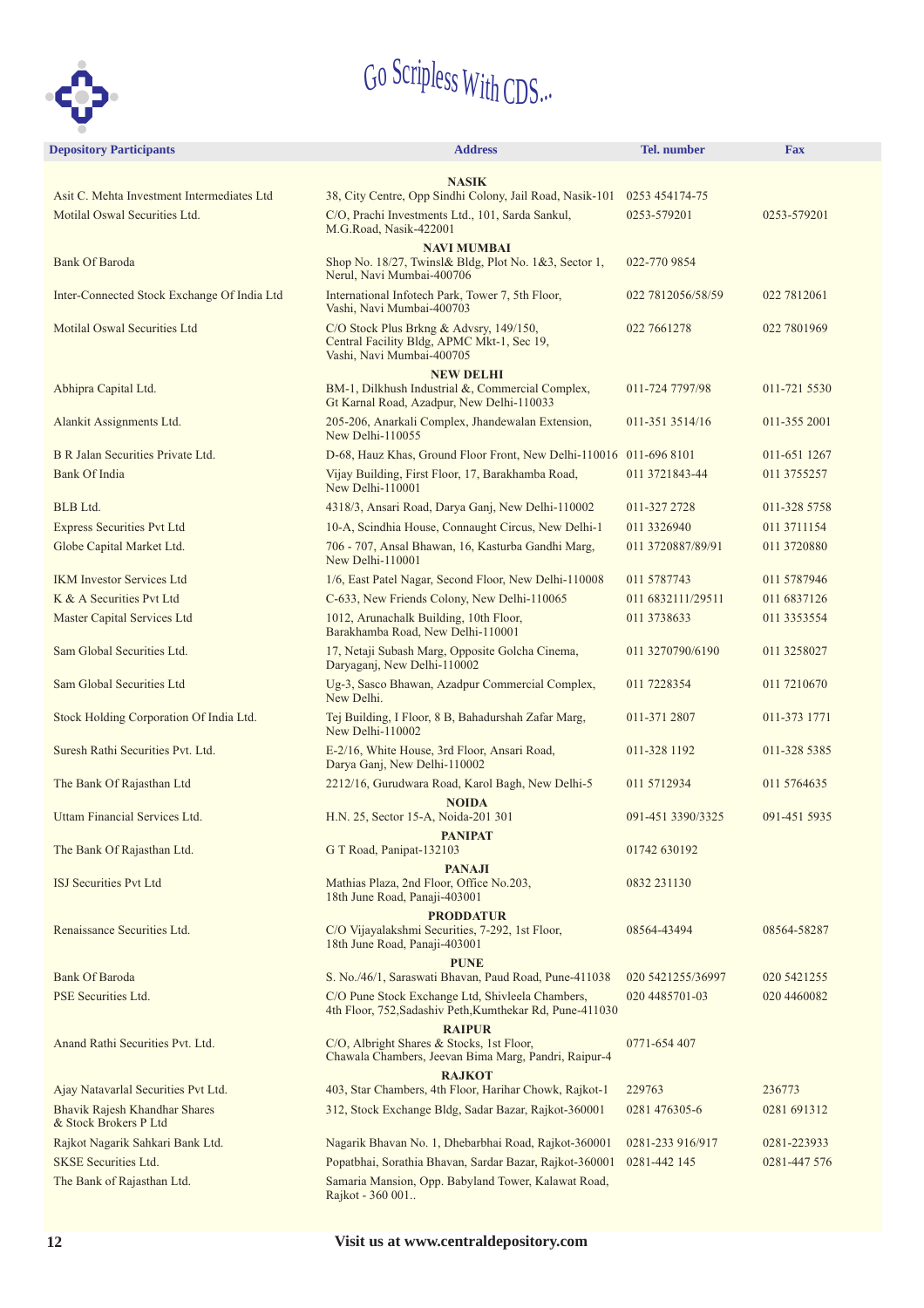

| <b>Depository Participants</b>                         | <b>Address</b>                                                                                             | <b>Tel.</b> number  | <b>Fax</b>   |
|--------------------------------------------------------|------------------------------------------------------------------------------------------------------------|---------------------|--------------|
| The Bank of Rajasthan Ltd.                             | <b>ROHTAK</b><br>7/8, HUDCO Commerical Complex, Opp. Palika Bazar,<br>Rohtak - 124 001.                    | 01262-54502         |              |
| Suresh Rathi Securities Pvt Ltd.                       | <b>SIROHI</b><br>1st Floor, Palace Road, Sirohi-307001                                                     | 02972-30689         |              |
| Suresh Rathi Securities Pvt Ltd.                       | <b>SRIGANGANAGAR</b><br>$C/O$ Ganpati & Co, 37, K-Block, Sriganganagar-335001                              | 0154-440 383        | 0154-433003  |
| The Bank Of Rajasthan Ltd.                             | 2-C, Ravindra Path, Sriganganagar-335001                                                                   | 0154-430 359/259    |              |
|                                                        | <b>SURAT</b>                                                                                               |                     |              |
| Kisan Ratilal Choksey Shares & Securities Pvt Ltd      | 10/2531, 1st Flr., Trushna Building, Opp. Rukhmabai,<br>Hospital, Bhagatalao Main Rd, Surat-395003         | 0261-424 290        |              |
| Motilal Oswal Securities Ltd.                          | C/o, Surat Securities Limited, Surcom, P.O. Box No. 243,<br>2nd Floor, Balaji Road, Surat-395003           | 0261-419813         | 0261-425299  |
| Suresh Rathi Securities Pvt Ltd                        | 509 Goodluck Textile Market, Ring Road, Surat-395002                                                       | 0261 655670         |              |
| Renaissance Securities Ltd.                            | <b>TINSUKIA</b><br>C/o Gentleman Securities, Manav Kalyan Road, Tinsukia,<br>Namghar Road, Tinsukia-786125 | 334622              |              |
| H T Nanavati Securities Pvt Ltd.                       | <b>TRIVANDRUM</b><br>C/o. Spotmarkets Sec Pvt. Ltd, Tc, 13/386-1,<br>Kunnukhuzhi, Trivandrum-695037        | 0471-440 934        | 0471-442 194 |
| Emkay Share & Stock Brokers Pvt Ltd                    | <b>UDAIPUR</b><br>1-A, Mehta Bhawan, Ashok Nagar, Main Road, Udaipur-1 0294 415405                         |                     | 0294 412276  |
| ISJ Securities Private Ltd.                            | 124, Bapu Bazar, Udaipur-313001                                                                            | 0294-423 611/612    | 0294-423 611 |
| Renaissance Securities Ltd.                            | 33, Daitya Nagri, Saheli Marg, Udaipur-313001                                                              | 0294-526 798        | 0294-526 798 |
| Suresh Rathi Securities Pvt Ltd                        | 7, Toram Bavdi, Mewar Motors, Link Road, Udaipur-1                                                         | 0294 413088         | 0294 416081  |
| The Bank Of Rajasthan Ltd.                             | Opp. Town Hall, Bapu Bazar, Udaipur-313001                                                                 | 0294-560547         | 0294-529598  |
|                                                        | <b>UDIPI</b>                                                                                               |                     |              |
| <b>ISJ Securities Pvt Ltd</b>                          | Baliga Arcade, 2nd Floor, Near Geetanjali Theatre,<br>Vidya Samudra Marg, Udipi-576102                     | 08252 34295         | 08252 30326  |
|                                                        | <b>VADODARA</b>                                                                                            |                     |              |
| <b>Bank Of Baroda</b>                                  | 101, Payal Complex - II, Lokmanya Tilak Road,<br>Sayajigunj, Baroda-390005                                 | 0265-361910         | 0265-362028  |
| Vadodara Stock Exchange                                | 3rd Floor, Fortune Towers, Sayajigunj, P.O. Box 2547,<br>Vadodara-390005                                   | 0265-361 534/474    | 0265-361 452 |
|                                                        | <b>VERAVAL</b>                                                                                             |                     |              |
| Bhavik Rajesh Khandhar Shares<br>& Stock Brokers P Ltd | C/o Darshan Investment, 53, Bunsidha Complex,<br>1st Floor, S T Road, Veraval-362265                       | 02876 43827/ 43959  |              |
| Steel City Securities Ltd.                             | <b>VISAKHAPATNAM</b><br>49-52-5/4, Shantipuram, Visakhapatnam-530013                                       | 0891 549675-80      | 891563580    |
|                                                        | <b>VISNAGAR</b>                                                                                            |                     |              |
| Kantilal Mangaldas Sec P Ltd                           | Sukh Niwas Complex, 3rd Floor, Opp Dosa Bhai Baug,<br>Station Road, Visnagar-384315                        | 02765 30386 / 21082 | 02765 21238  |

#### *CDS Associates - Stock Exchanges*

The following Stock Exchanges are connected with CDS to facilitate trading and settlement of dematerialised securities

.

- . The Stock Exchange, Mumbai
- .<br>• National Stock Exchange of India Ltd.
- . The Delhi Stock Association Ltd.
- . The Calcutta Stock Associaton Ltd.
- . The Stock Exchange, Ahmedabad
- . OTC Exchange of India
- . Bangalore Stock Exchange Ltd
- Madras Stock Exchange Ltd.
- **.** Saurashtra Kutch Stock Exchange Ltd.
- .<br>. Vadodara Stock Exchange Ltd.
- . Pune Stock Exchange Ltd.
- . The Hyderabad Stock Exchange Ltd.
- .<br>. Inter-connected Stock Exchange of India Ltd.
- .<br>. Ludhiana Stock Exchange
- . Cochin Stock Exchange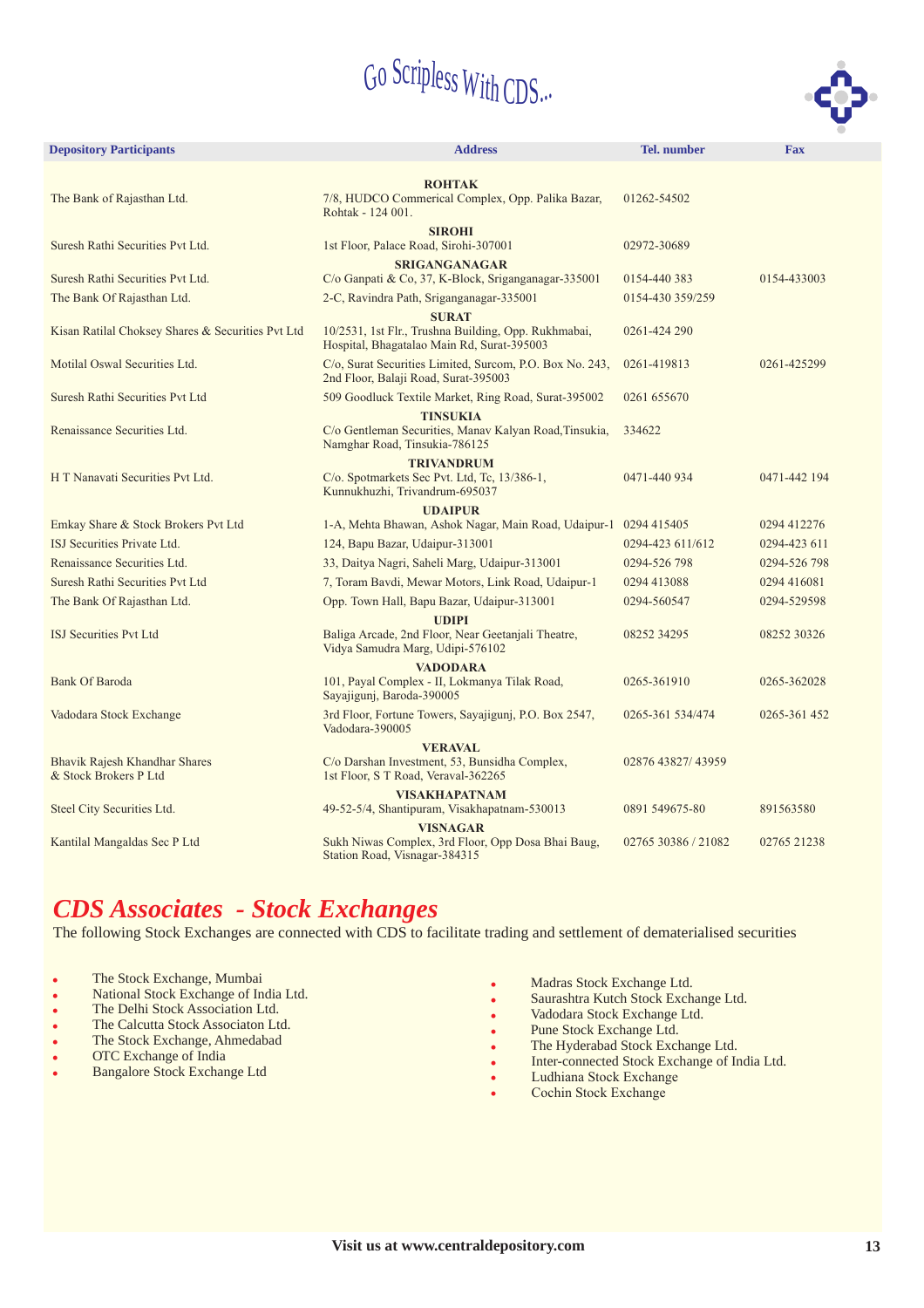

## *CDS Associates - Registrars*

| SrNo           | <b>Name</b>                                         | <b>Address</b>                                                                                                                         | Tel. No                         | <b>Fax</b>  |
|----------------|-----------------------------------------------------|----------------------------------------------------------------------------------------------------------------------------------------|---------------------------------|-------------|
| 1              | Aarthi Consultants Private Limited                  | 1-2-285, Domalguda, Hyderabad-500029                                                                                                   | 7604653/7636715                 | 7632184     |
| $\overline{c}$ | ABC Computers Private Limited                       | National Council Of Education, Bengal,<br>Jadavpur University Campus, Jadavpur, Calcutta-700032                                        | 4832972/<br>4731163/1292        | 4832970     |
| 3              | <b>ABS</b> Consultant Pvt. Limited                  | Stephen House, Room No.99, 6th Floor, 4,<br>BBD Bag (East), Calcutta-700001                                                            | 033-2430153/<br>2201043         | 033-2430153 |
| 4              | Adroit Corporate Services Pvt. Ltd.                 | 19, Jafar Bhay Industrial Estate, 1st Floor, Makwana Rd., 022-8502758/6904102<br>Marol Naka, Andheri (E), Mumbai - 400 059.            |                                 | 022-8590942 |
| 5              | Alankit Assignments Limited                         | 205-206, Anarkali Complex, Jhandewalan Extn.,<br>New Delhi - 110055                                                                    | 3545773-74/<br>3546001/3513512  | 3552001     |
| 6              | Alpha Systems Private Limited                       | 30, Ramana Residency, 4th Cross, Sampige Road,<br>Malleshwaram, Bangalore-560003                                                       | 3460815-818                     |             |
| 7              | Ami Computers (I) Limited                           | 60A & 60B, Chowringhee Road, Calcutta-700020                                                                                           | 033-2800900/<br>2800812         | 033-2406585 |
| 8              | Amtrac Management Services Limited                  | Plot No. 101/102, M.I.D.C., 19th Street, Satpur,<br>Nasik-422007                                                                       | 351892                          | 351126      |
| 9              | Ankit Consultancy Private Limited                   | 2nd Floor, Alankar point, Geeta Bhawan Chouraha,<br>A B Road, Indore-452002                                                            | 0731-491298                     | 0731-265798 |
| 10             |                                                     | Beetal Financial & Computer Services (P) Ltd. 321-S, Chirag Delhi, Near Shahid Bhagat Singh College, 011-6231990/<br>New Delhi-110 017 | 6232390                         | 011-6222146 |
| 11             | Bigshare Services Private Limited                   | E/2, Ansa Industrial Estate, Saki Vihar Road, Sakinaka, 8523541/8524914<br>Andheri (East), Mumbai-400072                               |                                 | 8525207     |
| 12             | C B Management Services Limited                     | P-22, Bondel Road, Calcutta-700019                                                                                                     | 2802486/2803495                 | 2470263     |
| 13             | Cameo Corporate Services Limited                    | 'Subramanian Building', No. 1, Club House Road,<br>Chennai-600002                                                                      | 8460390-94                      | 8460129     |
| 14             | Canbank Computer Services Limited                   | R & T Centre, Hotel Broadway Complex,<br>No.19, K. G. Road, Bangalore-560009.                                                          | 080-2872461/62                  | 080-2872804 |
| 15             | <b>CIL Securities Limited</b>                       | 214, Raghava Ratna Towers, Chirag Ali Lane,<br>Hyderabad-500001                                                                        | 3203155/3202398                 | 3203028     |
| 16             | Computech International Limited                     | W-40, Okhla Industrial Area, Phase-II,<br>New Delhi-110020                                                                             | 6316770-73                      | 6922997     |
| 17             | Computech Share Cap Limited                         | 147, Mahatma Gandhi Road, Fort, Mumbai-400023                                                                                          | 2671824/26                      | 2670380     |
| 18             | Computer Age Management Services Ltd.               | 1E, Laxmi Bhavan, 4th Flr., 609, Anna Salai,<br>Chennai - 600 006.                                                                     | 044-8293292                     | 044-8291514 |
| 19             | Computronics Financial Services (I) Ltd.            | 1, Mittal Chambers, Nariman Point, Mumbai - 400 021. 2882960                                                                           |                                 | 2873314     |
| 20             | Data Software Research Co. Limited                  | Sree Sovereign Complex, No. 22, 4th Cross Street,<br>Trustpuram, Opp. Playground, Kodambakkam, Chennai-24                              | 4833738/4834487                 | 4834636     |
| 21             | Datamatics Financial Software<br>& Services Limited | Plot No. A 16 & 17, MIDC Part B Cross Lane, Marol,<br>Andheri (E), Mumbai-400 093                                                      | 8375519-24                      | 8350217     |
| 22             | Dynamic Superways and Exports Limited               | Rainbow Palace, I C Colony Cross Road No.5,<br>Borivli (W), Mumbai-400 103                                                             | 022-8918257/8937793             | 022-8937845 |
| 23             | <b>EIH</b> Limited                                  | 4, Mangoe Lane, Calcutta-700 001                                                                                                       | 033-2485883/2206141             | 033-2420957 |
| 24             | <b>ICICI</b> Infotech Services Limited              | Maratha Mandir Annexe, Dr. A.R.Nair Road,<br>Mumbai Central, Mumbai-400008                                                             | 3051988/3006717                 | 3006738     |
| 25             | IIT Corporate Services Limited                      | IIT House, Off M. Vasanji Road, Opp. Vazir Glass,<br>Near J. B. Nagar, Andheri (E), Mumbai-400059                                      | 8225599                         | 8381417     |
| 26             | Ikon Visions Pvt. Limited                           | 33, Sanali Heavens, 8-3-948, Ameerpet, Hyderabad-73                                                                                    | 040-3744138/356                 | 040-3744356 |
| 27             | Indus Portfolio Pvt. Ltd.                           | G-65, Bali Nagar, New Delhi - 110 015.                                                                                                 | 011-5449862                     | 011-5449863 |
| 28             | Integrated Enterprises (India) Limited              | 46/3, Vijayaraghava Road, T.Nagar, Chennai-600017                                                                                      | 8238891/94/96/97                | 8220652     |
| 29             | In-house Share Registry                             | 3, Community Centre, Naraina Industrial Area,<br>Phae - I, Near Payal Cinema, New Delhi - 110 028.                                     | 011-5792013/14/15               | 011-5792011 |
| 30             | Intime Spectrum Registry Private Limited            | 260 - A, Shanti Industrial Estate, Sarojini Naidu Road,<br>Mulund (W), Mumbai-400080                                                   | 5647731/5672716/5684590 5672693 |             |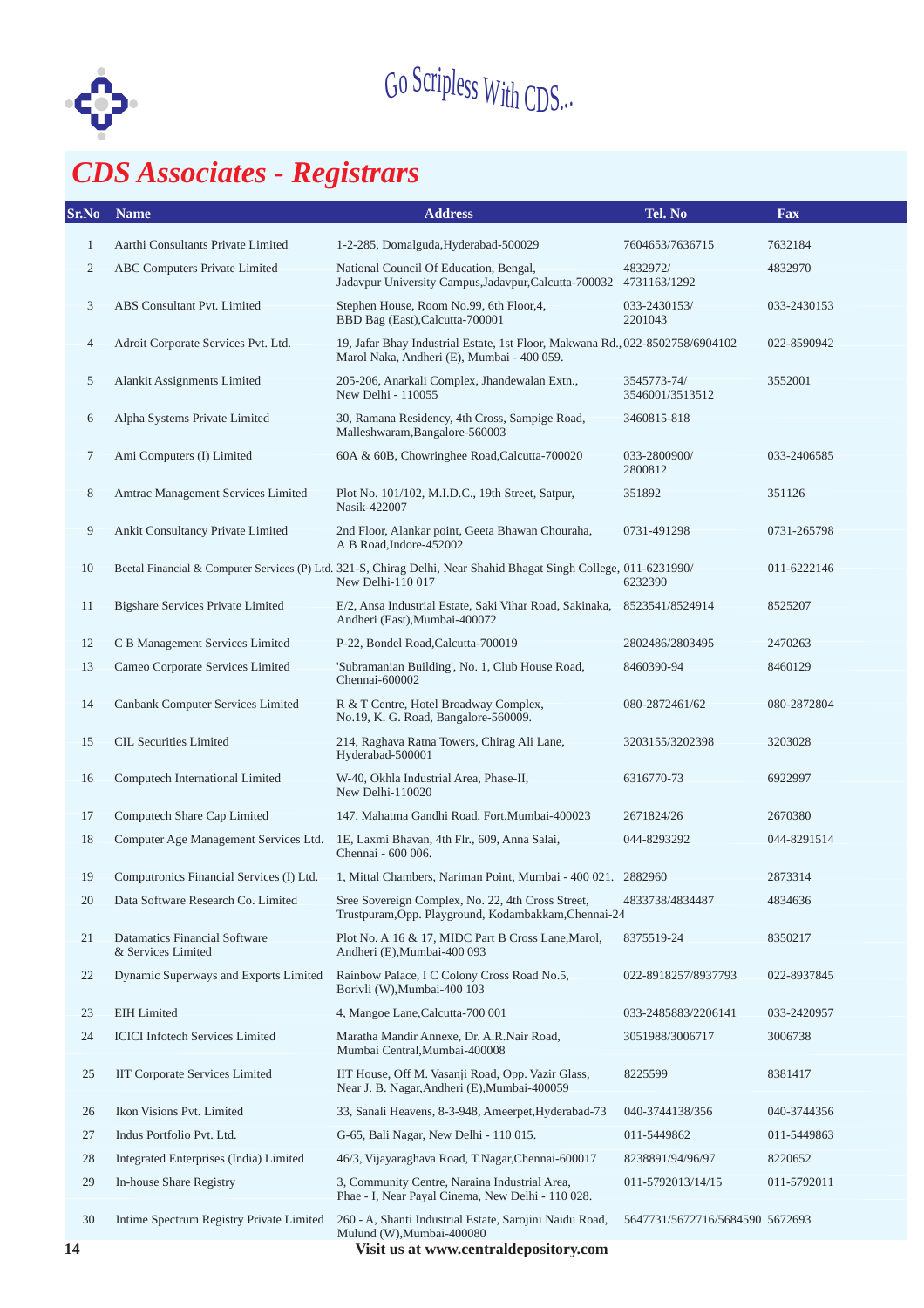

| Sr.No | <b>Name</b>                                            | <b>Address</b>                                                                                                                         | Tel. No                                   | <b>Fax</b>      |
|-------|--------------------------------------------------------|----------------------------------------------------------------------------------------------------------------------------------------|-------------------------------------------|-----------------|
| 31    | <b>Investor Services of India Limited</b>              | IDBI Building, 2nd Floor, A' Wing, Sector - 11,<br>Plot No-39-41, CBD Belapur, Navi Mumbai-400 614                                     | 022-7579636                               | 022-7579650     |
| 32    | Karvy Consultants Limited                              | Karvy House, 46, Avenue 4, Street No.1,<br>Banjara Hills, Hyderabad-500034                                                             | 3303221/3320251/751/752 3311968           |                 |
| 33    | M. N. Dastur & Company Limited                         | Matulya Centre 'A', 249, Senapati Bapat Marg,<br>Lower Parel, Mumbai-400013                                                            | 4931065/78                                | 4931316         |
| 34    | Maheshwari Datamatics Pvt. Limited                     | 6 Mangoe Lane, 2nd Floor, Calcutta-700 001                                                                                             | 033-2435809/2435029                       | 033-2484787     |
| 35    | <b>MAS Services Private Limited</b>                    | AB-4, Safdarjung Enclave, New Delhi-110029                                                                                             | 6104142/6104326/6108303                   |                 |
| 36    | <b>MCS</b> Limited                                     | Sri Venkatesh Bhavan, Plot No.27, Phase II, Road No.11, 8201785/5741/5742<br>MIDC Industrial Area, Marol, Andheri (E), Mumbai-93       |                                           | 8201783         |
| 37    | <b>MCS</b> Software Solutions Ltd                      | Rajan House, Opp. Century Bazar, Prabhadevi,<br>Mumbai-400 025                                                                         | 4302930                                   | 4379417         |
| 38    | Mennen Financial Services Ltd.                         | 501, Acme Industrial Park, Off I.B. Patel Road,<br>Goregaon (E), Mumbai - 400 063.                                                     | 8728494/8958137                           | 8728494         |
| 39    | Mondkar Computers Pvt. Limited                         | 21, Shakil Niwas, Mahakali Caves Road,<br>Andheri (E), Mumbai-400 093                                                                  | 022-8221966/836620                        | 022-8366620     |
| 40    | Nagarjuna Investors Services Limited                   | 1, Nagarjuna Hills, Hyderabad-500082                                                                                                   | 040-3353057                               | 040-3350714     |
| 41    | Niche Technologies Private Limited                     | C-444 Bagree Market, 4th Floor,<br>71, BRB Basu Road, Calcutta-700001                                                                  | 033-2357270/7271/3070/<br>2200556/2200557 | 033-2156823     |
| 42    | <b>PCS</b> Industries Limited                          | 1st Floor, Hyfa Building, Andheri Kurla Rd.,<br>Safed Pool, Andheri (E), Mumbai-400072                                                 | 8510446/8510647                           | 8520193/8524091 |
| 43    | Pinnacle Shares Registry Private Limited               | Near Ashoka Mills Compound, Naroda Road,<br>Ahmedabad-380025                                                                           | 2120582/2120338                           | 2122963         |
| 44    | Purva Sharegistry (India) Limited                      | 33 Printing House, 28-D, Police Court Lane,<br>Behind Old Handloom House, Fort, Mumbai-400 001                                         | 022-2617957/2632967                       | 022-2626407     |
| 45    | R & D Consultants Limited                              | 610, Dalamal Tower, 211, Free Press Journal Road,<br>Nariman Point, Mumbai-400021                                                      | 022-2834347/2834374/<br>2884667/2884668   | 022-2855753     |
| 46    | RCMC Share Registry Private Limited                    | 1515, 1st Floor, Bhisham Pitamah Marg,<br>Kotla Mubarakpur, New Delhi-110003                                                           | 4649720/4692346/4601017 4692345           |                 |
| 47    | S K Computers                                          | 4/18 Poddar Nagar, Jodhpur Park, Jadavpur, Calcutta-68 033-4831875/2410871                                                             |                                           | 033-4831875     |
| 48    | S.K.D.C. Consultants Limited                           | No.11, Street No.1, S.N.Layout, Tatabad, Coimbatore-12 499856/494704                                                                   |                                           | 499574          |
| 49    |                                                        | Sathguru Management Consultants Limited Plot No.15, Hindi Nagar, Punjagutta, Hyderabad-500034 3354042/6507                             |                                           |                 |
| 50    | Sharepro Services                                      | Satam Estate, 3rd Floor, Above Bank of Baroda, Chakala 8215168/8329828/8347719/837564<br>Cardinal Gracias Road, Andheri, Mumbai-400099 | 8218                                      |                 |
| 51    | Sharex (India) Private Limited                         | Luthra Industrial Premises, Andheri Kurla Road,<br>Safed Pool, Andheri (E), Mumbai-400 072                                             | 8515606/5644                              | 8512885         |
| 52    |                                                        | Sindhu Corporate Services Private Limited 18A[New No. 492], East Marredpally, Secundrabad-26                                           | 7733478                                   | 7733479         |
| 53    | Skyline Financial Services Pvt. Ltd.                   | 123, Vinoba Puri, Lajpat Nagar - II, New Delhi-110 024                                                                                 | 011-6838501/6920625                       | 011-6918352     |
| 54    | <b>SRG</b> Infotec Limited                             | "Devraha House", A-256, Industrial Area, Phase-I,<br>Okhla, New Delhi-110020                                                           | 6812434/6812828                           | 6812366         |
| 55    | <b>Tata Consultancy Services</b>                       | Ram House, 1st Floor, Behind Kamat Club,<br>S V Road, Goregaon (W), Mumbai-400062                                                      | 022-8765241                               | 022-8765185     |
| 56    | Tata Share Registry Limited                            | Army & Navy Building, 148, Mahatma Gandhi Road,<br>Fort, Mumbai-400001                                                                 | 2873831/2850886                           | 2844160         |
| 57    | Trident Investment and Portfolio<br>Services Pvt. Ltd. | 4th Main Road, United India Colony, Kodambakkam,<br>Chennai-600 024                                                                    | 044-4800886/4844204/<br>4844217           | 044-4800884     |
| 58    | Venture Capital &<br>Corporate Investments Ltd         | 6-2-913/914, 3rd Floor, Progressive Towers,<br>Khairatabad, Hyderabad-500004                                                           | 3324804/3322264                           | 3324803         |
| 59    | Wisec Global Limited                                   | B-6/6, Commercial Complex, Safdarjung Enclave,<br>New Delhi-110029                                                                     | 011-6181584-85/6164506                    | 011-6168876     |
| 60    | X L Softech Systems Limited                            | 1-2-597/17, Lower Tank Bund Road, Domalguda,<br>Hyderabad-500029                                                                       | 040-3220284/3221444                       | 040-3221888     |
| 61    | UTI Investor Services Ltd.                             | Plot No.369, Marol Maroshi Road, Vijay Nagar,<br>Andheri (E), Mumbai - 400 059.                                                        | 022-8506305                               | 022-8522163     |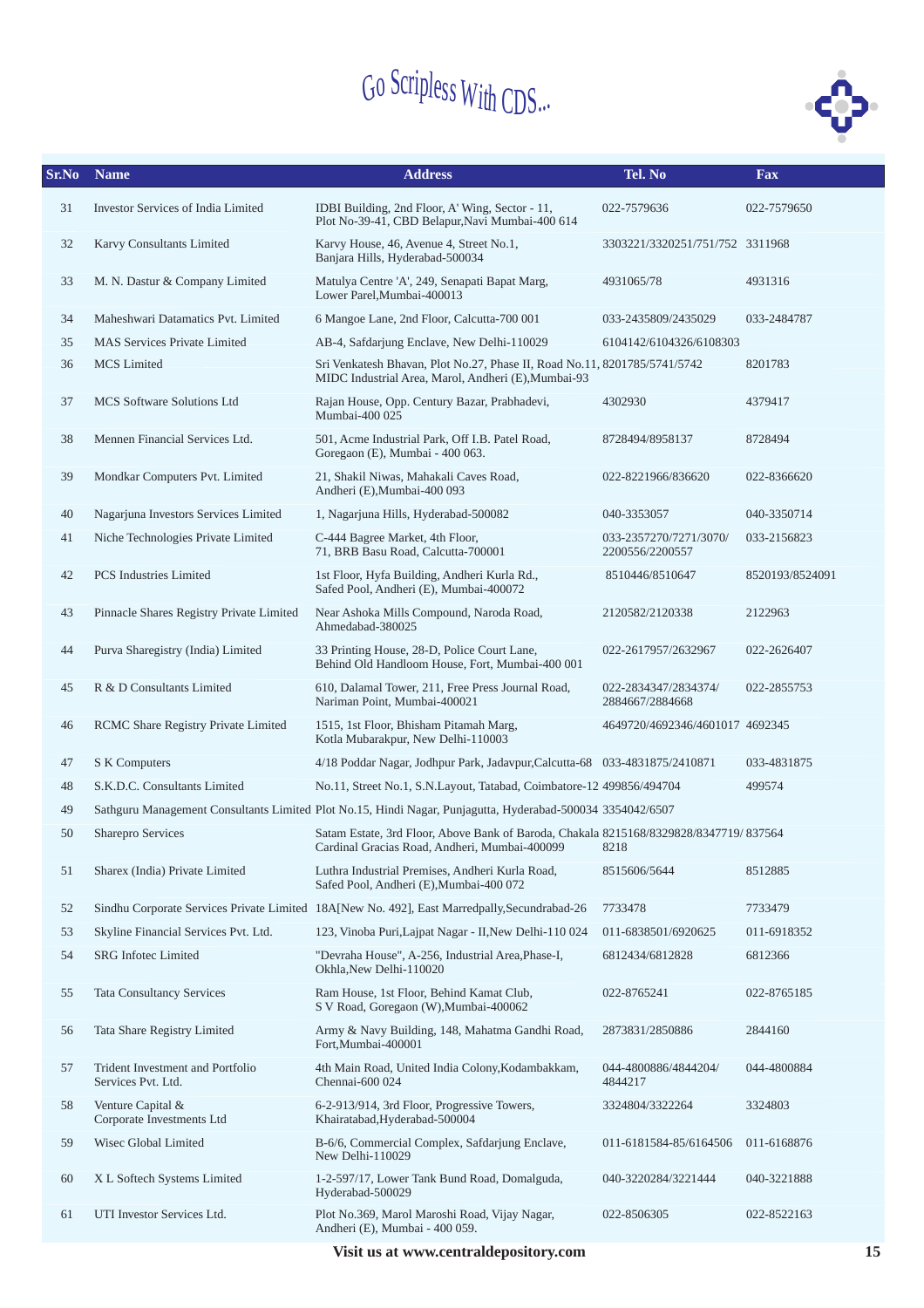

|                | <b>CDS Associates - Issuer Companies</b> (admitted from 01.09.2001 to 31.10.2001) |          |                                                                         |        |                                                                               |  |                                                                              |
|----------------|-----------------------------------------------------------------------------------|----------|-------------------------------------------------------------------------|--------|-------------------------------------------------------------------------------|--|------------------------------------------------------------------------------|
| Sr.No.         | <b>Company Name</b>                                                               | Sr.No.   | <b>Company Name</b>                                                     | Sr.No. | Company Name                                                                  |  | Sr.No. Company Name                                                          |
| 1              | ABB Industrial Development IT Center Ltd                                          | 77       | Globe Soya Products Ltd                                                 |        | 152 MKJ Developers Ltd.                                                       |  | 226 Subuthi Finance Ltd                                                      |
| $\overline{2}$ | Ace Stonecraft Ltd.                                                               | 78       | Gogineni Tobaccos Ltd.                                                  |        | 153 MKJ Enterprises Limited                                                   |  | 227 Sugam Agro - Tech Ltd                                                    |
| 3              | Amalgamations Repco Limited                                                       | 79       | Goldfields Leasing Finance & Investment                                 |        | 154 Modisoft Private Ltd                                                      |  | 228 Sujata Investments Ltd                                                   |
| 4              | Amarchand Towers Property Holdings Pvt.                                           |          | Company Ltd                                                             |        | 155 Monnet Industries Ltd                                                     |  | 229 Sukaram Marketing Ltd                                                    |
|                | Ltd.                                                                              | 80       | <b>Goldman Securities Ltd</b>                                           |        | 156 Moonstar Investments Ltd                                                  |  | 230 Sundaram Multi Pap Ltd                                                   |
| 5              | Amit Securities Ltd                                                               | 81       | Gomti Finlease (India) Ltd                                              |        | 157 Nagpur Power & Industries Ltd                                             |  | 231 Sunshield Chemicals Ltd                                                  |
| 6              | Amluckie Investment Company Ltd                                                   | 82       | Gora Projects Ltd                                                       |        | 158 Nawratan Arts Ltd.                                                        |  | 232 Supra Industrial Resources limited                                       |
| 7              | Anil Chemicals & Industries Ltd                                                   | 83<br>84 | Grauer & Weil (India) Ltd<br>Griffin Chemicals Ltd                      |        | 159 Nigolice Trading Private Ltd.                                             |  | 233 Supreme Impex Ltd                                                        |
| 8              | Anil Starch Marketing Ltd                                                         | 85       | Gujarat Telephone Cables Ltd                                            |        | 160 Niskalp Investments & Trading Company                                     |  | 234 Supreme Oriented Films Ltd                                               |
| 9              | Anil Starch Specialities Ltd                                                      | 86       | Haryana Suraj Maltings Ltd                                              |        | Ltd                                                                           |  | 235 Surya India Ltd                                                          |
| 10             | Anod Plasma Spray Ltd                                                             | 87       | Hatigor Tea Estates Ltd                                                 |        | 161 Olympic Commercial Enterprises Ltd.                                       |  | 236 Swadeshi Projects Ltd.                                                   |
| 11<br>12       | Appu (India) Ltd<br>Arihant Finance (India) Ltd                                   | 88       | Havmore Financial Services (India) Ltd                                  |        | 162 Olympic Oil Industries Ltd<br>163 Panyam Cements & Mineral Industries Ltd |  | 237 Swastik Spintex Ltd                                                      |
| 13             | Arpan Leasing Company Ltd                                                         | 89       | <b>HGI Securities Ltd</b>                                               |        | 164 Parsharti Investment Ltd                                                  |  | 238 Tarrif Cine & Finance Limited                                            |
| 14             | Ascent Exim (India) Ltd                                                           | 90       | Hillock Agro Foods (India) Ltd                                          |        | 165 Peirce Leslie India Ltd                                                   |  | 239 The Acme Manufacturing Company Ltd                                       |
| 15             | ASP Technologies Ltd                                                              | 91       | Hind Leasing & Finance Ltd                                              |        | 166 Permanent Magnets Ltd                                                     |  | 240 The Dawn Mills Company Ltd                                               |
| 16             | Associated Leasing Ltd                                                            | 92       | Hindustan Stockland Ltd.                                                |        | 167 Piramal Holdings Ltd                                                      |  | 241 The Indian Link Chain Manufacturers Ltd                                  |
| 17             | Associated Transrail Structures Ltd                                               | 93       | Hitkari China Ltd                                                       |        | 168 Planters Polysacks Ltd                                                    |  | 242 The Jeypore Sugar Company Ltd.<br>243 The Moran Tea Company (India) Ltd. |
| 18             | Avtar Finance & Management Consultants                                            | 94       | Horizon Multiprojects Ltd                                               |        | 169 Pondy Oxides & Chemicals Ltd.                                             |  | 244 The Pratappur Sugar & Industries Ltd                                     |
|                | Ltd                                                                               | 95       | Hytone Texstyles Ltd                                                    |        | 170 Prime Textiles Ltd                                                        |  | 245 The Ramaraju Surgical Cotton Mills Ltd                                   |
| 19             | B A & Brothers (Eastern) Ltd                                                      | 96       | India Finance Ltd                                                       |        | 171 Privilege Investments Ltd                                                 |  | 246 The Right Address Ltd.                                                   |
| 20             | Bagaria Trading Ltd                                                               | 97       | Indian Extractions Ltd                                                  |        | 172 Progressive Extractions & Exports Ltd                                     |  | 247 The Ruby Mills Ltd.                                                      |
| 21             | Bajaj Electricals Ltd                                                             | 98       | Indiana Current Control Ltd                                             |        | 173 R K Manufacturing Company Ltd                                             |  | 248 The Ugar Sugar Works Ltd                                                 |
| 22             | Bakelite Hylam Ltd                                                                | 99       | Indo Matsushita Carbon Company Ltd                                      |        | 174 R K Wire Products Ltd                                                     |  | 249 The United Provinces Sugar Company Ltd                                   |
| 23             | Balaji Amines Ltd                                                                 |          | 100 Indusmin Foods Ltd                                                  |        | 175 R. D. Estates & Resources Ltd.                                            |  | 250 Tilaknagar Industries Ltd                                                |
| 24             | Barasia Holding & Trading Company Ltd                                             | 101      | Industrial Fiscal Services Itd.                                         |        | 176 Rajapalayam Mills Ltd                                                     |  | 251 Tinsukia Development Corporation Ltd                                     |
| 25             | Basant Agro Tech (India) Ltd.                                                     |          | 102 Investment & Precision Castings Ltd                                 |        | 177 Ram Ratna Wires Ltd                                                       |  | 252 Tirupati Industries (India) Ltd                                          |
| 26             | Bee Electronic Machines Ltd.                                                      |          | 103 Jaihind Synthetics Ltd                                              |        | 178 Rammaica (India) Ltd                                                      |  | 253 Titan Securities Ltd.                                                    |
| 27             | Beekay Engineering & Castings Ltd.                                                |          | 104 Jain Vanijya Udyog Ltd.<br>105 Jaju Enterprises Ltd                 |        | 179 Rasoi Ltd                                                                 |  | 254 Total Exports Ltd                                                        |
| 28             | Bemco Hydraulics Ltd                                                              |          | 106 Jaju Investments Ltd.                                               | 180    | Regal Entertainment & Consultants Ltd                                         |  | 255 Transcorp International Ltd                                              |
| 29<br>30       | Bharat Rubber Regenerating Company Ltd.<br><b>Bharti Telesoft Ltd</b>             |          | 107 Janice Textiles Ltd                                                 |        | 181 Reliance Jute Mills (International) Ltd                                   |  | 256 Trident Alco - Chem Ltd                                                  |
| 31             | <b>Bihar Hotels Ltd</b>                                                           |          | 108 Jayabharat Sarees Ltd.                                              |        | 182 Relic Technologies Ltd.<br>183 Restile Ceramics Ltd.                      |  | 257 Trident Infotech Corporation Ltd                                         |
| 32             | Bio Tea Estates Ltd                                                               |          | 109 Jhantla Investment Ltd                                              |        | 184 Rishab Exports Ltd.                                                       |  | 258 Trijal Industries Ltd.                                                   |
| 33             | Bloom Industries Ltd.                                                             |          | 110 K V Foundations India Ltd                                           |        | 185 Rock Hard Petro Chemical Industries Ltd                                   |  | 259 Triochem Products Ltd                                                    |
| 34             | Bokaro Power Supply Company Ltd                                                   |          | 111 K. D. Commercials Ltd.                                              |        | 186 Rockwool (India) Ltd.                                                     |  | 260 TTG Industries Ltd<br>261 Twenty First Century Securities Ltd.           |
| 35             | Bombay Baroda Roadways (India) Ltd                                                |          | 112 Kachchh Minerals Ltd                                                |        | 187 Roto Pumps Ltd                                                            |  | 262 Tyford Tea Ltd.                                                          |
| 36             | <b>Brilliant Securities Ltd</b>                                                   |          | 113 Kailash Ficom Ltd                                                   |        | 188 S S Organics Ltd                                                          |  | 263 Universal Starch - Chem Allied Ltd                                       |
| 37             | Buniyad Chemicals Ltd.                                                            |          | 114 Kakatiya Textiles Limited                                           |        | 189 Safari Industries (India) Ltd                                             |  | 264 Uppal Hotels Ltd                                                         |
| 38             | CLSLtd.                                                                           | 115      | Karunasindhu Financiers & Investors Ltd.                                |        | 190 Sakthi Finance Ltd                                                        |  | 265 Vallabh Steels Ltd                                                       |
| 39             | Caledonian Jute & Industries Ltd                                                  |          | 116 KCIL Ltd                                                            |        | 191 Samrat Pharmachem Ltd                                                     |  | 266 Vardhman Industries Ltd                                                  |
| 40             | Camac Commercial Company Ltd                                                      |          | 117 Kedia Chemical Industries Ltd                                       |        | 192 Satyam Projects Limited                                                   |  | 267 Varinder Agro Chemicals Ltd                                              |
| 41             | Carbac Holdings Ltd                                                               |          | 118 Kejriwal Enterprises Ltd.                                           |        | 193 Savani Financials Ltd                                                     |  | 268 Vasudha Trading & Agencies Ltd                                           |
| 42             | Chembond Chemicals Ltd                                                            |          | 119 Kemp and Company Ltd                                                |        | 194 Savera Hotels Ltd.                                                        |  | 269 VBC Ferro Alloys Ltd.                                                    |
| 43             | Chemcaps Ltd                                                                      |          | 120 Ken Financial Services Ltd<br>121 Keswani Synthetics Industries Ltd |        | 195 Sayaji Iron & Engg. Co. Ltd.                                              |  | 270 Veerprabhu Marketing Ltd                                                 |
| 44             | Chitrakut Holdings Ltd                                                            |          | 122 Ketki India Ltd                                                     |        | 196 SC Cellular Holdings Ltd                                                  |  | 271 Vijay Hemant Finance & Estates Ltd.                                      |
| 45             | <b>Cosboard Industries Limited</b>                                                |          | 123 KFA Corporation Ltd.                                                |        | 197 Scotia Finance Private Ltd.                                               |  | 272 Vikram Thermo (India) Ltd                                                |
| 46<br>47       | Cravatex Ltd                                                                      |          | 124 Kishco Cutlery Ltd                                                  |        | 198 Securities Development (India) Ltd<br>199 Seeyok Tea Company Ltd.         |  | 273 Vikrant Leasing Ltd.                                                     |
| 48             | Creative Castings Ltd<br><b>Crescent Finstock Ltd</b>                             |          | 125 Kothari Plantations & Industries Ltd                                |        | 200 Shakti Pumps (India) Ltd.                                                 |  | 274 Vippy Industries Ltd                                                     |
| 49             | D & H Welding Electrodes House                                                    |          | 126 Krishna Industrial Corporation Ltd.                                 |        | 201 Shalimar Agro Products Ltd                                                |  | 275 Vishal Electro-Mech (India) Ltd                                          |
| 50             | Daffodil Investment & Trading Company Ltd                                         |          | 127 Krishna Knitwear Technology                                         |        | 202 Sheetal Exports Ltd                                                       |  | 276 Vishnuhari Investments & Properties Ltd.                                 |
| 51             | Deccan Polypacks Ltd                                                              |          | 128 Liberty Oil Mills                                                   |        | 203 Shivaji Securities Ltd.                                                   |  | 277 Vyaparik Pratisthan Ltd<br>278 West East Commercials Ltd                 |
| 52             | Delhi Merchant Bankers Ltd                                                        |          | 129 Libords Securities Ltd                                              |        | 204 Shree Bhawani Investment & Trading Co.                                    |  | 279 Wilwayfort India Ltd.                                                    |
| 53             | Delta Paper Mills Ltd.                                                            |          | 130 LMJ Services Ltd.                                                   |        | Ltd.                                                                          |  | 280 Yargo Holdings Ltd                                                       |
| 54             | Dev Fasteners Ltd                                                                 |          | 131 M M Rubber Company Ltd                                              |        | 205 Shree Dhan Finance & Investment                                           |  | 281 Yashraj Securities Ltd.                                                  |
| 55             | DGP Securities Ltd.                                                               |          | 132 Macmillan India Ltd.                                                |        | Company Ltd                                                                   |  |                                                                              |

- 56 Dishergarh Power Supply Company Ltd.
- 57 Divya Mercantile Ltd<br>58 DIS Stock & Shares L
- 58 DJS Stock & Shares Ltd<br>59 Elegant Floriculture & A
- 59 Elegant Floriculture & Agrotech (India) Ltd.
- 60 Elgi Rubber Products Ltd
- 61 Elpro Packaging Ltd 62 Elque Polyesters Ltd
- 63 Endo Labs Ltd
- 
- 64 Era Constructions (India) Ltd
- 65 Era Financial Services (India) Ltd
- 66 Evergreen Commercial Company Ltd.
- 67 Ferro Alloys Corporation Ltd.
- 68 Fine-Line Circuits Ltd<br>69 Flawless Diamond (Inc
- Flawless Diamond (India) Ltd
- 70 Forex Finance Ltd<br>71 Galada Finance Lt
- 71 Galada Finance Ltd<br>72 Garg Acrylics Ltd
- 
- 72 Garg Acrylics Ltd<br>73 Garg Furnace Ltd 73 Garg Furnace Ltd<br>74 Gayatri Starchken
- 
- 74 Gayatri Starchkem Ltd<br>75 Giltedge Infotech Ltd 75 Giltedge Infotech Ltd<br>76 Global e-Solutions Ltd
- Global e-Solutions Ltd
- 149 Mid East Portfolio Management Ltd.
- 150 Minda Finance Ltd

Ltd 141 Mardia Tubes Ltd

- 151 Mirch Mirex Ltd.
- 
- 
- 

133 Madanlal Limited

134 Maharashtra Industrial Leasing & Investments Ltd 135 Malabar Buildings Products Ltd. 136 Manoj Housing Finance Company Ltd 137 Mansi Finance (Chennai) Ltd 138 Mantri Udyog Ltd 139 Mardia Extrusions Ltd

- 
- **16 Visit us at www.centraldepository.com**
- 
- 147 Metal Coatings (India) Ltd

140 Mardia Samyoung Capillary Tubes Company

148 Mewar Polytex Ltd

142 Mather & Platt Fire Systems Ltd 143 Mather & Platt Pumps Ltd 144 Maurya Industrial Resources Limited

- 
- 

145 Mayank Services Ltd 146 Media Savvy (India) Ltd

- Company Ltd
- 206 Shree Dhanop Finance & Consultancy Ltd
- 207 Shree Hari Chemicals Export Ltd
- 208 Shree Nidhi Trading Co. Ltd
- 209 Shree Vaani Sugars & Industries Ltd
- 210 Shripet Cybertech Systems Ltd
- 210 Shukra Jewellery Ltd
- 212 Sika Interplant Systems Ltd
- 213 Skycell Communications Ltd.
- 214 Smruthi Organics Ltd
- 215 Sonia Textiles Ltd
- 216 Soyuz Impex Ltd
- 
- 217 Sri Jayalakshmi Tobaccos Company Ltd.
- 218 Sri Nachammai Cotton Mills Ltd
- 219 Srinivasa Hatcheries Ltd
- 
- 220 Steel Products Ltd.
- 221 Steelcast Ltd
- 222 Stenly Credit Capital Ltd
- 223 Stenly Securities Ltd
- 
- 224 Sterling Strips Ltd
- 225 Sterlite Projects Ltd.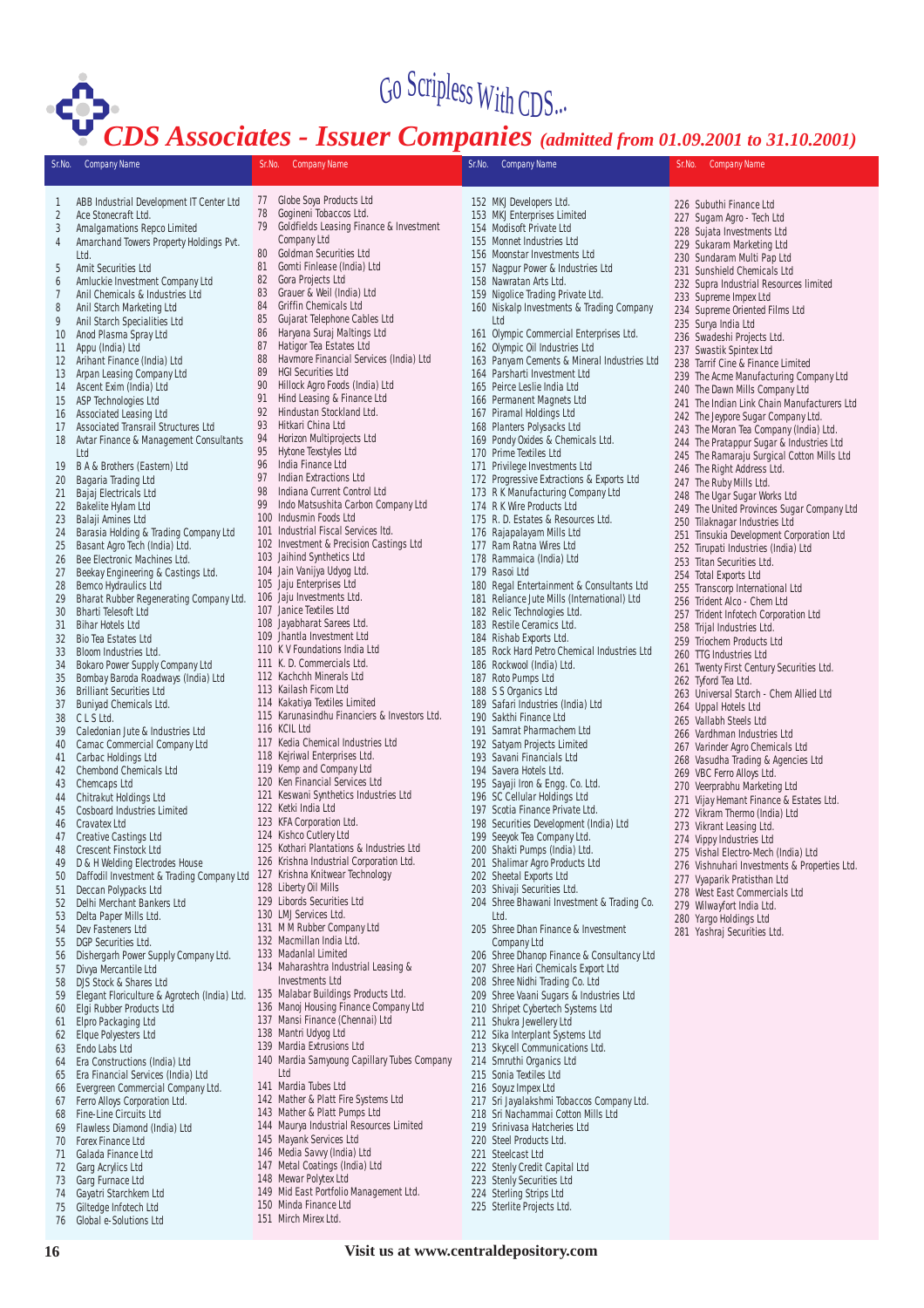

## *Debt Instruments available on CDS for demat*

| <b>ISIN No</b>                                     | <b>Security Description</b>                                                                                          | <b>ISIN No</b>                            | <b>Security Description</b>                                                                                  |
|----------------------------------------------------|----------------------------------------------------------------------------------------------------------------------|-------------------------------------------|--------------------------------------------------------------------------------------------------------------|
|                                                    |                                                                                                                      |                                           |                                                                                                              |
| Alok Textile Industries Limited                    |                                                                                                                      | <b>Gujarat Borosil Limited</b>            |                                                                                                              |
| INE270A07026                                       | 16% Fully Convertible Debentures                                                                                     | INE059C07011                              | 19.50% Privately Placed Secured Redeemable Non-Conbertible                                                   |
| INE270A07034                                       | 16% Fully Convertible Debentures                                                                                     |                                           | Debentures                                                                                                   |
| INE270A07018                                       | Fully Convertible Debentures                                                                                         | INE059C07029                              | 19.50% Privately Placed Secured Redeemable Non-Conbertible<br>Debentures                                     |
| Bank of Baroda<br>INE028A08018                     | Bank Of Baroda-Unsecured Non Conv redeemable Bonds issued as                                                         | INE059C07037                              | 19.50% Privately Placed Secured Redeemable Non-Conbertible                                                   |
|                                                    | Debentures                                                                                                           |                                           | Debentures                                                                                                   |
| INE028A08026                                       | Bank Of Baroda-Unsecured Non Conv redeemable Subordinated Bonds-                                                     | Gujarat Gas Company Limited               |                                                                                                              |
|                                                    | Option 2                                                                                                             | INE374A07018                              | Secured Non Convertible Debentures                                                                           |
| INE028A09016<br>INE028A09024                       | 13.75% Non Convertible Debenture<br>14.30% Non Convertible Debenture                                                 | INE374A07026<br>INE374A07034              | Secured Non Convertible Debentures<br>Secured Non Convertible Debentures                                     |
| Bank of India                                      |                                                                                                                      | Hindalco Industries Limited               |                                                                                                              |
| INE084A08011                                       | Bank of India-BOI Non Conv Bonds 11.95% Series II                                                                    | INE038A07019                              | 17.00% Vth Series Non Convertible Debenture                                                                  |
| INE084A09019                                       | Bank of India-BOI Non Conv Bonds Series-I Option-I                                                                   | INE038A07027                              | 17.50% VIth Series Non Convertible Debenture                                                                 |
| INE084A09027                                       | Bank of India - BOI Non Conv Bonds 14.25% Series I OptionION II                                                      | INE038A07027                              | 17.50% VIth Series Non Convertible Debenture                                                                 |
| BOC India Limited<br>INE473A08016                  | 11.8% Secured Non-Convertible Redeemable Debentures                                                                  | INE038A07027<br>INE038A07035              | 17.50% VIth Series Non Convertible Debenture<br>13.20% Ist Series Non Convertible Debenture                  |
| INE473A08024                                       | 11.4% Secured Non-Convertible Redeemable Debentures                                                                  | INE038A07043                              | 10.75% IInd Series Non Convertible Debenture                                                                 |
| INE473A08032                                       | 11.4% Secured Non-Convertible Redeemable Debentures                                                                  | INE038A07050                              | Secured Non Convertible Debentures Sr 2001 (II)                                                              |
| INE473A08040                                       | 11.8% Secured Non-Convertible Redeemable Debentures                                                                  | INE038A07068                              | Secured Non Convertible Debentures Sr 2001 (II)                                                              |
| Cable Corporation of India Limited                 |                                                                                                                      | INE031A07014                              | Housing and Urban Development Corporation Limited<br>Non Priority Sector HUDCO Bonds Series XX A             |
|                                                    | 16% Non-Convertible Debentures                                                                                       | INE031A07022                              | Non Priority Sector HUDCO Bonds Series XX B                                                                  |
| Central Bank of India                              | 13.90% Unsecured Subordinated Redeemable Bonds - Tier II Series                                                      | INE031A07030                              | Non Priority Sector HUDCO Bonds Series XX C                                                                  |
|                                                    |                                                                                                                      |                                           | 9% Tax Free HUDCO Bonds Series II                                                                            |
|                                                    | 11.35% Unsecured Subordinated Redeemable Bonds - Tier II Series II                                                   |                                           | HDFC - 11.30% Non Convertible Debenture                                                                      |
|                                                    | 11.00% Unsecured Subordinated Redeemable Bonds - Tier II Series III                                                  | <b>ICICI Bank Limited</b><br>INE090A08018 | ICICI Bank Limited - 13.50% Unsecured Non-convertible Debentures of                                          |
|                                                    | 9.80% Unsecured Subordinated Redeemable Bonds - Tier II Series<br>IV                                                 |                                           | Rs.10.00.000/-each - Series I                                                                                |
| Century Textiles and Industries Limited            |                                                                                                                      | <b>INE090A08026</b>                       | ICICI Bank Limited - 14.25% Unsecured Non-convertible Debentures of                                          |
| INE055A07013                                       | Century Textiles and Industries Ltd.-XIIth Series 15.5% Secured                                                      | INE090A08034                              | Rs.10,00,000/-each - Series II                                                                               |
|                                                    | Redeemable Non Convertible Debentures                                                                                | INE090A08042                              | 9.75% Subordinated Unsecured Non Convertible Redeemable                                                      |
| Dalmia Cement                                      |                                                                                                                      |                                           | Debenturees                                                                                                  |
| INE495A07011                                       | Dalmia Cements (Bharat) Ltd.-6% Non Convertible Debs Series<br>VIII                                                  | <b>ICICI Limited</b>                      |                                                                                                              |
| Dena Bank                                          |                                                                                                                      | INE005A08016                              | 9.50% Tax Saving Bonds - Option I                                                                            |
| INE077A08015                                       | DENA BANK - Sr-II 14.25 BD 11JU03                                                                                    | INE005A08024<br>INE005A08040              | 10% Tax Saving Bonds - Option II<br>10.40% Regular Income Bonds - Option I                                   |
| INE077A08023                                       | DENA BANK - Sr-III 13.75 BD 23JU04                                                                                   | <b>INE005A08057</b>                       | 10.70% Regular Income Bonds - Option II                                                                      |
| INE077A08031                                       | DENA BANK - Sr-IV 13 BD 02AP05                                                                                       | <b>INE005A08065</b>                       | 11% Regular Income Bonds - Option III                                                                        |
| INE077A08049                                       | Bonds Sr.-V                                                                                                          | INE005A08099<br>INE005A08107              | ICICI August 2000 10.50% Tax Saving Bond I Sec 88<br>ICICI August 2000 10.50% Tax Saving Bond III Sec 54EA   |
| <b>Export-Import Bank of India</b><br>INE514E09017 | 11.00% Unsecured Non Convertible Bonds - Series 4                                                                    | INE005A08115                              | ICICI August 2000 10.40% Regular Income Bond I                                                               |
| INE514E09025                                       | 11.00% Unsecured Non Convertible Bonds - Series 5                                                                    | INE005A08123                              | ICICI August 2000 10.70% Regular Income Bond II                                                              |
| INE514E09033                                       | 11.50% Unsecured Non Convertible Bonds - Series 6                                                                    | INE005A08131                              | ICICI August 2000 11% Regular Income Bond III                                                                |
| INE514E09041<br>INE514E09058                       | 11.50% Unsecured Non Convertible Bonds - Series 7<br>11.50% Unsecured Non Convertible Bonds - Series 8               | INE005A08180<br>INE005A08198              | ICICI Feb 2000 11% Tax Saving Bond I Sec 88<br>ICICI Feb 2000 11% Tax Saving Bond III Sec 54EA               |
| INE514E09066                                       | 12.00% Unsecured Non Convertible Bonds - Series 9                                                                    | INE005A08206                              | ICICI Feb 2000 10.50% Tax Saving Bond IV Sec 54EA                                                            |
| INE514E09074                                       | 13.00% Unsecured Non Convertible Bonds - Series 10                                                                   | INE005A08214                              | ICICI March 2000 10.50% Tax Saving Bond I Sec 88                                                             |
| INE514E09082                                       | 13.50% Unsecured Non Convertible Bonds - Series 11                                                                   | INE005A08222<br>INE005A08230              | ICICI March 2000 10.50% Tax Saving Bond III Sec 54EA<br>ICICI March 2000 10% Tax Saving Bond IV Sec 54EA     |
| INE514E09090<br>INE514E09108                       | 12.50% Unsecured Non Convertible Bonds - Series 12<br>12.75% Unsecured Non Convertible Bonds - Series A1             | INE005A08248                              | ICICI March 2000 10.10% Regular Income Bond I                                                                |
| INE514E09116                                       | 13.50% Unsecured Non Convertible Bonds - Series B                                                                    | <b>INE005A08255</b>                       | ICICI March 2000 10.30% Regular Income Bond II                                                               |
| INE514E09124                                       | 11.40% Unsecured Non Convertible Bonds-Series C-Option 2                                                             | INE005A08263                              | ICICI March 2000 10.60% Regular Income Bond III                                                              |
| INE514E09132<br>INE514E09140                       | 11.70% Unsecured Non Convertible Bonds-Series C-Option 3<br>11.90% Unsecured Non Convertible Bonds-Series C-Option 4 | INE005A08271<br>INE005A08289              | ICICI October 2000 10.50% Tax Saving Bond I Sec 88<br>ICICI October 2000 10.75% Regular Income Bond I        |
| INE514E09157                                       | 11.90% Unsecured Non Convertible Bonds - Series C1                                                                   | <b>INE005A08297</b>                       | ICICI October 2000 11% Regular Income Bond II                                                                |
| INE514E09165                                       | 11.10% Unsecured Non Convertible Bonds - Series D                                                                    | <b>INE005A08305</b>                       | ICICI October 2000 11.40% Regular Income Bond III                                                            |
| INE514E09173                                       | 8.95% Unsecured Non Convertible Bonds - Series E                                                                     | INE005A08313<br>INE005A08321              | ICICI April 1998 12.75% Tax Saving Bond I Sec 54 EA<br>ICICI April 1998 13% Tax Saving Bond II Sec 54 EB     |
|                                                    | 8.90% Unsecured Non Convertible Bonds - Series E1 8.80% Unsecured<br>Non Convertible Bonds - Series E1               | INE005A08339                              | ICICI April 1998 13% Regular Income Bond II                                                                  |
| Floatglass India Limited                           |                                                                                                                      | <b>INE005A08347</b>                       | ICICI April 1998 13.5% Regular Income Bond III                                                               |
| INE517A04019                                       | Floatglass India Limited - 10% Cumulative Preference Shares (CRPS) of                                                | INE005A08354<br>INE005A08362              | ICICI July 1998 12.5% Tax Saving Bond I Sec 54EA<br>ICICI July 1998 13% Tax Saving Bond III Sec 54 EB        |
|                                                    | Rs.100/-each                                                                                                         | INE005A08370                              | ICICI July 1998 13.50% Regular Income Bond II                                                                |
| INE517A04027                                       | Floatglass India Limited - 10% Cumulative Preference Shares (CRPS) of<br>Rs.100/-each                                | <b>INE005A08388</b>                       | ICICI July 1998 14% Regular Income Bond III                                                                  |
|                                                    | Floatglass India Limited - 10% Cumulative Preference Shares (CRPS) of                                                | INE005A08396<br><b>INE005A08404</b>       | ICICI August 1998 12.50% Tax Saving Bond I Sec 88                                                            |
|                                                    | Rs.100/-each                                                                                                         | INE005A08412                              | ICICI August 1998 12.50% Tax Saving Bond III Sec 54 EA<br>ICICI August 1998 13% Tax Saving Bond IV Sec 54 EB |
|                                                    | Floatglass India Limited - 10% Cumulative Preference Shares (CRPS) of<br>Rs.100/-each                                | <b>INE005A08420</b>                       | ICICI August 1998 13.50% Regular Income Bond II                                                              |
|                                                    | Floatglass India Limited - 10% Cumulative Preference Shares (CRPS) of                                                | INE005A08438                              | ICICI August 1998 14% Regular Income Bond III                                                                |
|                                                    | Rs.100/-each                                                                                                         | <b>INE005A08446</b><br>INE005A08453       | ICICI Oct 1998 12.50% Tax Saving Bond I Sec 88<br>ICICI Oct 1998 12.50% Tax Saving Bond III Sec 54 EA        |
|                                                    | Floatglass India Limited - 10% Cumulative Preference Shares (CRPS) of                                                | <b>INE005A08461</b>                       | ICICI Oct 1998 13.00% Tax Saving Bond IV Sec 54EB                                                            |
| <b>Grasim Industries Limited</b>                   | Rs.100/-each                                                                                                         | INE005A08479                              | ICICI Oct 1998 13.25% Regular Income Bond II                                                                 |
| INE047A07101                                       | Secured Redeemable Non Convertible Debentures Sr.XXIV                                                                | <b>INE005A08487</b>                       | ICICI Oct 1998 13.75% Regular Income Bond III                                                                |
|                                                    |                                                                                                                      | INE005A08495<br>INE005A08503              | ICICI Dec 1998 12.50% Tax Saving Bond I Sec 88<br>ICICI Dec 1998 Tax Saving Bond III Sec 54 EA               |
|                                                    |                                                                                                                      | INE005A08511                              | ICICI Dec 1998 Tax Saving Bond IV Sec 54 EB                                                                  |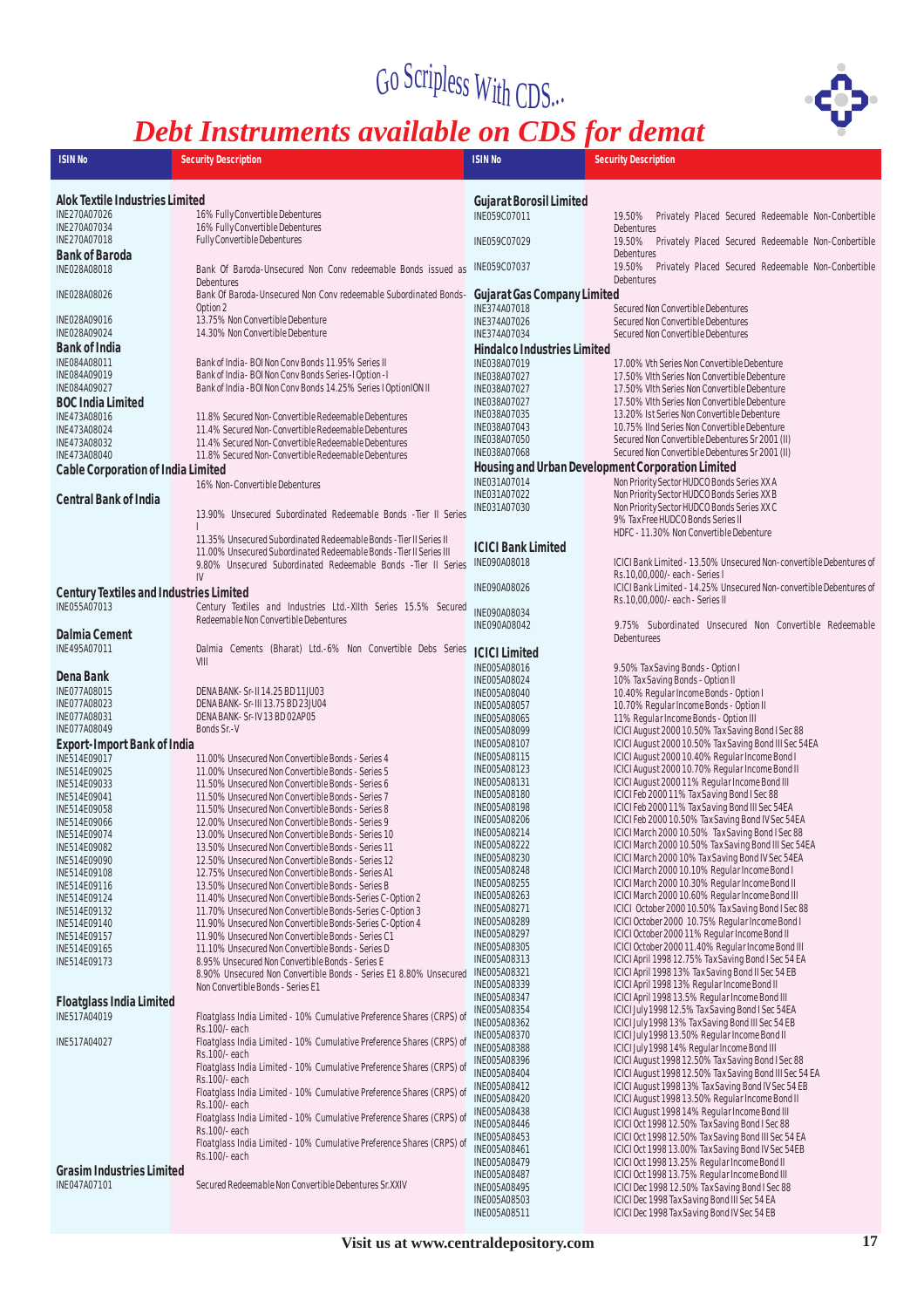

| <b>ISIN No</b>                             | <b>Security Description</b>                                                                           | <b>ISIN No</b>               | <b>Security Description</b>                                                                   |
|--------------------------------------------|-------------------------------------------------------------------------------------------------------|------------------------------|-----------------------------------------------------------------------------------------------|
|                                            |                                                                                                       |                              |                                                                                               |
|                                            |                                                                                                       |                              |                                                                                               |
| <b>INE005A08529</b>                        | ICICI Dec 1998 13.25% Regular Income Bond II                                                          | INE005A08BI7                 | ICICI February 2001 10.75% Regular Income Bond II                                             |
| <b>INE005A08537</b>                        | ICICI Dec 1998 13.75% Regular Income Bond III                                                         | INE005A08BJ5                 | ICICI February 2001 11.00% Regular Income Bond III                                            |
| <b>INE005A08552</b>                        | ICICI November 2000 10.50% Tax Saving Bond I Sec 88                                                   | INE005A08BK3                 | ICICI February 2001 Pension Bonds Pension Bonds I                                             |
| <b>INE005A08560</b>                        | ICICI November 2000 10.75% Regular Income Bond I                                                      | INE005A08BL1                 | ICICI February 2001 Pension Bonds Pension Bonds II                                            |
| INE005A08578                               | ICICI November 2000 11% Regular Income Bond II                                                        | INE005A08BM9                 | ICICI February 2001 Pension Bonds Pension Bonds III                                           |
| INE005A08586                               | ICICI November 2000 11.40% Regular Income Bond III                                                    | INE005A08BN7                 | ICICI NMDMA10111.20% UNMD                                                                     |
| INE005A08602<br><b>INE005A08610</b>        | ICICI Jan 1999 12.50% Tax Saving Bond I Sec 88<br>ICICI Jan 1999 12.50% Tax Saving Bond III Sec 54 EA | <b>INE005A08B05</b>          | ICICI NMDDF101 11.20% UNMD                                                                    |
| <b>INE005A08628</b>                        | ICICI Jan 1999 13.25% Regular Income Bond II                                                          | INE005A08BP2                 | ICICI LIMITED - ICICI MARCH 2001 9.50% Tax Saving Bond I SEC 88 -                             |
| INE005A08636                               | ICICI Jan 1999 13.75% Regular Income Bond III                                                         | INE005A08BQ0                 | 26 APR 2004<br>ICICI LIMITED-ICICI MARCH 2001 9.50% Regular Income Bond I - 26                |
| <b>INE005A08644</b>                        | ICICI Jan 1999 14% Regular Income Bond IV                                                             |                              | APR 2006                                                                                      |
| <b>INE005A08651</b>                        | ICICI March 1999 12.50% Tax Saving Bond I Sec 88                                                      | INE005A08BR8                 | ICICI Limited-ICICI MARCH 2001 9.75% Regular Income Bond II - 26                              |
| <b>INE005A08669</b>                        | ICICI March 1999 13% Tax Saving Bond III Sec 88                                                       |                              | APR 2006                                                                                      |
| <b>INE005A08677</b>                        | ICICI March 1999 12.50% Tax Saving Bond V Sec 54EA                                                    | INE005A08BS6                 | ICICI Limited-ICICI MARCH 2001 10.00% Regular Income Bond III -                               |
| INE005A08685                               | ICICI March 1999 13.25 Regular Income Bond II                                                         |                              | 26 APR 2006                                                                                   |
| INE005A08693<br><b>INE005A08701</b>        | ICICI March 1999 13.75 Regular Income Bond III<br>ICICI March 1999 14% Regular Income Bond IV         | INE005A08BT4                 | ICICI Limited-ICICI MARCH 2001 Pension Bonds I - 26 APR 2012                                  |
| INE005A08719                               | ICICI May 1999 12.25% Tax Saving Bond II 54EA                                                         | INE005A08BU2                 | ICICI Limited-ICICI MARCH 2001 Pension Bonds II - 26 APR 2016                                 |
| <b>INE005A08727</b>                        | ICICI May 1999 12% Regular Income Bond II                                                             | INE005A08BV0                 | ICICI Limited-ICICI MARCH 2001 Pension Bonds III - 26 APR 2019                                |
| INE005A08735                               | ICICI May 1999 12.50% Regular Income Bond III                                                         | INE005A08BW8                 | ICICI Limited-ICICI 10.75% RNMDBS01 UNMD (Regular Income<br>Bond)                             |
| INE005A08743                               | ICICI May 1999 12.75% Regular Income Bond IV                                                          | INE005A08BX6                 | ICICI 10.60% Unsecured Non Marketable Debentures - NMDMY12                                    |
| INE005A08750                               | ICICI July 1999 12% Tax Saving Bond I Sec 88                                                          |                              | <b>UNMD</b>                                                                                   |
| <b>INE005A08768</b>                        | ICICI July 1999 12% Tax Saving Bond III Sec 54 EA                                                     | INE005A08BY4                 | ICICI Ltd-9.90% Unsecured Non Marketable Debentures - NMDJU101                                |
| INE005A08776                               | ICICI July 1999 11.75% Regular Income Bond II                                                         |                              | <b>UNMD</b>                                                                                   |
| <b>INE005A08784</b>                        | ICICI July 1999 12.25% Regular Income Bond III                                                        | INE005A08CA2                 | ICICI June 2001 9.60% Regular Income Bond I                                                   |
| <b>INE005A08792</b>                        | ICICI July 1999 12.30% Regular Income Bond IV                                                         | INE005A08CB0                 | ICICI June 2001 9.90% Regular Income Bond II                                                  |
| <b>INE005A08800</b><br><b>INE005A08818</b> | ICICI August 1999 12% Tax Saving Bond I Sec 88<br>ICICI August 1999 12% Tax Saving Bond II Sec 54 EA  | INE005A08CC8                 | ICICI June 2001 10.25% Regular Income Bond III                                                |
| <b>INE005A08826</b>                        | ICICI August 1999 11.75% Regular Income Bond II                                                       | INE005A08CD6                 | ICICI June 2001 Pension Bonds I                                                               |
| INE005A08834                               | ICICI August 1999 12.25% Regular Income Bond III                                                      | INE005A08CE4<br>INE005A08CF1 | ICICI June 2001 Pension Bonds II<br>ICICI June 2001 Pension Bonds III                         |
| <b>INE005A08842</b>                        | ICICI Oct 1999 12% Tax Saving Bond I Sec 88                                                           | INE005A08CG9                 | ICICI NMDJUD01 UNMD                                                                           |
| <b>INE005A08859</b>                        | ICICI Oct 1999 12% Tax Saving Bond III Sec 54 EA                                                      | INE005A08CI5                 | ICICI July 2001 9.00% Tax Saving Bond I                                                       |
| <b>INE005A08867</b>                        | ICICI Oct 1999 11.75% Regular Income Bond II                                                          | INE005A08CJ3                 | ICICI July 2001 9.25% Regular Income Bond I                                                   |
| <b>INE005A08875</b>                        | ICICI Oct 1999 12.25% Regular Income Bond III                                                         | INE005A08CK1                 | ICICI July 2001 9.50% Regular Income Bond II                                                  |
| <b>INE005A08883</b>                        | ICICI Nov 1999 12% Tax Saving Bond I Sec 88                                                           | INE005A08CL9                 | ICICI July 2001 9.75% Regular Income Bond III                                                 |
| <b>INE005A08891</b>                        | ICICI Nov 1999 12% Tax Saving Bond III Sec 54 EA                                                      | INE005A08CM7                 | ICICI NMAG2102 UNMD                                                                           |
| INE005A08909                               | ICICI Nov 1999 11.25% Tax Saving Bond IV Sec 54 EA                                                    | INE005A08CN5                 | ICICI NM230801 UNMD                                                                           |
| INE005A08917<br>INE005A08925               | ICICI Nov 1999 11.35% Regular Income Bond I<br>ICICI Nov 1999 11.70% Regular Income Bond II           | <b>INE005A08CO3</b>          | ICICI AUGUST 2001 9.00% TSB I                                                                 |
| INE005A08932                               | ICICI December 2000 Pension Bonds (PB) I                                                              | INE005A08CP0                 | ICICI AUGUST 2001 9.25% RIB I                                                                 |
| INE005A08933                               | ICICI Nov 1999 12.10% Regular Income Bond III                                                         | INE005A08CQ8<br>INE005A08CR6 | ICICI AUGUST 2001 9.50% RIB II<br>ICICI AUGUST 2001 9.75% RIB III                             |
| INE005A08941                               | ICICI December 2000 10.50% Tax Saving Bond I Sec 88                                                   | INE005A08CS4                 | <b>ICICI NMDDEC00 UNMD</b>                                                                    |
| <b>INE005A08958</b>                        | ICICI December 2000 10.75% Regular Income Bond I                                                      | INE005A08CT2                 | ICICI NMDAP103 UNMD                                                                           |
| INE005A08966                               | ICICI December 2000 11.10% Regular Income Bond II                                                     | INE005A09014                 | ICICI LIMITED-UNSECURED MARKETABLE BONDS IN NATURE OF                                         |
| INE005A08974                               | ICICI December 2000 11.50% Regular Income Bond III                                                    |                              | PROMISSORY NOTES-ICICI PNMY102 10.30% UMPN                                                    |
| <b>INE005A08990</b>                        | ICICI December 2000 Pension Bonds (PB) II                                                             | INE005A09048                 | ICICI PNJU2901 BPN                                                                            |
| INE005A08AA6<br>INE005A08AB4               | ICICI December 2000 Pension Bonds (PB) III                                                            | INE005A09055                 | ICICI PNDJU150 BPN                                                                            |
| INE005A08AC2                               | ICICI NMDIS101 - UNMD - Option I<br>ICICI NMDIS101 - UNMD - Option II                                 | INE005A09097                 | <b>ICICI 7 UPN</b>                                                                            |
| INE005A08AD0                               | ICICI NMDIS101 - UNMD - Option III                                                                    | INE005A09105<br>INE005A09113 | <b>ICICI PNISEC01 UPN</b><br>ICICI 12D UPN                                                    |
| INE005A08AE8                               | ICICI NMDIS101 - UNMD - Option IV                                                                     | INE005A09121                 | ICICI PDMAY202 UPN                                                                            |
| INE005A08AF5                               | ICICI NMDIS101 - UNMD - Option V                                                                      | INE005A11010                 | Tax Saving Bonds - Option III (Deep Discount Bond)                                            |
| INE005A08AG3                               | ICICI NGJIS 101 - UNMD - Option I                                                                     | INE005A11028                 | Money Multiplier Bond - Option I                                                              |
| INE005A08AH1                               | ICICI NGJIS 101 - UNMD - Option II                                                                    | INE005A11036                 | ICICI August 2000 Tax Saving Bond II Sec 88 DDB                                               |
| INE005A08AI9                               | ICICI NGJIS 101 - UNMD - Option III                                                                   | INE005A11044                 | ICICI August 2000 Tax Saving Bond IV Sec 54EA DDB                                             |
| INE005A08AJ7                               | ICICI NGJIS 101 - UNMD - Option IV                                                                    | INE005A11051                 | ICICI August 2000 Money Multiplier Bonds I                                                    |
| INE005A08AK5<br>INE005A08AL3               | ICICI NGJIS 101 - UNMD - Option V<br>ICICI NINIS101 - UNMD - Option I                                 | INE005A11069                 | ICICI August 2000 Money Multiplier Bonds II                                                   |
| INE005A08AM1                               | ICICI NINIS101 - UNMD - Option II                                                                     | INE005A11077                 | ICICI August 2000 Money Multiplier Bonds III                                                  |
| INE005A08AN9                               | ICICI NINIS101 - UNMD - Option III                                                                    | INE005A11085<br>INE005A11093 | ICICI August 2000 Money Multiplier Bonds IV<br>ICICI Feb 2000 Tax Saving Bond II Sec 88 DDB   |
| <b>INE005A08A07</b>                        | ICICI NINIS101 - UNMD - Option IV                                                                     | INE005A11101                 | ICICI Feb 2000 Tax Saving Bond V Sec 54EA DDB                                                 |
| INE005A08AP4                               | ICICI NINIS101 - UNMD - Option V                                                                      | INE005A11119                 | ICICI March 2000 Tax Saving Bond II Sec 88 DDB                                                |
| INE005A08AQ2                               | ICICI NRJIS101 - UNMD - Option I                                                                      | INE005A11127                 | ICICI March 2000 Tax Saving Bond V Sec 54EA DDB                                               |
| INE005A08AR0                               | ICICI NRJIS101 - UNMD - Option II                                                                     | INE005A11135                 | ICICI March 2000 Money Multiplier Bonds I                                                     |
| INE005A08AS8                               | ICICI NRJIS101 - UNMD - Option III                                                                    | INE005A11143                 | ICICI March 2000 Money Multiplier Bonds II                                                    |
| INE005A08AT6                               | ICICI NRJIS101 - UNMD - Option IV                                                                     | INE005A11150                 | ICICI October 2000 Tax Saving Bond II Sec 88 DDB                                              |
| INE005A08AU4<br>INE005A08AV2               | ICICI NRJIS101 - UNMD - Option V<br>ICICI NMDIPC11 - UNMD                                             | INE005A11168                 | ICICI October 2000 Money Multiplier Bonds I                                                   |
| INE005A08AW0                               | ICICI NAPIPC11 - UNMD                                                                                 | INE005A11176                 | ICICI October 2000 Money Multiplier Bonds II                                                  |
| INE005A08AX8                               | ICICI NRJIPC11 - UNMD                                                                                 | INE005A11184<br>INE005A11192 | ICICI October 2000 Money Multiplier Bonds III<br>ICICI October 2000 Money Multiplier Bonds IV |
| INE005A08AY6                               | ICICI NGJIPC11 - UNMD                                                                                 | INE005A11200                 | ICICI October 2000 Money Multiplier Bonds V                                                   |
| INE005A08AZ3                               | ICICI NINIPC11 - UNMD                                                                                 | INE005A11218                 | ICICI April 1998 Money Multiplier Bonds I                                                     |
| INE005A08BA4                               | ICICI NMDB15C1 - UNMD                                                                                 | INE005A11226                 | ICICI April 1998 Money Multiplier Bonds II                                                    |
| INE005A08BB2                               | ICICI NAPIS101 - UNMD - Option I                                                                      | INE005A11234                 | ICICI July 1998 Tax Saving Bond II Sec 54EA DDB                                               |
| INE005A08BC0                               | ICICI NAPIS101 - UNMD - Option II                                                                     | INE005A11242                 | ICICI July 1998 Money Multiplier Bonds I                                                      |
| INE005A08BD8<br>INE005A08BE6               | ICICI NAPIS101 - UNMD - Option III<br>ICICI NAPIS101 - UNMD - Option IV                               | INE005A11259                 | ICICI July 1998 Money Multiplier Bonds II                                                     |
| INE005A08BF3                               | ICICI NAPIS101 - UNMD - Option V                                                                      | INE005A11267<br>INE005A11275 | ICICI July 1998 Money Multiplier Bonds III<br>ICICI August 1998 Tax Saving Bond II Sec 88 DDB |
| INE005A08BG1                               | ICICI February 2001 10.50% Tax Saving Bond I Sec 88                                                   | INE005A11283                 | ICICI August 1998 Money Multiplier Bonds I                                                    |

INE005A11291 ICICI August 1998 Money Multiplier Bonds II

INE005A08BH9 ICICI February 2001 10.50% Regular Income Bond I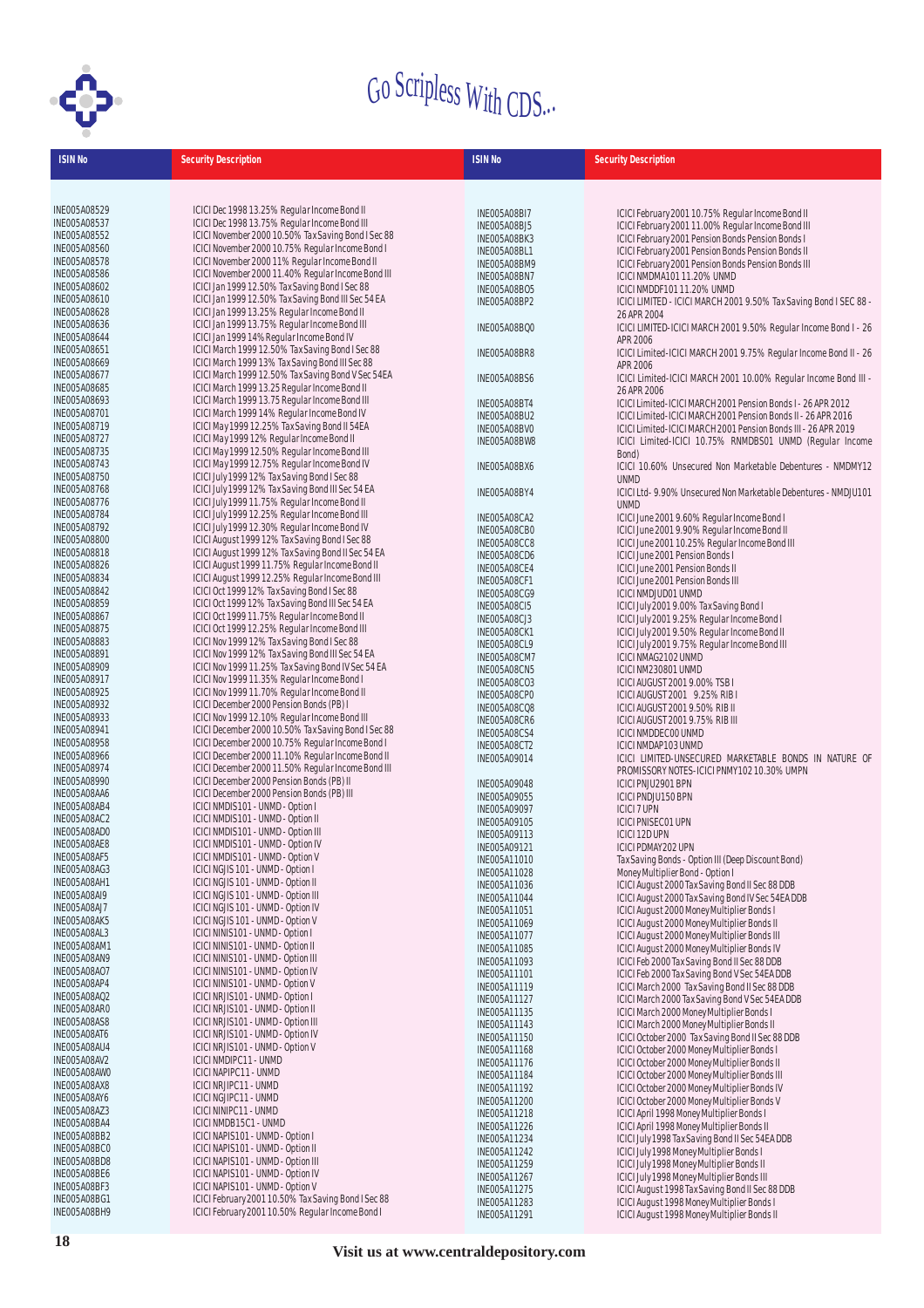

| <b>ISIN No</b>      | <b>Security Description</b>                                           | <b>ISIN No</b>               | <b>Security Description</b>                                                                                                  |
|---------------------|-----------------------------------------------------------------------|------------------------------|------------------------------------------------------------------------------------------------------------------------------|
|                     |                                                                       |                              |                                                                                                                              |
| INE005A11309        | ICICI August 1998 Money Multiplier Bonds III                          |                              | ICICI September 2001 9.00% Tax Saving Bond I                                                                                 |
| INE005A11317        | ICICI Oct 1998 Tax Saving Bond II Sec 88 DDB                          |                              | ICICI September 2001 Tax Saving Bond II Deep Discount Bond                                                                   |
| INE005A11325        | ICICI Oct 1998 Money Multiplier Bonds I                               |                              | ICICI September 2001 Tax Saving Bond III Deep Discount Bond                                                                  |
| INE005A11333        | ICICI Oct 1998 Money Multiplier Bonds II                              |                              | ICICI September 2001 Growing Interest Encashment Bond                                                                        |
| INE005A11341        | ICICI Oct 1998 Money Multiplier Bonds III                             |                              | ICICI September 2001 9.25% Regular Income Bond I                                                                             |
| INE005A11358        | ICICI Dec 1998 Tax Saving Bond II Sec 88 DDB                          |                              | ICICI September 2001 9.50% Regular Income Bond II                                                                            |
| INE005A11366        | ICICI Dec 1998 Money Multiplier Bonds I                               |                              | ICICI September 2001 9.75% Regular Income Bond III                                                                           |
| INE005A11374        | ICICI Dec 1998 Money Multiplier Bonds II                              |                              | ICICI September 2001 9.50% Regular Income Bond IV                                                                            |
| INE005A11382        | ICICI Dec 1998 Money Multiplier Bonds III                             |                              | ICICI September 2001 Money Multiplier Bond Option I - Deep                                                                   |
| INE005A11390        | ICICI November 2000 Tax Saving Bond II Sec 88 DDB                     |                              | Discount Bond                                                                                                                |
| INE005A11408        | ICICI November 2000 Money Multiplier Bonds I                          |                              | ICICI September 2001 Money Multiplier Bond Option II - Deep                                                                  |
| INE005A11416        | ICICI November 2000 Money Multiplier Bonds II                         |                              | Discount Bond                                                                                                                |
| INE005A11424        | ICICI November 2000 Money Multiplier Bonds III                        |                              | ICICI September 2001 Children Growth Bond Option I - Deep                                                                    |
| INE005A11432        | ICICI November 2000 Money Multiplier Bonds IV                         |                              | Discount Bond                                                                                                                |
| INE005A11440        | ICICI November 2000 Money Multiplier Bonds V                          |                              | ICICI September 2001 Children Growth Bond Option II - Deep                                                                   |
| INE005A11457        | ICICI Jan 1999 Tax Saving Bond II Sec 88 DDB                          |                              | Discount Bond                                                                                                                |
| INE005A11465        | ICICI Jan 1999 Money Multiplier Bonds I                               |                              | ICICI G/98 UMD                                                                                                               |
| INE005A11473        | ICICI Jan 1999 Money Multiplier Bonds II                              |                              | ICICI PNPL2000 UPN                                                                                                           |
| INE005A11481        | ICICI March 1999 Tax Saving Bond II Sec 88 DDB                        |                              | <b>ICICIB99 UPN</b>                                                                                                          |
| INE005A11499        | ICICI March 1999 Money Multiplier Bonds I                             |                              | ICICI 12D UPN                                                                                                                |
| INE005A11507        | ICICI March 1999 Money Multiplier Bonds II                            |                              | <b>ICICIPDSMF004 UPN</b>                                                                                                     |
| INE005A11515        | ICICI May 1999 Money Multiplier Bonds I                               |                              | ICICI PNQ102 UPN                                                                                                             |
| INE005A11523        | ICICI May 1999 Money Multiplier Bonds II                              |                              | <b>ICICIB98 UMD</b>                                                                                                          |
| INE005A11531        | ICICI May 1999 Money Multiplier Bonds III                             |                              | <b>ICICI B98 UMD</b>                                                                                                         |
| INE005A11549        | ICICI July 1999 Tax Saving Bond II Sec 88 DDB                         |                              | <b>ICICIB98 UMD</b>                                                                                                          |
| INE005A11556        | ICICI July 1999 Tax Saving Bond V Sec 54EA DDB                        |                              | <b>ICICIB98 UMD</b>                                                                                                          |
| <b>INE005A11564</b> | ICICI July 1999 Money Multiplier Bonds I                              |                              | ICICI PNJU2001 UPN                                                                                                           |
| INE005A11572        | ICICI July 1999 Money Multiplier Bonds II                             |                              | <b>ICICIPNDDJU01 UPN</b>                                                                                                     |
| INE005A11580        | ICICI August 1999 Tax Saving Bond II Sec 88 DDB                       |                              | <b>ICICI DDNMPC00 UNMD</b>                                                                                                   |
| INE005A11598        | ICICI August 1999 Tax Saving Bond V Sec 54 EA DDB                     |                              | <b>ICICI DDNMPC00 UNMD</b>                                                                                                   |
| INE005A11606        | ICICI August 1999 Money Multiplier Bonds I                            |                              | <b>ICICI DDNMPC00 UNMD</b>                                                                                                   |
| INE005A11614        | ICICI August 1999 Money Multiplier Bonds II                           |                              | <b>ICICI BVPCM700 UPN</b>                                                                                                    |
| INE005A11622        | ICICI Oct 1999 Tax Saving Bond II Sec 88 DDB                          |                              | ICICI BPNQ199 UPN                                                                                                            |
| INE005A11630        | ICICI Oct 1999 Tax Saving Bond V Sec 54 EA DDB                        |                              | ICICI BPNQ399 UPN                                                                                                            |
| INE005A11648        | ICICI Oct 1999 Money Multiplier Bonds I                               |                              | ICICIF97 UMD                                                                                                                 |
| INE005A11655        | ICICI Oct 1999 Money Multiplier Bonds II                              | <b>IFCI Limited</b>          |                                                                                                                              |
| INE005A11663        | ICICI Nov 1999 Tax Saving Bond II Sec 88 DDB                          |                              |                                                                                                                              |
| INE005A11671        | ICICI Nov 1999 Tax Saving Bond V Sec 54 EA DDB                        | INE039A04014                 | 10.5% Cumulative Redeemable Preference Shares                                                                                |
| INE005A11689        | ICICI Nov 1999 Money Multiplier Bonds I                               | INE039A04022                 | 10.75% Cumulative Redeemable Preference Shares                                                                               |
| INE005A11697        | ICICI Nov 1999 Money Multiplier Bonds II                              | INE039A04030                 | 10.75% Cumulative Redeemable Preference Shares                                                                               |
| INE005A11705        | ICICI December 2000 Tax Saving Bond II Sec 88 DDB                     | INE039A04048                 | 10.90% Cumulative Redeemable Preference Shares                                                                               |
| INE005A11713        | ICICI December 2000 Money Multiplier Bonds I                          | INE039A04055                 | 10.90% Cumulative Redeemable Preference Shares                                                                               |
| INE005A11721        | ICICI December 2000 Money Multiplier Bonds II                         | INE039A04063                 | 10.75% Cumulative Redeemable Preference Shares                                                                               |
| INE005A11739        | ICICI December 2000 Money Multiplier Bonds III                        | INE039A04071                 | 10.50% Cumulative Redeemable Preference Shares                                                                               |
| <b>INE005A11747</b> | ICICI December 2000 Money Multiplier Bonds IV                         | INE039A04089                 | 10.00% Cumulative Redeemable Preference Shares                                                                               |
| INE005A11754        | ICICI February 2001 Tax Saving Bond II Sec 88 DDB                     | INE039A04097                 | 9.50% Cumulative Redeemable Preference Shares                                                                                |
| INE005A11762        | ICICI February 2001 Money Multiplier Bonds I                          | INE039A04105                 | 10.25% Cumulative Redeemable Preference Shares                                                                               |
| INE005A11770        | ICICI February 2001 Money Multiplier Bonds II                         | INE039A04113                 | 10.25% Cumulative Redeemable Preference Shares                                                                               |
| INE005A11788        | ICICI February 2001 Children Growth Bonds I                           | INE039A04121                 | 10.15% Cumulative Redeemable Preference Shares                                                                               |
| INE005A11796        | ICICI February 2001 Children Growth Bonds II                          | INE039A04139                 | 10.15% Cumulative Redeemable Preference Shares                                                                               |
| INE005A11804        | ICICI LIMITED-ICICI MARCH 2001 Tax Saving Bond II SEC 88 DDB - 26 AUG | INE039A04147                 | 10.15% Cumulative Redeemable Preference Shares                                                                               |
|                     | 2004                                                                  | INE039A04154                 | 10.15% Cumulative Redeemable Preference Shares                                                                               |
| INE005A11812        | ICICI Limited-ICICI MARCH 2001 Money Multiplier Bonds I - 26 AUG      | INE039A04162                 | 10.15% Cumulative Redeemable Preference Shares                                                                               |
|                     | 2005                                                                  | INE039A07017                 | 16% Privately Placed Regular Income Bonds-I - 12th Series                                                                    |
| INE005A11820        | ICICI Limited-ICICI MARCH 2001 Money Multiplier Bonds II - 26 JUL     | INE039A07025                 | 12.50% Privately Placed Regular Income Bonds-I - 15th Series                                                                 |
|                     | 2008                                                                  | INE039A07033<br>INE039A07041 | 10.50% Privately Placed Regular Income Bonds-II - 15th Series                                                                |
| INE005A11838        | ICICI Limited-ICICI MARCH 2001 Children Growth Bonds I - 26 JAN       | INE039A07058                 | 12.75% Privately Placed Regular Income Bonds-I - 18th Series<br>13.75% Privately Placed Regular Income Bonds-I - 20th Series |
|                     | 2018                                                                  | INE039A07066                 |                                                                                                                              |
| INE005A11846        | ICICI Limited-ICICI MARCH 2001 Children Growth Bonds II - 26 JUL      |                              | 13.50% Privately Placed Regular Income Bonds-II - 20th Series                                                                |
|                     | 2022                                                                  | INE039A07074                 | 14.25% Privately Placed Regular Bonds-I - 24th Series<br>14% Privately Placed Regular Bonds-II - 24th Series                 |
| INE005A11853        | ICICI Limited-ICICI 10.73% YIELD RNMDBS01 UNMD DEEP DISC              | INE039A07082<br>INE039A07090 |                                                                                                                              |
|                     | <b>BOND</b>                                                           |                              | 14.25% Privately Placed Regular Return Bonds-Scheme I - 26th                                                                 |
| INE005A11861        | ICICI Limited-ICICI 11.15% YIELD RNMDBS01 UNMD DEEP DISC              | INE039A07108                 | Series                                                                                                                       |
|                     | <b>BOND</b>                                                           |                              | 14% Privately Placed Regular Return Bonds-Scheme II - 26th                                                                   |
| INE005A11879        | ICICI Limited-ICICI 11.32% YIELD RNMDBS01 UNMD DEEP DISC              |                              | Series<br>14.10% Privately Placed Regular Bonds-Option I - 27th Series                                                       |
|                     | <b>BONDS</b>                                                          | INE039A07116                 |                                                                                                                              |
| INE005A11887        | ICICI June 2001 Money Multiplier Bonds I                              | INE039A07124<br>INE039A07132 | 13.40% Privately Placed Regular Bonds-Option II - 27th Series                                                                |
| INE005A11895        | ICICI June 2001 Money Multiplier Bonds II                             |                              | 13.25% Privately Placed Regular Income Bonds-Option I - 28th                                                                 |
| INE005A11903        | ICICI June 2001 Children Growth Bonds I                               | INE039A07140                 | Series<br>13% Privately Placed Regular Income Bonds-Option II - 28th                                                         |
| INE005A11911        | ICICI June 2001 Children Growth Bonds II                              |                              | Series                                                                                                                       |
| INE005A11929        | ICICI July 2001 Tax Saving Bond II Deep Discount Bond                 |                              |                                                                                                                              |
| INE005A11937        | ICICI July 2001 Money Multiplier Bond I Deep Discount Bond            | INE039A07157                 | 12.75% Privately Placed Regular Income Bonds-Option III - 28th                                                               |
| INE005A11945        | ICICI July 2001 Money Multiplier Bond II Deep Discount Bond           |                              | Series                                                                                                                       |
| INE005A11952        | ICICI July 2001 Children Gwowth Bond I Deep Discount Bond             | INE039A07165                 | 13.40% Privately Placed Regular Income Bonds-Option I - 29th<br>Series                                                       |
| INE005A11960        | ICICI July 2001 Children Gwowth Bond II Deep Discount Bond            | INE039A07173                 |                                                                                                                              |
| INE005A11978        | ICICI AUGUST 2001 TSB II DDB                                          |                              | 13.15% Privately Placed Regular Income Bonds-Option II - 29th                                                                |
| INE005A11986        | <b>ICICI AUGUST 2001 TSB III DDB</b>                                  |                              | Series                                                                                                                       |
| INE005A11994        | ICICI AUGUST 2001 MMB I DDB                                           | INE039A07181                 | 12.90% Privately Placed Regular Income Bonds-Option III - 29th                                                               |
| INE005A11AA0        | ICICI AUGUST 2001 MMB II DDB                                          |                              | Series                                                                                                                       |
| INE005A11AB8        | ICICI AUGUST 2001 CGB I DDB                                           | INE039A07199                 | 13.10% Privately Placed Regular Income Bonds-Option I - 30th<br>Series                                                       |
| INE005A11AC6        | ICICI AUGUST 2001 CGB II DDB                                          | INE039A07207                 | 12.95% Privately Placed Regular Income Bonds-Option II - 30th                                                                |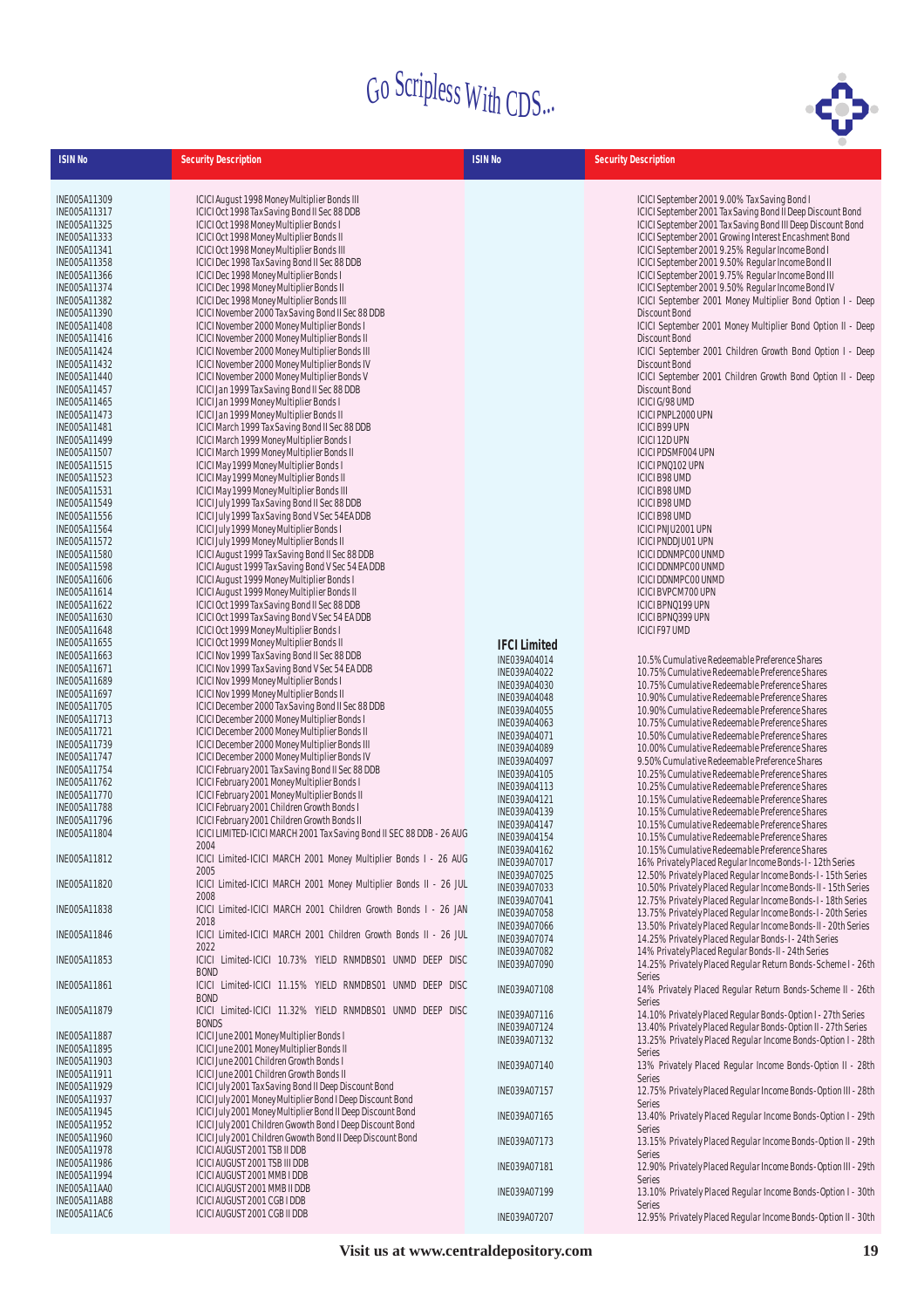

| <b>ISIN No</b>                      | <b>Security Description</b>                                                                   | <b>ISIN No</b>               | <b>Security Description</b>                                                             |
|-------------------------------------|-----------------------------------------------------------------------------------------------|------------------------------|-----------------------------------------------------------------------------------------|
|                                     |                                                                                               |                              |                                                                                         |
|                                     | Series                                                                                        | INE022A07039                 | Secured Redeemable Non Convertible Debentures - Series IV                               |
| INE039A07215                        | 12.70% Privately Placed Regular Income Bonds-Option III - 30th Series                         | INE022A07047                 | Secured Redeemable Non Convertible Debentures - Series VI                               |
| INE039A07223                        | 13.10% Privately Placed Regular Income Bonds-Option I - 31st Series                           | INE022A07054                 | Secured Redeemable Non Convertible Debentures - Series VI                               |
| INE039A07231                        | 13% Privately Placed Regular Income Bonds-Option II - 31st Series                             | INE022A07062                 | Secured Redeemable Non Convertible Debentures - Series VIII                             |
| INE039A07249                        | 12.75% Privately Placed Regular Income Bonds-Option III - 31st Series                         | INE022A07070                 | Secured Redeemable Non Convertible Debentures-Series   & II                             |
| INE039A07256                        | 13.10% Privately Placed Regular Income Bonds-XXXII Srs I - 32nd Series                        | INE022A07088                 | Secured Redeemable Non Convertible Debentures - Series VII                              |
| INE039A07264                        | 13% Privately Placed Regular Income Bonds-XXXII Srs II - 32nd Series                          | INE022A07096                 | Indo Gulf Corporation Ltd-10% Secured Redeemable Non                                    |
| INE039A07272                        | 12.75% Privately Placed Regular Income Bonds- XXXII Srs III - 32nd                            |                              | Convertible Debentures                                                                  |
|                                     | Series                                                                                        | INE022A07104                 | Indo Gulf Coporation Ltd-9.70 SEC REDEEMABLE Non                                        |
| INE039A07280                        | 13% Privately Placed Regular Income Bonds-XXXIII-I-33rd Series                                |                              | Convertible Debenture-SRX-RED DT 06.06.2001                                             |
| INE039A07298                        | 12.90% Privately Placed Regular Income Bonds-XXXIII-II - 33rd Series                          | INE022A07112                 | 9.45% Secured Redemable Non-Convertible Debentures                                      |
| INE039A07306                        | 12.65% Privately Placed Regular Income Bonds-XXXIII-III - 33rd Series                         | INE022A08011                 | Indo Gulf Corporation Ltd-LTR of Allotment 10% sec Redeemable                           |
| INE039A07314                        | 12.20% Privately Placed Regular Income Bonds-XXXIII-IV - 33rd Series                          |                              | Non Convertible Debentures                                                              |
| INE039A07322                        | 12.40% Privately Placed Regular Income Bonds-I - 34th Series                                  | INE022A08029                 | Indo Gulf Coporation Ltd-LTR of Allotment-9.70 sec Redeemable                           |
| INE039A07330                        | 12.25% Privately Placed Regular Income Bonds-II - 34th Series                                 |                              | Non Convertible Debenture-SRX-REDDT06.06.2004                                           |
| INE039A07348                        | 12% Privately Placed Regular Income Bonds-III - 34th Series                                   |                              | Industrial Development Bank of India                                                    |
| INE039A07355                        | 12.25% Privately Placed Regular Income Bonds-I - 35th Series                                  |                              |                                                                                         |
| INE039A07363                        | 12.15% Privately Placed Regular Income Bonds-II - 35th Series                                 | INE008A08010                 | IDBI Flexi Bonds-3 12.5 IBD 16MR05                                                      |
| INE039A07371                        | 12% Privately Placed Regular Income Bonds-III - 35th Series                                   | INE008A08028                 | IDBI Flexi Bonds-3 GI BD 16MR03                                                         |
| INE039A07389                        | 12.50% Privately Placed Regular Income Bonds-I - 36th Series                                  | INE008A08036                 | IDBI Flexi Bonds-3 RI 13.25 BD 16MR03                                                   |
| INE039A07397                        | 12.40% Privately Placed Regular Income Bonds-II - 36th Series                                 | <b>INE008A08044</b>          | IDBI Flexi Bonds-4 RI 14 BD 16NV05                                                      |
| INE039A07405                        | 12.25% Privately Placed Regular Income Bonds-III - 36th Series                                | INE008A08051                 | IDBI Flexi Bonds-4 RI 13.5 BD 16NV05                                                    |
| INE039A07413                        | 12.10% Privately Placed Regular Income Bonds-IV - 36th Series                                 | INE008A08069                 | IDBI Flexi Bonds-4 GI BD 16NV05                                                         |
| INE039A07421                        | 13% Privately Placed Regular Return Bonds-I - 37th Series                                     | INE008A08077                 | IDBI Flexi Bonds-4 ED BD Option-A 16NV07                                                |
| INE039A07439                        | 12.90% Privately Placed Regular Return Bonds-II - 37th Series                                 | <b>INE008A08085</b>          | IDBI Flexi Bonds-4 ED BD Option-B 16NV09                                                |
| INE039A07447                        | 12.60% Privately Placed Regular Return Bonds-III - 37th Series                                | INE008A08093                 | IDBI Flexi Bonds-4 ED BD Option-C 16NV12                                                |
| INE039A07454                        | 13% Privately Placed Regular Income Bonds-I - 38th Series                                     | INE008A08101                 | IDBI Flexi Bonds-5 Option-A12.5 US88 11FB02                                             |
| INE039A07462                        | 12.90% Privately Placed Regular Income Bonds-II - 38th Series                                 | INE008A08119                 | IDBI Flexi Bonds-5 Option-BUS88 11FB02                                                  |
| INE039A07470                        | 12.60% Privately Placed Regular Income Bonds-III - 38th Series                                | INE008A08127                 | IDBI Flexi Bonds-5 Option-A13.54 EB11FB06                                               |
| INE039A07488                        | 12.40% Privately Placed Regular Income Bonds-III - 38th Series                                | INE008A08135                 | IDBI Flexi Bonds-5 Option-B 54EB 11FB06                                                 |
| INE039A07496                        | 13% Privately Placed Regular Return Bonds-Scheme I - 39th Series                              | INE008A08143                 | IDBI Flexi Bonds-5 GI BD 11FB06                                                         |
| INE039A07504                        | 12.70% Privately Placed Regular Return Bonds-Scheme II - 39th Series                          | INE008A08150                 | IDBI Flexi Bonds-5 MO Option-A BD 11FB06                                                |
| INE039A07512                        | 12.85% Privately Placed Regular Return Bonds-I - 40th Series                                  | INE008A08168                 | IDBI Flexi Bonds-5 MO Option-B BD 11FB06                                                |
| INE039A07520                        | 12.60% Privately Placed Regular Return Bonds-II - 40th Series                                 | INE008A08176<br>INE008A08184 | IDBI Flexi Bonds-5 MO Option-C BD 11FB06<br>IDBI Flexi Bonds-5 RI Option-A BD 11FB06    |
| INE039A07538                        | 11% IFC Bonds 2001 - 45th Series                                                              | INE008A08192                 | IDBI Flexi Bonds-5 RI Option-B BD 11FB06                                                |
| INE039A07546                        | 11% IFC Bonds 2002 - 46th Series                                                              | INE008A08200                 | IDBI Flexi Bonds-5 RI Option-C BD 11FB06                                                |
| INE039A07553                        | 11% IFC Bonds 2002 - 47th Series                                                              | INE008A08218                 | IDBI Flexi Bonds-7 RI Option-A BD 11SP04                                                |
| INE039A07561                        | 11% IFC Bonds 2002 - 48th Series                                                              | INE008A08226                 | IDBI Flexi Bonds-7 RI Option-B BD 11SP04                                                |
| INE039A07579                        | 11% IFC Bonds 2003 - 49th Series                                                              | INE008A08234                 | IDBI Flexi Bonds-7 GI BD 11SP04                                                         |
| ]INE039A07587                       | 11.50% IFC Bonds 2008 - 50th Series                                                           | INE008A08242                 | IDBI Flexi Bonds-7 RT Option-A BD 11SP08                                                |
| INE039A07595                        | 11.50% IFC Bonds 2009 - 51st Series                                                           | INE008A08259                 | IDBI Flexi Bonds-7 RT Option-B BD 11SP09                                                |
| INE039A07603                        | 11.50% IFC Bonds 2009 - 52nd Series                                                           | INE008A08267                 | IDBI Flexi Bonds-7 RT Option-C BD 11SP13                                                |
| INE039A07611                        | 11.50% IFC Bonds 2009 - 53rd Series                                                           | INE008A08275                 | IDBI Flexi Bonds-6 RI 14 Option-A 05AP06                                                |
| INE039A07629                        | 11.50% IFC Bonds 2009 - 54th Series                                                           | INE008A08283                 | IDBI Flexi Bonds-6 RI 13.5 Option B 05AP06                                              |
| INE039A07629                        | 11.50% IFC Bonds 2009 - 55th Series                                                           | INE008A08291                 | IDBI Flexi Bonds-6 RI 13.3 Option C 05AP06                                              |
| INE039A07645                        | 11.50% IFC Bonds 2010 - 56th Series                                                           | INE008A08309                 | IDBI Flexi Bonds-6 GI BD 05AP06                                                         |
| INE039A07652                        | 11.50% IFC Bonds 2010 - 57th Series                                                           | INE008A08317                 | IDBI Flexi Bonds-6 RT Option A05AP08                                                    |
| INE039A07660                        | 11.50% IFC Bonds 2010 - 58th Series                                                           | INE008A08325                 | IDBI Flexi Bonds-6 RT Option B 05AP09                                                   |
| INE039A07678                        | 11.50% IFC Bonds 2011 - 59th Series                                                           | INE008A08333                 | IDBI Flexi Bonds-6 RT Option C 05AP13                                                   |
| INE039A07686                        | 12% IFC Bonds 2012 - 60th Series                                                              | INE008A08341                 | IDBI Flexi Bonds-6 SEC 88 12.5 Option A 27MR02                                          |
| INE039A07694                        | 12% IFC Bonds 2012 - 61st Series                                                              | INE008A08358                 | IDBI Flexi Bonds-654EA12.5 Option A27MR02                                               |
| INE039A07702                        | 13% IFC Bonds 2007 - 62nd Series                                                              | INE008A08366                 | IDBI Flexi Bonds-654EB 13 Option A 27MR06                                               |
| INE039A07710                        | 13% IFC Bonds 2007 - 63rd Series                                                              | INE008A08374                 | IDBI Flexi Bonds-6 SEC88 Option B 27MR02                                                |
| INE039A07728                        | 13% IFC Bonds 2008 - 64th Series                                                              | INE008A08382                 | IDBI Flexi Bonds-6 54EA Option B 27MR02                                                 |
| INE039A07736<br>INE039A08015        | 13.50% IFC Bonds 2003 - 65th Series<br>IFCI GROWING INCOME BOND 16%-16.25%                    | INE008A08390                 | IDBI Flexi Bonds-6 54EB Option B 27MR06                                                 |
| INE039A11019                        |                                                                                               | INE008A08408                 | IDBI Flexi Bonds-8 RI 11 Option A 27MR05                                                |
| INE039A11027                        | IFCI MILLIONAIRE BOND - OptionION I - 06-09-2026<br>IFCI - IFCI MILLIONAIRE BOND OptionION II | INE008A08416                 | IDBI Flexi Bonds-8 RI 10.6 Option B 27MR05                                              |
|                                     |                                                                                               | INE008A08424                 | IDBI Flexi Bonds-8 GI BD 27MR05                                                         |
| Indian Aluminium Company Limited    |                                                                                               | INE008A08432                 | IDBI Flexi Bonds-8 SEC88 10.25 Option A 27MR03                                          |
| INE249A07012                        | 10.60% Privately Placed Secured Redeemable Non-Convertible                                    | INE008A08440                 | IDBI Flexi Bonds-8 54EA 10.25 Option A 27MR03                                           |
|                                     | Debentures                                                                                    | INE008A08457                 | IDBI Flexi Bonds-8 54EB 10.5 Option A 27AP07                                            |
| INE249A07020                        | 9.95% Privately Placed Secured Redeemable Non-Convertible                                     | INE008A08465                 | IDBI Flexi Bonds-8 SEC88 Option B 27MR03                                                |
|                                     | Debentures                                                                                    | INE008A08473                 | IDBI Flexi Bonds-8 54EA Option B 27MR03                                                 |
| Indian Oil Corporation Limited      |                                                                                               | INE008A08481                 | IDBI Flexi Bonds-8 54EB OptionB 27AP07                                                  |
| INE242A07017                        | Indian Oil Corporation Limited - Secured Non-Convertible Redeemable                           | INE008A08499                 | IDBI Flexi Bonds-5 Option A12.5 54EA11FB02                                              |
|                                     | <b>Bond Series - III</b>                                                                      | INE008A08507                 | IDBI Flexi Bonds-5 Option B 54EA 11FB02                                                 |
| INE242A07025                        | Indian Oil Corporation Limited - Secured Non-Convertible Redeemable                           | INE008A08515                 | IDBI Flexi Bonds-9 RI 11.5 Option-A 05JN06                                              |
|                                     | <b>Bond Series - IV</b>                                                                       | INE008A08523                 | IDBI Flexi Bonds-9 RI 11.1 Option-B 05JN06                                              |
| INE242A11019                        | Indian Oil Corporation Limited - Secured Non-Convertible Redeemable                           | INE008A08531                 | IDBI Flexi Bonds-9 GI BD 05JN06                                                         |
|                                     | Deep Discount Bond Series - II                                                                | INE008A08549                 | IDBI Flexi Bonds-9 SEC88 10.5 Option-A 05JN04                                           |
| Indian Rayon and Industries Limited |                                                                                               | INE008A08556<br>INE008A08564 | IDBI Flexi Bonds-9 SEC88 Option-B 05MY04                                                |
| INE069A07014                        | Secured Non Convertible Debenture Series 16                                                   |                              | IDBI Regular Income Bond (2001B) Flexibond - 10 (Option A -                             |
| INE069A07022                        | Secured Non Convertible Debenture Series 17                                                   |                              | Annual Interest Payment)<br>IDBI Regular Income Bond (2001B) Flexibond - 10 (Option B - |
| INE069A07030                        | Secured Non Convertible Debenture Series 19                                                   | INE008A08572                 | Semi Annual Interest Payment)                                                           |
| INE069A07048                        | Secured Non Convertible Debenture Series 20                                                   | <b>INE008A08580</b>          | IDBI Growing Interest Bond (2001B) Flexibond - 10                                       |
| INE069A07055                        | Secured Non Convertible Debenture Series 21                                                   | INE008A08598                 | IDBI Infrastructure (Tax Saving) Bond (2001B) Flexibond-10                              |
| INE069A07063                        | Secured Non Convertible Debenture Series 22                                                   |                              | (Option A - Annual Interest payment                                                     |
| Indo Gulf Corporation Ltd           |                                                                                               | INE008A08606                 | IDBI Infrastructure (Tax Saving) Bond (2001B) Flexibond-10                              |
| INE022A07013                        | Secured Redeemable Non Convertible Debentures - Series III                                    |                              | (Option B - Cumulative Interest payment                                                 |

INE022A07021 Secured Redeemable Non Convertible Debentures -Series III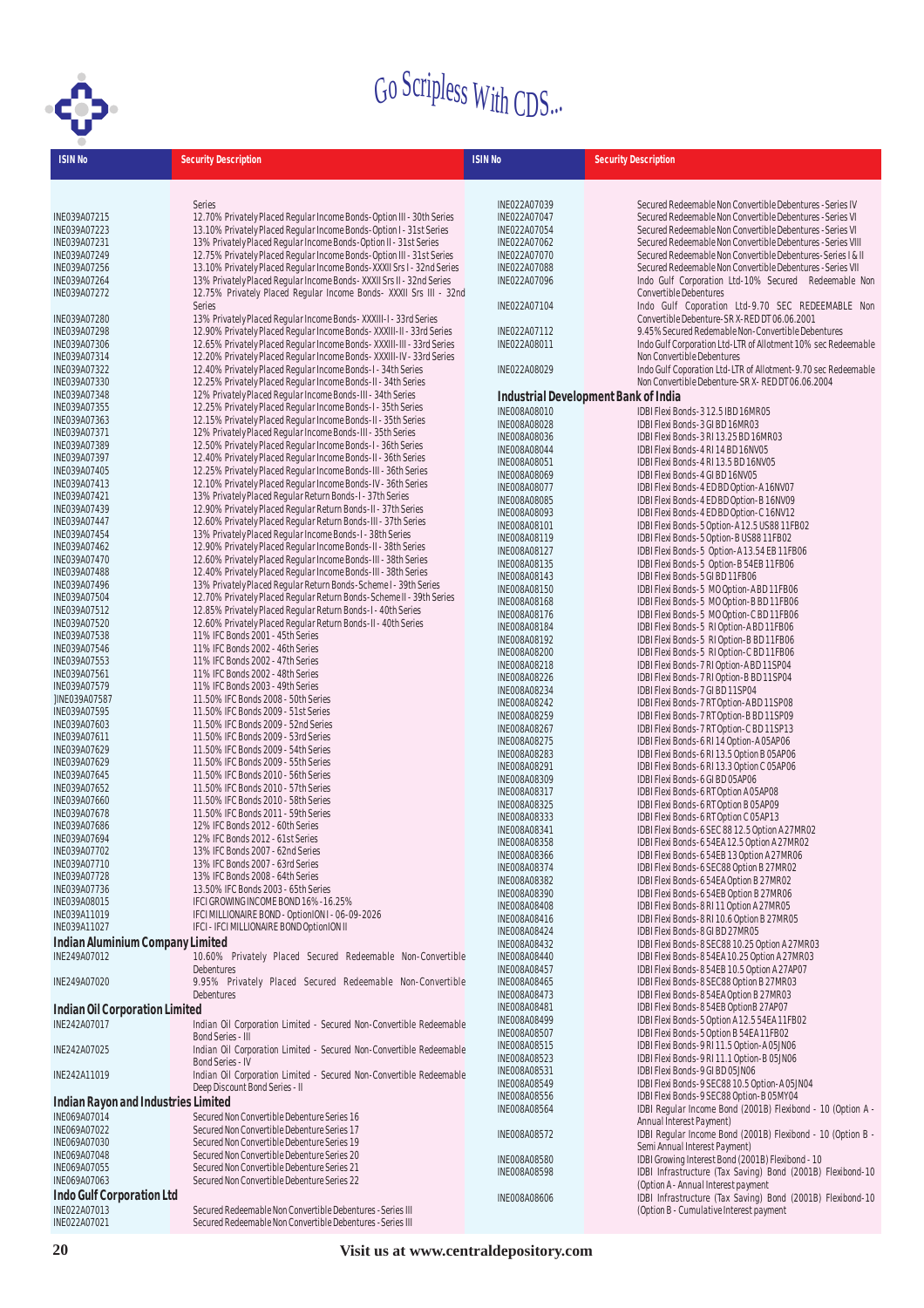

| <b>ISIN No</b>                                             | <b>Security Description</b>                                                                                    | <b>ISIN No</b>               | <b>Security Description</b>                                                                            |
|------------------------------------------------------------|----------------------------------------------------------------------------------------------------------------|------------------------------|--------------------------------------------------------------------------------------------------------|
|                                                            |                                                                                                                |                              |                                                                                                        |
| INE008A10016                                               | IDBI Flexi Bonds-8 BR PLUS 27MR05                                                                              | INE002A07049                 | RIL Privately Placed Debentures XVI 14.25 Non Convertible                                              |
| INE008A11014                                               | IDBI Flexi Bonds-3 DDB 16MR28                                                                                  |                              | Debenture 27MY08                                                                                       |
| INE008A11022<br>INE008A11030                               | IDBI Flexi Bonds-4 DDB 16MY16<br>IDBI Flexi Bonds-7 DDB 11SP14                                                 | INE002A07056                 | RIL Privately Placed Debentures XVIII 15.03 Non Convertible<br>Debenture 12JU08                        |
| INE008A11048                                               | IDBI Flexi Bonds-9 DDB Money Multiplier Bonds 05MY07                                                           | INE002A07064                 | RIL Privately Placed Debentures XX 15.03 Non Convertible                                               |
| INE008A11055                                               | IDBI Money Multiplier Bond (2001B) Flexibond - 10                                                              |                              | Debenture 25JU08                                                                                       |
| Krishna Bhagya Jala Nigam Limited                          |                                                                                                                | INE002A07072                 | RIL Privately Placed Debentures XXII 14.25 Non Convertible                                             |
| Larsen & Toubro Limited                                    |                                                                                                                | INE002A07080                 | Debenture 10SP08<br>RIL Privately Placed Debentures XXIII 15.03 Non Convertible                        |
| INE018A07011                                               | 14.50% Non Convertible Debentures                                                                              |                              | Debenture 28SP08                                                                                       |
| INE018A07029<br>INE018A07037                               | 13.5% Non Convertible Debentures<br>12.75% Non Convertible Debentures                                          | INE002A07098                 | RIL Privately Placed Debentures XXIV 15.03 Non Convertible                                             |
| INE018A07045                                               | 13% Non Convertible Debentures                                                                                 | INE002A07106                 | Debenture 050T08<br>RIL Privately Placed Debentures XXV 14.25 Non Convertible                          |
| INE018A07052                                               | 13% Non Convertible Debentures                                                                                 |                              | Debenture 27NV08                                                                                       |
| INE018A07060<br>INE018A07078                               | 13% Non Convertible Debentures<br>13.35% Non Convertible Debentures                                            | INE002A07114                 | RIL Privately Placed Debentures XXVIII 15.03 Non Convertible                                           |
| INE018A07086                                               | 12.60% Non Convertible Debentures                                                                              | INE002A07122                 | Debenture 200T08<br>RIL Privately Placed Debentures 33 11.5 Non Convertible Debenture                  |
| INE018A07094                                               | 12.65% Non Convertible Debentures                                                                              |                              | 12NV03                                                                                                 |
| INE018A07128<br>INE018A07136                               | 12% Non Convertible Debentures<br>12.08% Non Convertible Debentures                                            | INE002A07130                 | RIL Privately Placed Debentures 35 12.1 Non Convertible Debenture                                      |
| INE018A07144                                               | BR + 2.75% Non Convertible Debentures - Option I                                                               | INE002A07148                 | <b>15JU02</b><br>RIL Privately Placed Debentures 36 12.1 Non Convertible Debenture                     |
| INE018A07151                                               | BR + 3.25% Non Convertible Debentures - Option II                                                              |                              | 30JU04                                                                                                 |
| INE018A07169<br>INE018A07177                               | BR + 3.25% Non Convertible Debentures<br>11.20% Non Convertible Debentures                                     | INE002A07155                 | RIL Privately Placed Debentures 40 12.7 Non Convertible Debenture                                      |
| INE018A07185                                               | 10.75% Non Convertible Debentures - Option I                                                                   | INE002A07163                 | 15DC07<br>RIL Privately Placed Debentures 44 12.35 Non Convertible                                     |
| INE018A07193                                               | 10.75% Non Convertible Debentures - Option II                                                                  |                              | Debenture 30AG04                                                                                       |
| INE018A07235<br>INE018A07250                               | 10.80% Non Convertible Debentures<br>10.80% Non Convertible Debentures                                         | INE002A07171                 | RIL Privately Placed Debentures 59 10.85 Non Convertible                                               |
| INE018A08019                                               | MIBOR + 1% Non Convertible Debentures                                                                          |                              | Debenture 24FB05                                                                                       |
| INE018A08027                                               | 11.25% Non Convertible Debentures                                                                              | INE002A07189                 | RIL Privately Placed Debentures VII 14.08 Non Convertible<br>Debenture 31MR04                          |
|                                                            | MIBOR + 1.00% Non Convertible Debentures                                                                       | INE002A07197                 | RIL Privately Placed Debentures IX 13.5 Non Convertible Debenture                                      |
|                                                            | 11.75% Non Convertible Debentures<br>MIBOR + 1.25% Non Convertible Debentures                                  |                              | 15SP04                                                                                                 |
|                                                            | MIBOR + 1.10% Non Convertible Debentures                                                                       | INE002A07205                 | RIL Privately Placed Debentures XI 12.25 Non Convertible<br>Debenture 01JN05                           |
|                                                            | NSE-MIBOR + 1.50% Non Convertible Debentures                                                                   | INE002A07213                 | RIL Privately Placed Debentures XV 14.75 Non Convertible                                               |
|                                                            | NSE-MIBOR + 1.25% Non Convertible Debentures<br>NSE-MIBOR + 0.30% Non Convertible Debentures                   |                              | Debenture 13FB08                                                                                       |
|                                                            | NSE-MIBOR + 1.25% Non Convertible Debentures                                                                   | INE002A07221                 | RIL Privately Placed Debentures XV 14.75 Non Convertible<br>Debenture 17FB08                           |
|                                                            | NSE-MIBOR + 1.25% Non Convertible Debentures                                                                   | INE002A07239                 | RIL Privately Placed Debentures 43 12.36 Non Convertible                                               |
| INE018A08035<br>INE018A08043                               | Fixed Rate Option Non Convertible Debentures<br>Floating Rate Option Non Convertible Debentures                |                              | Debenture 24AG04                                                                                       |
|                                                            | NSE-MIBOR + 1.25% Non Convertible Debentures - Option I                                                        | INE002A07247                 | RIL Privately Placed Debentures 43 12.36 Non Convertible<br>Debenture 01SP04                           |
|                                                            | NSE-MIBOR + 1.25% Non Convertible Debentures - Option II (Book                                                 | INE002A07254                 | RIL Privately Placed Debentures 70 10.40 Non Convertible                                               |
|                                                            | Building)                                                                                                      |                              | Debenture 06JU01                                                                                       |
| Madras Cement Ltd.<br>INE331A07026                         | 19% Non Convertible Debentures                                                                                 | INE002A07262<br>INE002A07270 | RIL Privately Placed Debentures 71 MR+0.90 03JL01<br>RIL Privately Placed Debentures 72 MR+0.75 30MR01 |
| INE331A07034                                               | 19% Non Convertible Debentures                                                                                 | INE002A07288                 | RIL Privately Placed Debentures 73 10.8 Non Convertible Debenture                                      |
| INE331A07042                                               | 11.50% Non convertible Debentures                                                                              |                              | 02JL01                                                                                                 |
| INE331A07059<br>INE331A07067                               | 11.40% Non Convertible Debentures<br>10.80% Non Convertible Debentures                                         | INE002A07296                 | RIL Privately Placed Debentures 74 11.00 Non Convertible<br>Debenture 11JL03                           |
| INE331A07075                                               | 10.80% Non Convertible Debentures                                                                              | INE002A07304                 | RIL Privately Placed Debentures VI 16.5 Non Convertible Debenture                                      |
| INE331A07083                                               | 10.80% Non Convertible Debentures                                                                              |                              |                                                                                                        |
| INE331A07091<br>INE331A07109                               | 10.80% Non Convertible Debentures<br>10.80% Non Convertible Debentures                                         | INE002A07312                 | RIL Privately Placed Debentures VI 16.5 Non Convertible Debenture<br>100T02                            |
| INE331A07117                                               | 12.5% Non Convertible Debentures                                                                               | INE002A07320                 | RIL Privately Placed Debentures VI 13 Non Convertible Debenture                                        |
| INE331A07125                                               | 14.5% Non Convertible Debentures                                                                               |                              | 100T09                                                                                                 |
| INE331A07133<br>INE331A07141                               | 14.5% Non Convertible Debentures<br>15.5% Non Convertible Debentures                                           | INE002A07338                 | RIL Privately Placed Debentures VI 13 Non Convertible Debenture<br>17NV09                              |
| Redeemed                                                   | 19% Non Convertible Debentures                                                                                 | INE002A07346                 | RIL Privately Placed Debentures XIII 13.75 Non Convertible                                             |
| Redeemed                                                   | 10.80% Non Convertible Debentures                                                                              |                              | Debenture 01JN08                                                                                       |
| Redeemed                                                   | 10.80% Non Convertible Debentures                                                                              | INE002A07353                 | RIL Privately Placed Debentures XIII 13.75 Non Convertible<br>Debenture 02JN08                         |
|                                                            | Maharashtra Krishna Valley Development Corporation<br>11.50% Secured Non Convertible Bonds - MKVDC Bond Series | INE002A07361                 | RIL Privately Placed Debentures XIV 13.75 Non Convertible                                              |
|                                                            | 2001/A                                                                                                         |                              | Debenture 01JN08                                                                                       |
| National Aluminium Company Limited                         |                                                                                                                | INE002A07379                 | RIL Privately Placed Debentures XIV 13.75 Non Convertible<br>Debenture 02JN08                          |
| INE139A07015                                               | 14.5% Non-Convertible Redeemable secured debentures                                                            | INE002A07387                 | RIL Privately Placed Debentures 55 BM PLUS 10FB05                                                      |
| Nirma Limited                                              |                                                                                                                | INE002A07395                 | RIL Privately Placed Debentures 81 11.90 Non Convertible                                               |
| INE091A07034 / INE091A08016<br>INE091A07042 / INE091A08024 | NIRMA - Non Convertible Debenture Sr-J-ALT-A<br>NIRMA - Non Convertible Debenture Sr-J-ALT-B                   | INE002A07403                 | Debenture 10AG03<br>RIL Privately Placed Debentures 83 12.10 Non Convertible                           |
|                                                            | North Eastern Electricity Supply Company of Orissa Limited                                                     |                              | Debenture 15SP05                                                                                       |
| INE944D07012                                               | NESCO Power Bond Series - I                                                                                    | INE002A07411                 | Benchmark +0.80% Privately Placed Non Convertible Debentures-                                          |
| <b>Reliance Industries Limited</b>                         |                                                                                                                | INE002A07460                 | Privately Placed Debentures 85                                                                         |
| INE002A07015                                               | RIL Privately Placed Debentures III 18 Non Convertible Debenture                                               |                              | 10.90%Privately Placed Non Convertible Debentures- Privately<br>Placed Debentures 95                   |
| INE002A07023                                               | 08JL01<br>RIL Privately Placed Debentures VIII 14.5 Non Convertible Debenture                                  | INE002A07502                 | Privately Placed Non Convertible Debentures- Privately Placed                                          |
|                                                            | 19MY02                                                                                                         |                              | Debentures 109<br>7.75% Privately Placed Secured Redeemable Non-Convertible                            |
| INE002A07031                                               | RIL Privately Placed Debentures XII 12.5 Non Convertible Debenture                                             | INE002A07510                 | Debentures (Privately Placed Debentures 120)                                                           |
|                                                            | 01JN05                                                                                                         | INE002A07551                 | RIL Privately Placed Debentures 34 DDB 31MY04                                                          |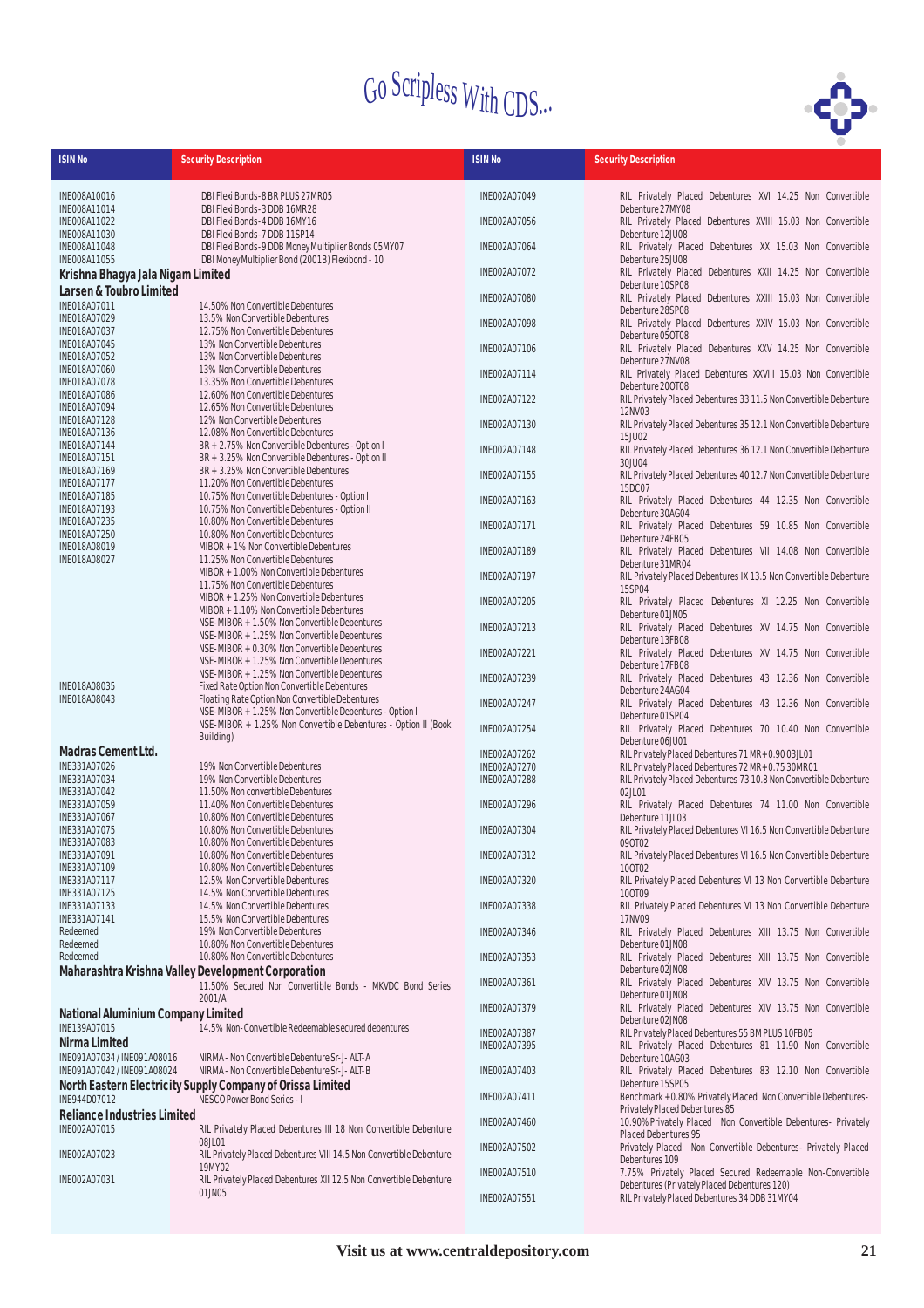

| <b>ISIN No</b>               | <b>Security Description</b>                                                                                                            | <b>ISIN No</b>                                         | <b>Security Description</b>                                                                                                          |
|------------------------------|----------------------------------------------------------------------------------------------------------------------------------------|--------------------------------------------------------|--------------------------------------------------------------------------------------------------------------------------------------|
|                              |                                                                                                                                        |                                                        |                                                                                                                                      |
| INE002A11017                 | 9.90%Privately Placed Non Convertible Debentures-Privately Placed<br>Debentures 110                                                    |                                                        | Non-Convertible Debentures series-40 [Privately Placed Debentures                                                                    |
| INE002A08088                 | 9.90%Privately Placed Non Convertible Debentures-Privately Placed                                                                      | INE014A08166                                           | 40<br>Reliance Petroleum Ltd-9.84% Privately Placed Secured Redeemable                                                               |
| INE002A08096                 | Debentures 112<br>9.60%Privately Placed Non Convertible Debentures-Privately Placed                                                    |                                                        | Non-Convertible Debentures series-41 [Privately Placed Debentures<br>41                                                              |
| Reliance Petroleum Ltd.      | Debentures 114                                                                                                                         | INE014A08141                                           | Reliance Petroleum Ltd-10%Privately Placed Secured Redeemable                                                                        |
| INE014A07010                 | RPL Privately Placed Debentures IV 13.5 Non Convertible Debenture                                                                      |                                                        | Non-Convertible Debentures series-42 [Privately Placed Debentures<br>42                                                              |
| INE014A07028                 | 30MR09<br>RPL Privately Placed Debentures V 13.5 Non Convertible Debenture                                                             | INE014A08158                                           | Reliance Petroleum Ltd-10%Privately Placed Secured Redeemable<br>Non-Convertible Debentures series-43 [Privately Placed Debentures   |
| INE014A07036                 | 31MR09<br>RPL Privately Placed Debentures VI 13 Non Convertible Debenture                                                              | INE014A08174                                           | 43<br>RPL - Privately Placed Secured Redeemable Non-Convertible                                                                      |
| INE014A07044                 | 15JU09<br>RPL Privately Placed Debentures VII 13 Non Convertible Debenture                                                             |                                                        | Debentures (Privately Placed Debentures 44)                                                                                          |
|                              | 28JU09                                                                                                                                 | <b>REPL Engineering Limited</b>                        | <b>REPL</b>                                                                                                                          |
| INE014A07051                 | RPL Privately Placed Debentures VIII 12.75 Non Convertible Debenture<br>10AG09                                                         | <b>Shree Synthetics Limited</b>                        |                                                                                                                                      |
| INE014A07069                 | RPL Privately Placed Debentures IX 13.55 Non Convertible Debenture<br>12AG09                                                           | INE945D07019                                           | Southern Electricity Supply Company of Orissa Limited<br>SouthCo Power Bond Series 1/2000                                            |
| INE014A07077                 | RPL Privately Placed Debentures XII TR1 13 Non Convertible Debenture<br>17SP04                                                         | Srei International Finance Limited                     |                                                                                                                                      |
| INE014A07085                 | RPL Privately Placed Debentures XII TR1 13.25 Non Convertible                                                                          | INE872A10015<br>INE872A13019                           | SREI BD SBI PLR PLUS 25AG12<br>SREI INTERN FIN WARRANT                                                                               |
| INE014A07093                 | Debenture 17SP07<br>RPL Privately Placed Debentures XII TR1 13.50 Non Convertible                                                      | State Bank of India                                    |                                                                                                                                      |
| INE014A07101                 | Debenture 17SP09<br>RPL Privately Placed Debentures XII TR2 12.75 Non Convertible                                                      | INE062A09015<br>INE062A09023                           | SBI 10.80% Non-Convertible Bonds in the form of Promissory Notes<br>SBI 11.55% Non-Convertible Bonds in the form of Promissory Notes |
| INE014A07119                 | Debenture 17SP09<br>RPL Privately Placed Debentures XII TR3 13.5 Non Convertible                                                       | INE062A09031<br>State Bank of Indore                   | SBI 11.90% Non-Convertible Bonds in the form of Promissory Notes                                                                     |
| INE014A07127                 | Debenture 20SP09<br>RPL Privately Placed Debentures XII TR4 13.5 Non Convertible                                                       |                                                        | 13.70% Unsecured Non Convertible Redeemable Subordinated<br><b>Bonds</b>                                                             |
|                              | Debenture 010T09                                                                                                                       |                                                        | 11.75% Unsecured Non Convertible Redeemable Subordinated                                                                             |
| INE014A07135                 | RPL Privately Placed Debentures XII TR5 13.5 Non Convertible<br>Debenture 110T09                                                       | Tata Chemicals Limited                                 | <b>Bonds</b>                                                                                                                         |
| INE014A07143                 | RPL Privately Placed Debentures XIV 13.5 Non Convertible Debenture<br>29SP09                                                           | INE092A07016<br>INE092A07024                           | TCL 13.25% Secured Redeemable Non Convertible Debentures<br>TCL 14% Secured Redeemable Non Convertible Debentures                    |
| INE014A07150                 | RPL Privately Placed Debentures XVI 13.5 Non Convertible Debenture<br>250T09                                                           | INE092A07032                                           | TCL 11.15% Secured Redeemable Non Convertible Debentures                                                                             |
| INE014A07168                 | RPL Privately Placed Debentures XXII 13.94 Non Convertible Debenture                                                                   | Tata Engineering & Locomotive Co. Ltd.<br>INE155A07011 | Secured Convertible Debentures                                                                                                       |
| INE014A07176                 | 01JL02<br>RPL Privately Placed Debentures 23 11.75 Non Convertible Debenture                                                           | INE155A07029<br>INE155A13019                           | Secured Redeemable Non-Convertible Debentures<br>Warrants with convertible debentures and non-convertible                            |
| INE014A07184                 | 30MY10<br>RPL Privately Placed Debentures 24 12.25 Non Convertible Debenture                                                           |                                                        | debentures                                                                                                                           |
| INE014A07192                 | 09AG10<br>RPL Privately Placed Debentures 25 12.25 Non Convertible Debenture                                                           | The Arvind Mills Limited<br>INE034A07018               | 17.5% Regular Income Non Convertible Debenture                                                                                       |
| INE014A07200                 | 22AG10<br>RPL Privately Placed Debentures-26 Tranch 1                                                                                  | INE034A07026<br>Uni Abex Alloy Products Limited        | Triple Plus Non Convertible Debenture                                                                                                |
| INE014A07218<br>INE014A07234 | RPL Privately Placed Debentures-26 Tranch 2                                                                                            | INE361D04016                                           | 10% Redeemable Non Convertible Cumulative Preference Shares                                                                          |
|                              | RPL Privately Placed Debentures 29 11.20 Non Convertible Debenture<br>24FB04                                                           | Vanasthali Textile Industries Limited<br>INE698C07016  | PLR+3.5% Non Convertible Debenture                                                                                                   |
| INE014A07242                 | RPL Privately Placed Debentures 30 11.50 Non Convertible Debenture<br>01MR06                                                           | Varun Shipping Company Limited                         |                                                                                                                                      |
| INE014A07259                 | RPL Privately Placed Debentures 31 11.30 Non Convertible Debenture<br>01MR06                                                           | INE702A08018<br>INE702A08026                           |                                                                                                                                      |
| INE014A07382                 | RPL - Privately Placed Secured Redeemable Non-Convertible<br>Debentures (Privately Placed Debentures 45)                               | INE702A08034                                           | 14% Secured Fully Convertible Debentures                                                                                             |
| INE014A08026/INE014A07026    | RPL 11.50% Secured Redeemable Non-Convertible debturres -                                                                              | <b>Venus Sugar Limited</b>                             | Venus Sugar Limited - Non-convertible zero coupon debentures of                                                                      |
| INE014A08075                 | Privately Placed Debentures 28<br>Reliance Petroleum Ltd-10.75% Privately Placed Secured Redeemable                                    |                                                        | Rs.100/-each<br>Western Electricity Supply Company of Orissa Limited                                                                 |
|                              | Non-Convertible Debentures series-33 [Privately Placed Debentures<br>33                                                                | INE942D07016                                           | WESCO Power Bond Series - 1/2000                                                                                                     |
| INE014A08083                 | Reliance Petroleum Ltd-11.15% Privately Placed Secured Redeemable<br>Non-Convertible Debentures series-34 [Privately Placed Debentures |                                                        |                                                                                                                                      |
| INE014A08067                 | 34<br>Reliance Petroleum Ltd-11.10% Privately Placed Secured Redeemable                                                                |                                                        |                                                                                                                                      |
|                              | Non-Convertible Debentures series-35 [Privately Placed Debentures                                                                      |                                                        |                                                                                                                                      |
| INE014A08091                 | 35<br>Reliance Petroleum Ltd-11%Privately Placed Secured Redeemable                                                                    |                                                        |                                                                                                                                      |
|                              | Non-Convertible Debentures series-36 [Privately Placed Debentures<br>36                                                                |                                                        |                                                                                                                                      |
| INE014A08109                 | Reliance Petroleum Ltd-11.05% Privately Placed Secured Redeemable<br>Non-Convertible Debentures series-37 [Privately Placed Debentures |                                                        |                                                                                                                                      |
|                              | 37                                                                                                                                     |                                                        |                                                                                                                                      |
| INE014A08117                 | Reliance Petroleum Ltd-10.95% Privately Placed Secured Redeemable<br>Non-Convertible Debentures series-38 [Privately Placed Debentures |                                                        |                                                                                                                                      |
| INE014A08125                 | 38<br>Reliance Petroleum Ltd-10.70% Privately Placed Secured Redeemable                                                                |                                                        |                                                                                                                                      |
|                              | Non-Convertible Debentures series-39 [Privately Placed Debentures<br>39                                                                |                                                        |                                                                                                                                      |
| INE014A08133                 | Reliance Petroleum Ltd-9.95% Privately Placed Secured Redeemable                                                                       |                                                        |                                                                                                                                      |
|                              |                                                                                                                                        |                                                        |                                                                                                                                      |